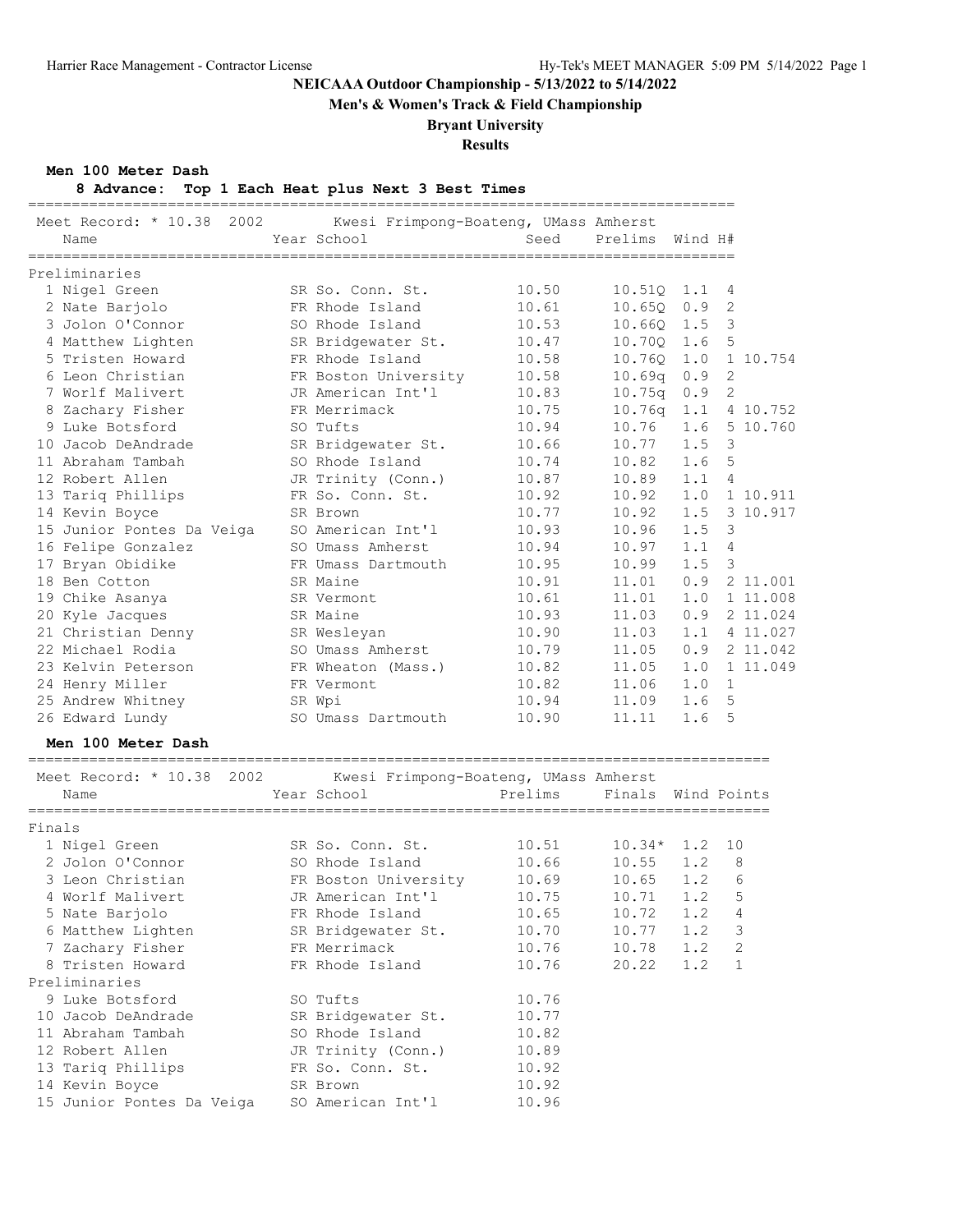**Men's & Women's Track & Field Championship**

### **Bryant University**

### **Results**

#### **....Men 100 Meter Dash**

| 16 Felipe Gonzalez | SO Umass Amherst   | 10.97 |
|--------------------|--------------------|-------|
| 17 Bryan Obidike   | FR Umass Dartmouth | 10.99 |
| 18 Ben Cotton      | SR Maine           | 11.01 |
| 19 Chike Asanya    | SR Vermont         | 11.01 |
| 20 Kyle Jacques    | SR Maine           | 11.03 |
| 21 Christian Denny | SR Wesleyan        | 11.03 |
| 22 Michael Rodia   | SO Umass Amherst   | 11.05 |
| 23 Kelvin Peterson | FR Wheaton (Mass.) | 11.05 |
| 24 Henry Miller    | FR Vermont         | 11.06 |
| 25 Andrew Whitney  | SR Wpi             | 11.09 |
| 26 Edward Lundy    | SO Umass Dartmouth | 11.11 |

#### **Men 200 Meter Dash**

**8 Advance: Top 1 Each Heat plus Next 4 Best Times**

| 1 Nigel Green SR So. Conn. St. 21.01 21.050 1.1 2<br>2 Elijah Henry JR So. Conn. St. 21.01 21.480 1.0 1<br>1 Nigel Green<br>3 Luke Botsford SO Tufts                                                                                     |                                    |                    |               |   |  |
|------------------------------------------------------------------------------------------------------------------------------------------------------------------------------------------------------------------------------------------|------------------------------------|--------------------|---------------|---|--|
|                                                                                                                                                                                                                                          |                                    |                    |               |   |  |
|                                                                                                                                                                                                                                          |                                    |                    |               |   |  |
|                                                                                                                                                                                                                                          |                                    | 21.40 21.56Q 1.4 4 |               |   |  |
| 4 Michael Blake 50 Umass Lowell 21.46 21.730 0.7 3                                                                                                                                                                                       |                                    |                    |               |   |  |
| 5 Matthew Lighten SR Bridgewater St. 21.47 21.41q 1.1 2                                                                                                                                                                                  |                                    |                    |               |   |  |
|                                                                                                                                                                                                                                          |                                    |                    |               |   |  |
| 6 Jean Paul Castro FR American Int'l<br>7 Zachary Fisher FR Merrimack 21.70 21.59q 1.0 1<br>8 Andrew Canale JR Bryant 21.76 21.83q 1.0 1 21.828                                                                                          |                                    |                    |               |   |  |
|                                                                                                                                                                                                                                          |                                    |                    |               |   |  |
| 9 Jarrett Young FR Rhode Island 21.79 21.87                                                                                                                                                                                              |                                    |                    | $0.7 \quad 3$ |   |  |
| 10 Kevin Boyce SR Brown                                                                                                                                                                                                                  |                                    | 21.66 21.89 1.4 4  |               |   |  |
| 11 Liam Creeley 50 Rhode Island 21.57 21.91 1.0 1                                                                                                                                                                                        |                                    |                    |               |   |  |
| 12 Alex Siaton                                                                                                                                                                                                                           | SO Vermont                         | 21.55 21.93 1.0 1  |               |   |  |
| 13 Lucas Honohan                                                                                                                                                                                                                         | JR Umass Amherst 21.61 21.96 0.7 3 |                    |               |   |  |
| 14 Jonathan Mahon                                                                                                                                                                                                                        | FR Sacred Heart 22.09 21.99        |                    | 1.1           | 2 |  |
| 15 Nate Barjolo <b>ER</b> Rhode Island 21.60 22.10                                                                                                                                                                                       |                                    |                    | $1.1 \t2$     |   |  |
| 16 Solomon King TR Stonehill 21.68 22.14                                                                                                                                                                                                 |                                    |                    | $0.7 \quad 3$ |   |  |
| 17 Joseph Young TR Umass Lowell 21.64 22.17                                                                                                                                                                                              |                                    |                    | 1.44          |   |  |
| 18 Felipe Gonzalez SO Umass Amherst                                                                                                                                                                                                      |                                    | 21.95 22.20        | $1.1 \quad 2$ |   |  |
| 19 Peter Martel FR Colby                                                                                                                                                                                                                 |                                    | 22.05 22.22        | $0.7 \quad 3$ |   |  |
| 20 Tristan Andrew SO Wpi                                                                                                                                                                                                                 |                                    | 22.07 22.23        | 1.44          |   |  |
| 21 Kyle Jacques SR Maine                                                                                                                                                                                                                 |                                    | 22.08 22.26        | $0.7 \quad 3$ |   |  |
| 22 Brian Smith CD UR Merrimack 22.14 22.33                                                                                                                                                                                               |                                    |                    | $1.0 \quad 1$ |   |  |
| 23 Gavin Weldon<br>23 Gavin Weldon<br>24 Shea Drugan<br>24 Shea Drugan<br>21 Shea Drugan<br>21 Shea Drugan<br>22 Shea Drugan<br>22 Shea Drugan<br>22 Shea Drugan<br>22 Shea Drugan<br>22 Shea Drugan<br>22 Shea Drugan<br>22 Shea Drugan |                                    |                    |               |   |  |
|                                                                                                                                                                                                                                          |                                    |                    |               |   |  |
| 25 John Dowgiert FR Wheaton (Mass.) 21.91 22.40                                                                                                                                                                                          |                                    |                    | 1.44          |   |  |
| 26 Tariq Phillips FR So. Conn. St. 22.03 22.42                                                                                                                                                                                           |                                    |                    | 1.0 1         |   |  |
| 27 Colby Stakun-Pickering JR Bates                                                                                                                                                                                                       |                                    | 22.04 22.56        | $1.1 \quad 2$ |   |  |
| 28 Naszier Torrence-Robinso SO So. Conn. St. 21.94 22.97                                                                                                                                                                                 |                                    |                    | $0.7 \quad 3$ |   |  |
| Men 200 Meter Dash                                                                                                                                                                                                                       |                                    |                    |               |   |  |

| Meet Record: * 20.68 2007<br>Name | Ashhad Aqyapong, Univ. of Rhode Island<br>Year School | Prelims | Finals Wind Points |  |
|-----------------------------------|-------------------------------------------------------|---------|--------------------|--|
| Finals<br>1 Nigel Green           | SR So. Conn. St.                                      | 21.05   | 20.72 1.5 10       |  |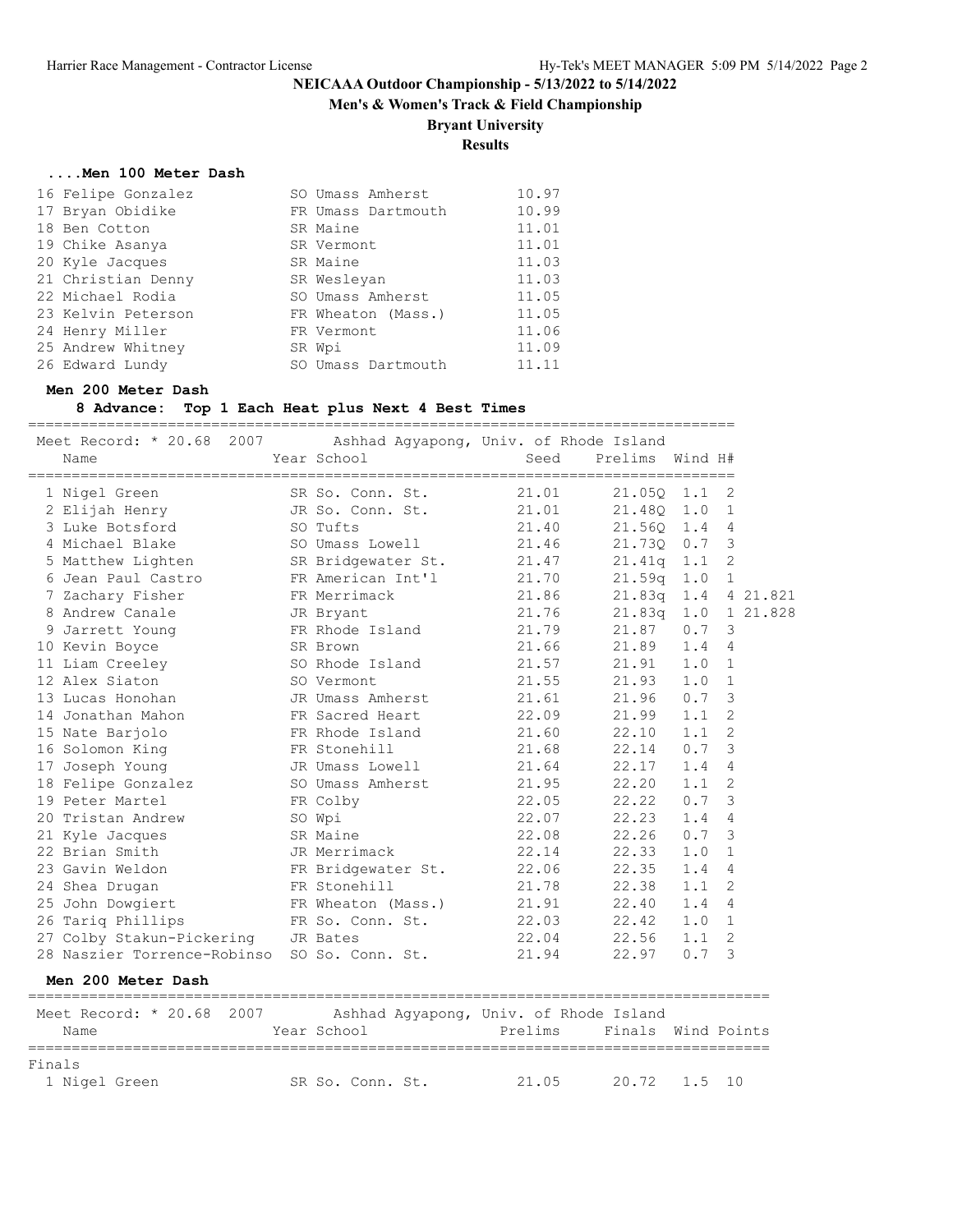**Men's & Women's Track & Field Championship**

### **Bryant University**

### **Results**

#### **....Men 200 Meter Dash**

|                                                                                                            | 21.48                                                                                                                                                                                                                        |                                                                                                                                                                                                                                                                                                                                                                                                                                                                                                                                                                                                                        | 1.5                                                                                                                                                                                        | 8                                                                                            |
|------------------------------------------------------------------------------------------------------------|------------------------------------------------------------------------------------------------------------------------------------------------------------------------------------------------------------------------------|------------------------------------------------------------------------------------------------------------------------------------------------------------------------------------------------------------------------------------------------------------------------------------------------------------------------------------------------------------------------------------------------------------------------------------------------------------------------------------------------------------------------------------------------------------------------------------------------------------------------|--------------------------------------------------------------------------------------------------------------------------------------------------------------------------------------------|----------------------------------------------------------------------------------------------|
|                                                                                                            |                                                                                                                                                                                                                              |                                                                                                                                                                                                                                                                                                                                                                                                                                                                                                                                                                                                                        |                                                                                                                                                                                            | 6                                                                                            |
|                                                                                                            |                                                                                                                                                                                                                              |                                                                                                                                                                                                                                                                                                                                                                                                                                                                                                                                                                                                                        | 1.5                                                                                                                                                                                        | 5                                                                                            |
|                                                                                                            |                                                                                                                                                                                                                              |                                                                                                                                                                                                                                                                                                                                                                                                                                                                                                                                                                                                                        |                                                                                                                                                                                            | $\overline{4}$                                                                               |
|                                                                                                            |                                                                                                                                                                                                                              |                                                                                                                                                                                                                                                                                                                                                                                                                                                                                                                                                                                                                        |                                                                                                                                                                                            | $\mathcal{S}$                                                                                |
|                                                                                                            |                                                                                                                                                                                                                              |                                                                                                                                                                                                                                                                                                                                                                                                                                                                                                                                                                                                                        |                                                                                                                                                                                            | $\overline{c}$                                                                               |
|                                                                                                            |                                                                                                                                                                                                                              |                                                                                                                                                                                                                                                                                                                                                                                                                                                                                                                                                                                                                        |                                                                                                                                                                                            | $\mathbf{1}$                                                                                 |
|                                                                                                            |                                                                                                                                                                                                                              |                                                                                                                                                                                                                                                                                                                                                                                                                                                                                                                                                                                                                        |                                                                                                                                                                                            |                                                                                              |
|                                                                                                            |                                                                                                                                                                                                                              |                                                                                                                                                                                                                                                                                                                                                                                                                                                                                                                                                                                                                        |                                                                                                                                                                                            |                                                                                              |
|                                                                                                            | 21.89                                                                                                                                                                                                                        |                                                                                                                                                                                                                                                                                                                                                                                                                                                                                                                                                                                                                        |                                                                                                                                                                                            |                                                                                              |
|                                                                                                            | 21.91                                                                                                                                                                                                                        |                                                                                                                                                                                                                                                                                                                                                                                                                                                                                                                                                                                                                        |                                                                                                                                                                                            |                                                                                              |
|                                                                                                            | 21.93                                                                                                                                                                                                                        |                                                                                                                                                                                                                                                                                                                                                                                                                                                                                                                                                                                                                        |                                                                                                                                                                                            |                                                                                              |
|                                                                                                            |                                                                                                                                                                                                                              |                                                                                                                                                                                                                                                                                                                                                                                                                                                                                                                                                                                                                        |                                                                                                                                                                                            |                                                                                              |
|                                                                                                            | 21.99                                                                                                                                                                                                                        |                                                                                                                                                                                                                                                                                                                                                                                                                                                                                                                                                                                                                        |                                                                                                                                                                                            |                                                                                              |
|                                                                                                            |                                                                                                                                                                                                                              |                                                                                                                                                                                                                                                                                                                                                                                                                                                                                                                                                                                                                        |                                                                                                                                                                                            |                                                                                              |
|                                                                                                            |                                                                                                                                                                                                                              |                                                                                                                                                                                                                                                                                                                                                                                                                                                                                                                                                                                                                        |                                                                                                                                                                                            |                                                                                              |
|                                                                                                            |                                                                                                                                                                                                                              |                                                                                                                                                                                                                                                                                                                                                                                                                                                                                                                                                                                                                        |                                                                                                                                                                                            |                                                                                              |
|                                                                                                            |                                                                                                                                                                                                                              |                                                                                                                                                                                                                                                                                                                                                                                                                                                                                                                                                                                                                        |                                                                                                                                                                                            |                                                                                              |
|                                                                                                            |                                                                                                                                                                                                                              |                                                                                                                                                                                                                                                                                                                                                                                                                                                                                                                                                                                                                        |                                                                                                                                                                                            |                                                                                              |
|                                                                                                            | 22.23                                                                                                                                                                                                                        |                                                                                                                                                                                                                                                                                                                                                                                                                                                                                                                                                                                                                        |                                                                                                                                                                                            |                                                                                              |
|                                                                                                            |                                                                                                                                                                                                                              |                                                                                                                                                                                                                                                                                                                                                                                                                                                                                                                                                                                                                        |                                                                                                                                                                                            |                                                                                              |
|                                                                                                            |                                                                                                                                                                                                                              |                                                                                                                                                                                                                                                                                                                                                                                                                                                                                                                                                                                                                        |                                                                                                                                                                                            |                                                                                              |
|                                                                                                            |                                                                                                                                                                                                                              |                                                                                                                                                                                                                                                                                                                                                                                                                                                                                                                                                                                                                        |                                                                                                                                                                                            |                                                                                              |
|                                                                                                            |                                                                                                                                                                                                                              |                                                                                                                                                                                                                                                                                                                                                                                                                                                                                                                                                                                                                        |                                                                                                                                                                                            |                                                                                              |
|                                                                                                            |                                                                                                                                                                                                                              |                                                                                                                                                                                                                                                                                                                                                                                                                                                                                                                                                                                                                        |                                                                                                                                                                                            |                                                                                              |
|                                                                                                            |                                                                                                                                                                                                                              |                                                                                                                                                                                                                                                                                                                                                                                                                                                                                                                                                                                                                        |                                                                                                                                                                                            |                                                                                              |
|                                                                                                            |                                                                                                                                                                                                                              |                                                                                                                                                                                                                                                                                                                                                                                                                                                                                                                                                                                                                        |                                                                                                                                                                                            |                                                                                              |
|                                                                                                            | 22.97                                                                                                                                                                                                                        |                                                                                                                                                                                                                                                                                                                                                                                                                                                                                                                                                                                                                        |                                                                                                                                                                                            |                                                                                              |
| Preliminaries<br>10 Kevin Boyce<br>15 Nate Barjolo<br>17 Joseph Young<br>19 Peter Martel<br>24 Shea Drugan | 4 Luke Botsford SO Tufts<br>8 Andrew Canale Gas JR Bryant<br>SR Brown<br>12 Alex Siaton SO Vermont<br>FR Colby<br>20 Tristan Andrew SO Wpi<br>21 Kyle Jacques SR Maine<br>FR Stonehill<br>27 Colby Stakun-Pickering JR Bates | 2 Elijah Henry SD. Conn. St.<br>9 Jarrett Young FR Rhode Island 21.87<br>11 Liam Creeley 60 Rhode Island<br>13 Lucas Honohan TR Umass Amherst 21.96<br>14 Jonathan Mahon National Press Sacred Heart<br>FR Rhode Island 22.10<br>16 Solomon King 6 ER Stonehill 22.14<br>JR Umass Lowell 22.17<br>18 Felipe Gonzalez SO Umass Amherst 22.20<br>22.22<br>22.26<br>22 Brian Smith Communist CD JR Merrimack 22.33<br>23 Gavin Weldon FR Bridgewater St. 22.35<br>22.38<br>25 John Dowgiert FR Wheaton (Mass.) 22.40<br>26 Tariq Phillips FR So. Conn. St. 22.42<br>22.56<br>28 Naszier Torrence-Robinso SO So. Conn. St. | 3 Matthew Lighten SR Bridgewater St. 21.41<br>21.56<br>5 Jean Paul Castro FR American Int'l 21.59<br>6 Zachary Fisher FR Merrimack 21.83<br>7 Michael Blake SO Umass Lowell 21.73<br>21.83 | 21.18<br>21.28 1.5<br>21.46<br>21.58<br>1.5<br>$21.67$ $1.5$<br>1.5<br>21.73<br>1.5<br>21.77 |

#### **Men 400 Meter Dash**

### **8 Advance: Top 1 Each Heat plus Next 4 Best Times**

============================================================================

|      |                             | Meet Record: * 46.19 1998 Trinity Gray, Brown University         |       |                 |                |          |
|------|-----------------------------|------------------------------------------------------------------|-------|-----------------|----------------|----------|
| Name |                             | <b>Example 2</b> Year School                                     |       | Seed Prelims H# |                |          |
|      | 1 William Remkiewicz        | SO Bryant                                                        | 47.98 | 47.700 4        |                |          |
|      |                             | 2 Elijah Henry So. Conn. St. 47.29                               |       | 47.720 1        |                |          |
|      |                             | 3 Tre'Sean Bouie 6 FR Assumption                                 | 48.14 | 47.810 2        |                |          |
|      | 4 Andrew Canale             | JR Bryant                                                        | 48.13 | 48.850 3 48.848 |                |          |
|      | 5 Lucas Plaia               | FR Rhode Island 48.32                                            |       | 47.87g 1        |                |          |
|      |                             | 6 Lucas Honohan               JR Umass Amherst             47.68 |       | $48.00q$ 2      |                |          |
|      | 7 David Bennett             | FR Umass Dartmouth 47.85                                         |       | $48.10q$ 4      |                |          |
|      | 8 Benton Wilson             | SR Mit                                                           | 48.28 | $48.11q$ 1      |                |          |
|      |                             | 9 Marvin Dure 60 SO American Int'l                               | 48.87 | 48.30           | 1              |          |
|      |                             | 10 Jonathan Mahon               FR Sacred Heart                  | 49.17 | 48.63           | 2              |          |
|      | 11 Luke Chastain            | JR Springfield                                                   | 48.94 | 48.82           | $\overline{4}$ |          |
|      | 12 Cory Couture             | SO Merrimack                                                     | 48.38 | 48.85           |                | 2 48.849 |
|      | 13 Alex Lemieux<br>SO Tufts |                                                                  | 48.77 | 48.88           | $\mathbf{1}$   |          |
|      | 14 Christ N'Dabian          | FR So. Conn. St.                                                 | 48.47 | 48.94           | $\overline{4}$ |          |
|      | 15 Milan Spisek             | SR So. Conn. St.                                                 | 48.64 | 48.98           | 2              |          |
|      |                             | 16 Jarrett Young TR Rhode Island                                 | 48.40 | 49.25           | 4              |          |
|      |                             | 17 Rafael Mahario                 FR Sacred Heart                | 49.16 | 49.41           | $\mathbf{1}$   |          |
|      | 18 Nathan Rinaldi           | SO Franklin Pierce                                               | 49.62 | 49.47           | 2              |          |
|      | 19 Nolan McKenna            | FR Trinity (Conn.)                                               | 48.92 | 49.75           | 3              |          |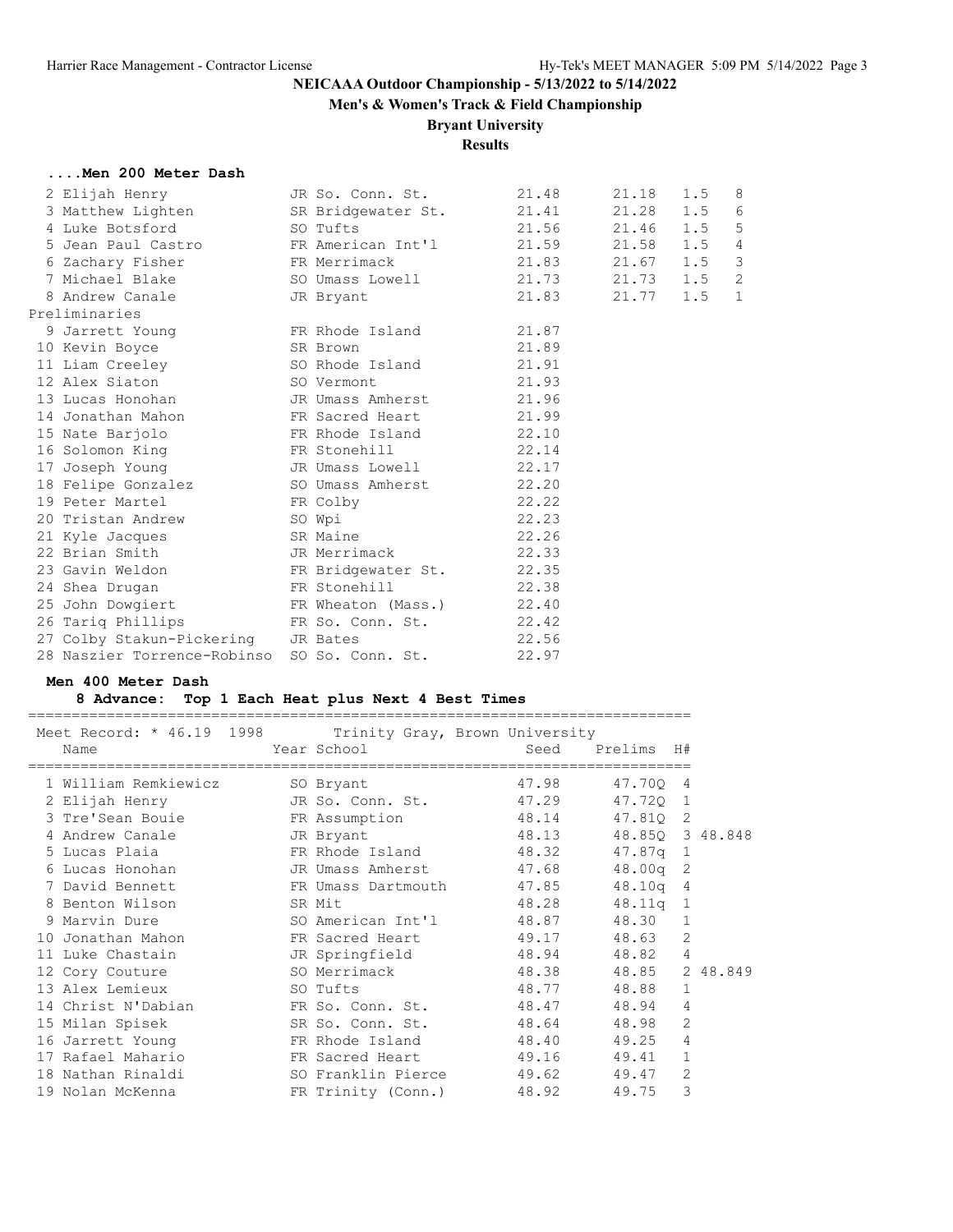**Men's & Women's Track & Field Championship**

# **Bryant University**

**Results**

#### **....Men 400 Meter Dash**

| JR Northeastern  | 48.87 | 49.79 | 2            |
|------------------|-------|-------|--------------|
| JR Umass Amherst | 48.39 | 49.81 | 3            |
| SO Vermont       | 49.13 | 49.92 | $\mathbf{1}$ |
| JR Merrimack     | 49.38 | 50.04 | 4            |
| FR Mit           | 49.60 | 50.07 | 3            |
| FR Ric           | 49.33 | 50.22 | 3            |
| FR Rhode Island  | 49.37 | 50.23 | 4            |
| JR New Haven     | 49.06 | 50.36 | -2           |
| JR New Haven     | 48.53 | 50.52 | 3            |
| JR Vermont       | 49.00 | 51.42 | 3            |
|                  |       |       |              |

#### **Men 400 Meter Dash**

================================================================================

|        | Meet Record: * 46.19 1998 |                    | Trinity Gray, Brown University |         |                |
|--------|---------------------------|--------------------|--------------------------------|---------|----------------|
|        | Name                      | Year School        | Prelims                        |         | Finals Points  |
| Finals |                           |                    |                                |         |                |
|        | 1 Elijah Henry            | JR So. Conn. St.   | 47.72                          | 46.80   | 10             |
|        | 2 William Remkiewicz      | SO Bryant          | 47.70                          | 47.29   | 8              |
|        | 3 Lucas Honohan           | JR Umass Amherst   | 48.00                          | 47.30   | 6              |
|        | 4 Tre'Sean Bouie          | FR Assumption      | 47.81                          | 47.35   | 5              |
|        | 5 David Bennett           | FR Umass Dartmouth | 48.10                          | 47.57   | $\overline{4}$ |
|        | 6 Andrew Canale           | JR Bryant          | 48.85                          | 47.88   | $\mathcal{S}$  |
|        | 7 Benton Wilson           | SR Mit             | 48.11                          | 48.98   | $\overline{c}$ |
|        | 8 Lucas Plaia             | FR Rhode Island    | 47.87                          | 1:19.83 | $\mathbf{1}$   |
|        | Preliminaries             |                    |                                |         |                |
|        | 9 Marvin Dure             | SO American Int'l  | 48.30                          |         |                |
|        | 10 Jonathan Mahon         | FR Sacred Heart    | 48.63                          |         |                |
|        | 11 Luke Chastain          | JR Springfield     | 48.82                          |         |                |
|        | 12 Cory Couture           | SO Merrimack       | 48.85                          |         |                |
|        | 13 Alex Lemieux           | SO Tufts           | 48.88                          |         |                |
|        | 14 Christ N'Dabian        | FR So. Conn. St.   | 48.94                          |         |                |
|        | 15 Milan Spisek           | SR So. Conn. St.   | 48.98                          |         |                |
|        | 16 Jarrett Young          | FR Rhode Island    | 49.25                          |         |                |
|        | 17 Rafael Mahario         | FR Sacred Heart    | 49.41                          |         |                |
|        | 18 Nathan Rinaldi         | SO Franklin Pierce | 49.47                          |         |                |
|        | 19 Nolan McKenna          | FR Trinity (Conn.) | 49.75                          |         |                |
|        | 20 Pierre Sylvain         | JR Northeastern    | 49.79                          |         |                |
|        | 21 Colin Stoddard         | JR Umass Amherst   | 49.81                          |         |                |
|        | 22 Alex Siaton            | SO Vermont         | 49.92                          |         |                |
|        | 23 Jason Louis            | JR Merrimack       | 50.04                          |         |                |
|        | 24 Evan Schaefer          | FR Mit             | 50.07                          |         |                |
|        | 25 Mahari Nayte           | FR Ric             | 50.22                          |         |                |
|        | 26 Wyatt Lamell           | FR Rhode Island    | 50.23                          |         |                |
|        | 27 Blake Jandreau         | JR New Haven       | 50.36                          |         |                |
|        | 28 Kevin Leach-Brown      | JR New Haven       | 50.52                          |         |                |
|        | 29 Alex Warner            | JR Vermont         | 51.42                          |         |                |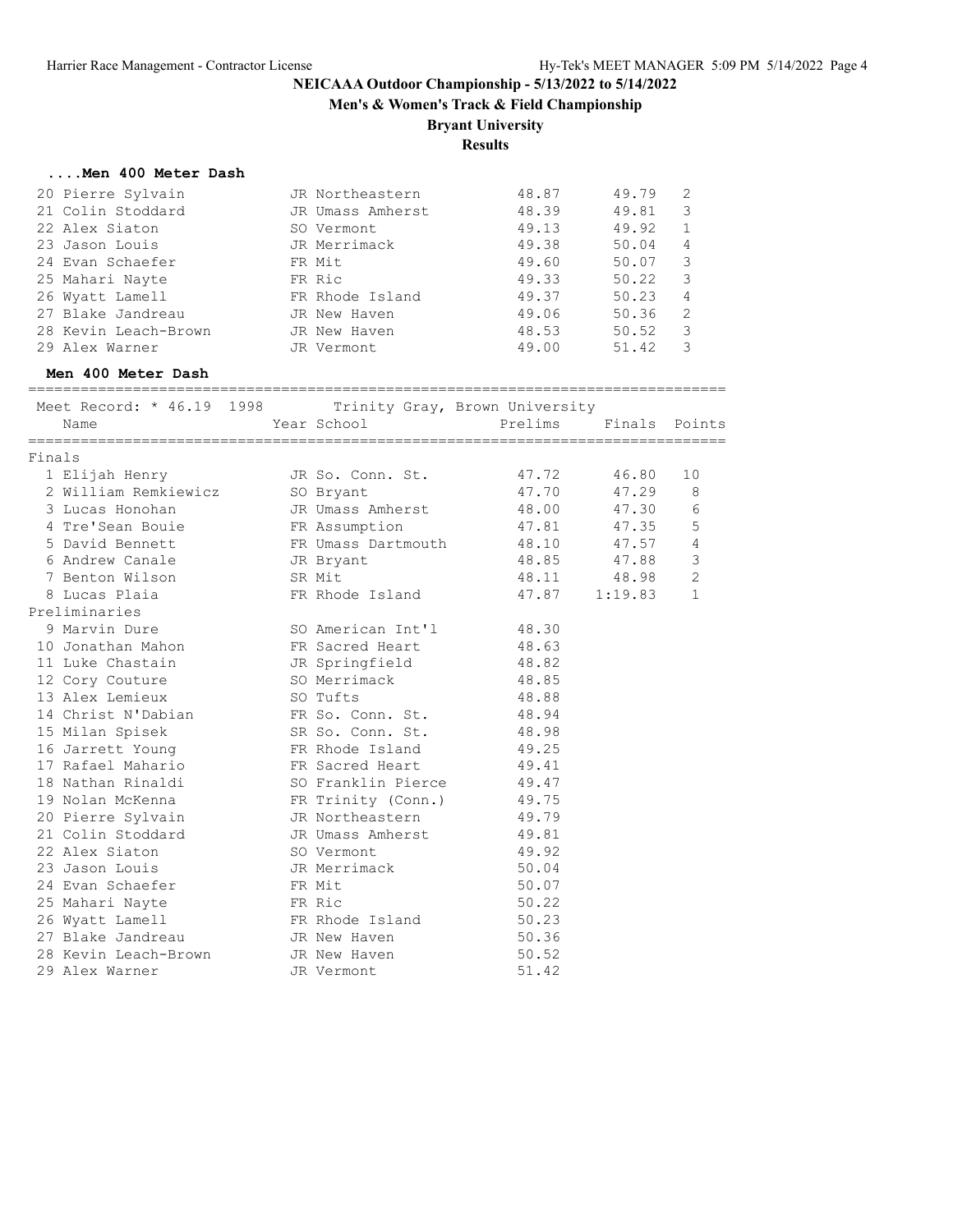**Men's & Women's Track & Field Championship**

# **Bryant University**

### **Results**

#### **Men 800 Meter Run**

| ------------------------------<br>4 section finals on time<br>Meet Record: * 1:48.10 1977 Mark Lech, Northeastern (yds) Univ. |                                   |                     |         |                |                       |
|-------------------------------------------------------------------------------------------------------------------------------|-----------------------------------|---------------------|---------|----------------|-----------------------|
| Name                                                                                                                          | Year School                       | Seed                | Finals  |                | H# Points             |
| Finals                                                                                                                        |                                   |                     |         |                |                       |
| 1 Collin Ochs                                                                                                                 | SO Rhode Island                   | 1:49.29             | 1:49.97 | 4              | 10                    |
| 2 Benjamin Steeves                                                                                                            | SR Wpi                            | 1:51.41             | 1:50.39 | 4              | 8                     |
| 3 DJ Matusz                                                                                                                   | FR Dartmouth                      | 1:51.20             | 1:50.86 | 4              | 6                     |
| 4 Eli Baker                                                                                                                   | FR Rhode Island                   | 1:53.88             | 1:51.65 | 3              | 5                     |
| 5 Owen Lally                                                                                                                  | SR Wpi                            | 1:53.07             | 1:52.17 | 3              | $\overline{4}$        |
| 6 Zachary Plaza                                                                                                               | SO New Hampshire                  | 1:51.17             | 1:52.44 | $\overline{4}$ | $\mathbf{3}$          |
| 7 James Olivier                                                                                                               | SR Maine                          | 1:51.41             | 1:52.46 | 4              | 2                     |
| 8 Ryan Walker                                                                                                                 | SO Franklin Pierce                | 1:53.98             | 1:52.68 | 3              | $\mathbf{1}$          |
| 9 Jason Dolan                                                                                                                 | JR Bryant                         | 1:52.73             | 1:53.03 | 3              |                       |
| 10 Tyler Rubush                                                                                                               | JR Rhode Island                   | 1:51.58             | 1:53.96 | 4              |                       |
| 11 Jake Connolly                                                                                                              | SO Umass Lowell                   | 1:55.26             | 1:53.98 | $\mathbf{1}$   |                       |
| 12 Kenneth Morrissey                                                                                                          | FR Vermont                        | 1:55.20             | 1:54.20 | $\mathbf{1}$   |                       |
| 13 Simon Opsahl                                                                                                               | FR Mit                            | 1:53.88             | 1:54.36 | 3              |                       |
| 14 Isaac Weber                                                                                                                | JR Dartmouth                      | 1:54.58             | 1:54.40 | 2              |                       |
| 15 Alex Petruso                                                                                                               | SO Bryant                         | 1:54.34             | 1:54.47 | 2              |                       |
| 16 Michael Olson                                                                                                              | JR Plymouth State                 | 1:54.31             | 1:54.67 | 2              |                       |
| 17 Lance Hayes                                                                                                                | FR Sacred Heart                   | 1:55.05             | 1:54.73 | 2              |                       |
| 18 Caleb Deane                                                                                                                | FR American Int'l                 | 1:55.34             | 1:55.06 | $\mathbf{1}$   |                       |
| 19 Jake Pearl                                                                                                                 |                                   | 1:55.13             |         | 2              |                       |
| 20 Rece Gobel                                                                                                                 | JR Keene State                    | 1:52.37             | 1:55.66 | 4              |                       |
|                                                                                                                               | JR Springfield                    |                     | 1:56.07 |                |                       |
| 21 Jack Deehan                                                                                                                | JR Bentley                        | 1:55.17             | 1:56.07 | 2              |                       |
| 22 Sam Kim                                                                                                                    | FR Brandeis                       | 1:54.99             | 1:56.10 | 2              |                       |
| 23 Kenney McElroy                                                                                                             | SO New Hampshire                  | 1:52.46             | 1:57.01 | 3              |                       |
| 24 Ianique Imboque                                                                                                            | SO Rhode Island                   | 1:51.43             | 2:00.31 | 4              |                       |
| -- Nick Delaney                                                                                                               | JR Tufts                          | 1:53.70             | DNF     | 3              |                       |
| Men 1500 Meter Run                                                                                                            |                                   |                     |         |                |                       |
| 3 section - finals on time                                                                                                    |                                   |                     |         |                |                       |
| Meet Record: * 3:41.46 1990                                                                                                   | Bill Mullaney, Providence College |                     |         |                |                       |
| Name                                                                                                                          | Year School                       | Seed                |         |                | Finals H# Points      |
| 1 Terrell Patterson                                                                                                           | SR So. Conn. St.                  | 3:46.36             | 3:48.99 | 2              | 10                    |
| 2 Nate Lentz                                                                                                                  | SO Williams                       | $3:52.09$ $3:49.61$ |         | 1              | - 8                   |
| 3 Quin McGaugh                                                                                                                | SR Middlebury                     | 3:54.09             | 3:49.93 | 1              | 6                     |
| 4 Tyler Rubush                                                                                                                | JR Rhode Island                   | $3:47.03$ $3:49.97$ |         |                | 5<br>$2 \overline{2}$ |
| 5 Matyas Csiki-Fejer                                                                                                          | SO Suffolk                        | 3:54.84             | 3:50.18 | $\mathbf{1}$   | 4                     |
| 6 Seth Weprin                                                                                                                 | JR Dartmouth                      | 3:49.11             | 3:50.38 | 2              | 3                     |
| 7 Sam Morton                                                                                                                  | SR Dartmouth                      | 3:51.41             | 3:50.72 | 2              | $\sqrt{2}$            |
| 8 Aidan Shea                                                                                                                  | FR New Hampshire                  | 3:54.06             | 3:50.91 | 1              | $\mathbf{1}$          |
| 9 Jonathan Volpe                                                                                                              | FR So. Conn. St.                  | 3:53.11             | 3:50.99 | 1              |                       |
| 10 Gavin Smith                                                                                                                | FR American Int'l                 | 3:48.35             | 3:51.54 | 2              |                       |
| 11 Jake Ireland                                                                                                               | SO Central Connecticut            | 3:51.71             | 3:52.03 | 2              |                       |
| 12 TJ Corliss                                                                                                                 | JR Merrimack                      | 3:55.67             | 3:52.21 | 1              |                       |
| 13 Tim Lautenbach                                                                                                             | JR Trinity (Conn.)                | 3:54.17             | 3:52.64 | 1              |                       |
| 14 Thomas Lingard                                                                                                             | SR Dartmouth                      | 3:49.12             | 3:52.76 | 2              |                       |
| 15 Max Cluss                                                                                                                  | JR Middlebury                     | 3:48.87             | 3:53.48 | 2              |                       |
| 16 Nolan Hickey                                                                                                               | SO Bryant                         | 3:54.77             | 3:53.54 | $\mathbf{1}$   |                       |
| 17 Davy Appleton                                                                                                              | FR Dartmouth                      | 3:52.77             | 3:53.96 | $\mathbf{1}$   |                       |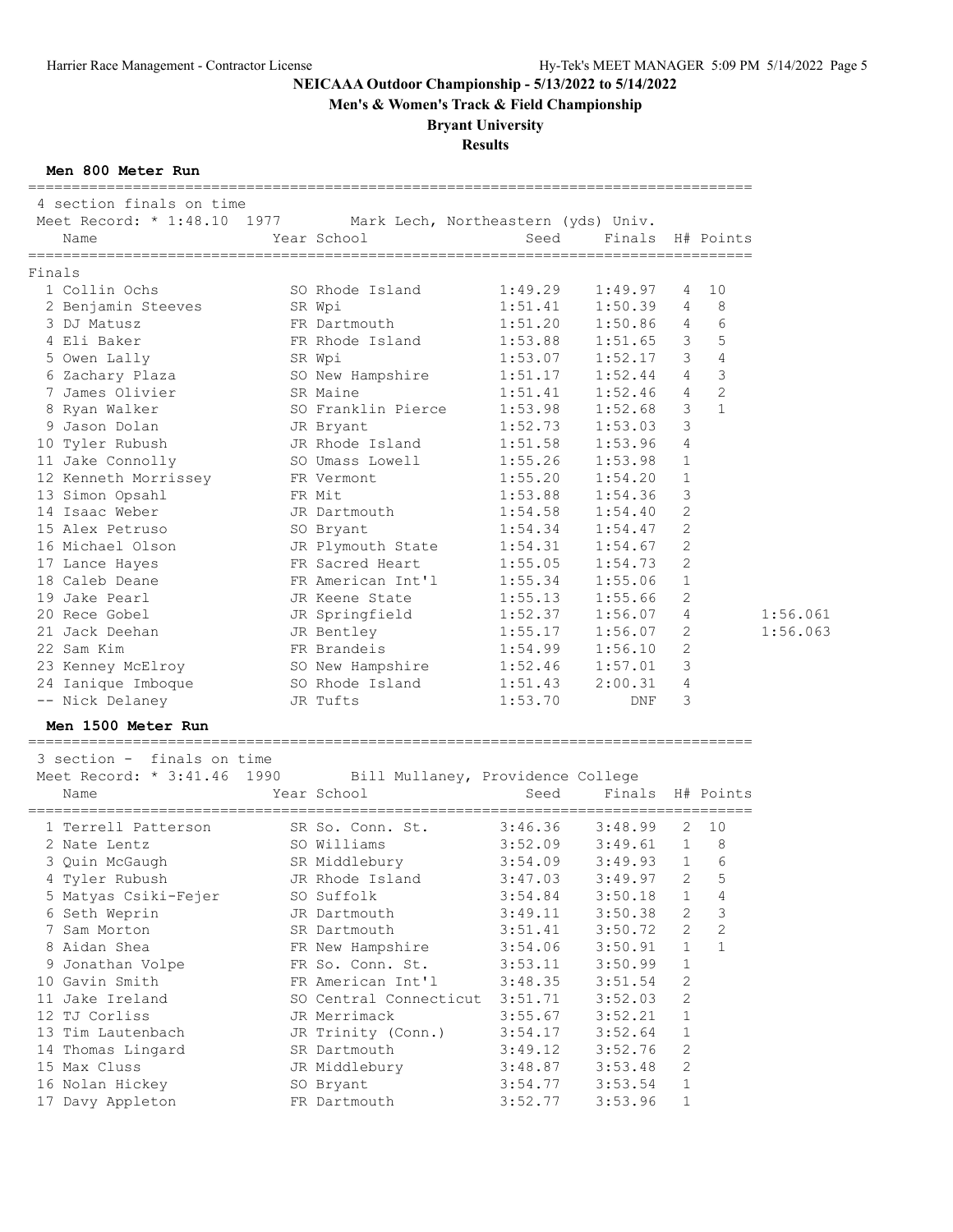**Men's & Women's Track & Field Championship**

#### **Bryant University**

**Results**

#### **....Men 1500 Meter Run**

| 18 Brian Brooks       | SR Wpi            | 3:52.86 | 3:54.29 |                |
|-----------------------|-------------------|---------|---------|----------------|
| 19 John Mieszczanski  | SR Bates          | 3:54.49 | 3:56.19 |                |
| 20 Eric Zulkofske     | JR Rhode Island   | 3:48.58 | 3:58.90 | - 2            |
| 21 Gabe Medina        | SO American Int'l | 3:49.02 | 4:00.18 | $\overline{2}$ |
| 22 Christopher Lebeau | SR So. Conn. St.  | 3:55.13 | 4:10.38 |                |
| 23 Aidan Kindopp      | SO Rhode Island   | 3:53.66 | 4:14.10 |                |
| 24 Aidan Hickey       | SO Bryant         | 3:55.02 | 4:15.50 |                |
| -- Kellen Waters      | JR Rhode Island   | 3:45.32 | DNF     |                |

#### **Men 5000 Meter Run**

================================================================================

| Meet Record: * 14:03.35 1978<br>Name |      | John Treacy, Providence College<br>Year School | Seed     | Finals                | Points         |
|--------------------------------------|------|------------------------------------------------|----------|-----------------------|----------------|
|                                      |      |                                                |          |                       |                |
| 1 Elias Lindgren                     |      | JR Williams                                    |          | $14:15.62$ $14:17.87$ | 10             |
| 2 Jeffrey Love                       |      | JR Connecticut College 14:27.74 14:40.69       |          |                       | 8              |
| 3 Christopher Lebeau                 |      | SR So. Conn. St.                               |          | 14:51.31  14:43.52    | 6              |
| 4 Andrew Meredith                    |      | SR Bowdoin                                     | 14:47.37 | 14:48.32              | 5              |
| 5 Ben Fleischer                      |      | SO Rhode Island                                | 14:26.48 | 14:52.38              | 4              |
| 6 Luke Lorenz                        |      | JR Middlebury                                  | 14:51.51 | 14:55.24              | $\mathcal{S}$  |
| 7 Alexander Kessler                  |      | SR Middlebury                                  | 14:24.88 | 14:55.42              | $\overline{2}$ |
| 8 Matt Carter                        |      | JR Connecticut College 14:34.14                |          | 14:56.69              | $\mathbf{1}$   |
| 9 Ryan Slaney                        |      | FR Bryant                                      |          | 14:50.40 14:59.19     |                |
| 10 Surafel Mengist                   |      | SO Umass Amherst                               | 14:51.79 | 15:01.29              |                |
| 11 Will Goddard                      |      | FR Bowdoin                                     | 14:55.19 | 15:03.74              |                |
| 12 Steve O'Driscoll                  |      | SR Vermont                                     | 15:02.84 | 15:05.87              |                |
| 13 Charles Namiot                    |      | FR Williams                                    | 14:40.84 | 15:07.27              |                |
| 14 Titus Kiptoo                      |      | JR American Int'l                              | 14:42.85 | 15:08.01              |                |
| 15 Zachary Conant                    |      | SO Umass Amherst                               | 14:48.06 | 15:12.08              |                |
| 16 Ryan Smith                        |      | JR Bates                                       | 14:48.51 | 15:17.23              |                |
| 17 Eric Zulkofske                    |      | JR Rhode Island                                |          | 14:47.18  15:20.89    |                |
| 18 Owen Amsden                       |      | SR Vermont                                     | 14:59.46 | 15:24.17              |                |
| 19 Jalen Coleman                     |      | SR So. Conn. St.                               | 15:08.27 | 15:25.07              |                |
| 20 John DeRosa                       |      | JR Springfield                                 | 14:56.10 | 15:39.60              |                |
| 21 Sam Gatti                         |      | JR Tufts                                       |          | 14:43.42  15:45.53    |                |
| 22 Billy Coakley                     |      | SO Merrimack                                   |          | 15:06.89  15:49.53    |                |
| 23 Alex Craig                        |      | FR Dartmouth                                   | 14:45.65 | 15:55.42              |                |
| Men 10000 Meter Run                  |      |                                                |          |                       |                |
|                                      |      |                                                |          |                       |                |
| 1 heat - places on time              |      |                                                |          |                       |                |
| Meet Record: * 29:14.74              | 1995 | Sam Wilbur, Dartmouth College                  |          |                       |                |
| Name                                 |      | Year School                                    | Seed     | Finals                | Points         |
| 1 Joshua Rahn                        |      | JR Umass Amherst                               | 30:43.20 | 30:27.84              | 10             |

 2 Trevor Wysong SR Bridgewater St. 30:40.17 30:39.58 8 3 Lowell Hensgen SO Mit 30:35.57 30:47.21 6 4 Claudio Rocha JR Assumption 30:50.11 31:13.04 5 5 Alec Gironda SO Middlebury 30:45.29 31:15.84 4 6 John Hood SR Bowdoin 30:59.50 31:19.25 3 7 Anthony Rodriguez SO Babson 31:04.87 31:41.75 2 8 Ian Denis SR Vermont 32:03.22 31:55.02 1 9 Forest Mackenzie SO New Hampshire 32:19.82 32:05.41 10 Mark Rodriguez FR Central Connecticut 32:54.61 32:19.41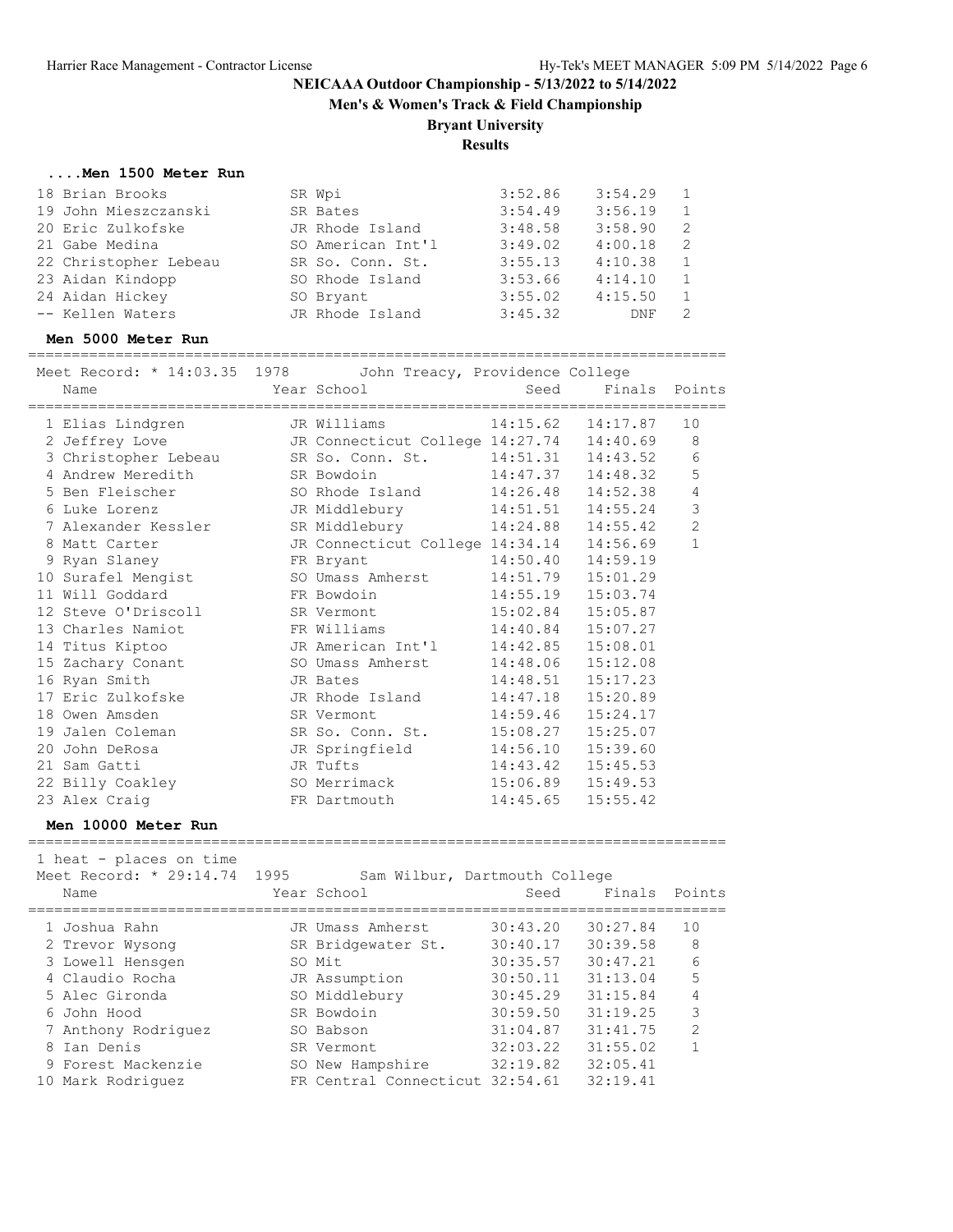### **Men's & Women's Track & Field Championship**

### **Bryant University**

### **Results**

#### **....Men 10000 Meter Run**

| 11 Lucas Bergeron        | JR Maine                        | 31:52.76 | 32:23.66   |
|--------------------------|---------------------------------|----------|------------|
| 12 Shane Smolenski       | SR Bowdoin                      | 32:57.71 | 32:35.06   |
| 13 Jackson Donahue       | SR Bates                        | 31:24.14 | 32:38.13   |
| 14 Jacob Hansen          | FR Mit                          | 31:10.80 | 32:39.79   |
| 15 Riley Brutvan         | FR Hartford                     | 34:57.80 | 32:41.84   |
| 16 Logan Gaudette        | SR Wpi                          | 31:48.45 | 32:48.19   |
| 17 Victor Kering         | SO Bates                        | 32:19.42 | 33:16.70   |
| 18 Masho Gebremikael     | SR Southern Maine               | 32:22.39 | 33:25.94   |
| 19 Connor Gaudette       | SO Wpi                          | 33:21.87 | 33:45.11   |
| 20 Dawson Reynolds       | FR Bryant                       | 32:47.40 | 33:53.04   |
| 21 Joseph Walewski       | JR Connecticut College 32:33.88 |          | 33:58.26   |
| 22 Andre Solomon-Messier | JR Ric                          | 33:43.53 | 34:10.27   |
| 23 Gediyon Prince        | SO Sacred Heart                 | 33:43.46 | 34:40.82   |
| 24 Christopher Gillis    | JR Sacred Heart                 | 34:40.48 | 34:54.12   |
| 25 Samuel Moffat         | FR Hartford                     | 33:39.19 | 35:06.75   |
| 26 William Brown         | FR New Haven                    | 33:32.20 | 37:11.39   |
| -- Ben Fleischer         | SO Rhode Island                 | 30:23.08 | DNF        |
| -- Wondu Summa           | SO Franklin Pierce              | 30:31.65 | DNF        |
| -- Andrew Mah            | SO Mit                          | 30:35.88 | <b>DNF</b> |

#### **Men 110 Meter Hurdles**

#### **8 Advance: Top 1 Each Heat plus Next 4 Best Times**

| Meet Record: * 13.87 1998 Peter Coghlan, Yale University |        |                                           |                        |                         |           |                |  |
|----------------------------------------------------------|--------|-------------------------------------------|------------------------|-------------------------|-----------|----------------|--|
| Name                                                     |        | Year School and the School and the School | Seed                   | Prelims Wind H#         |           |                |  |
|                                                          |        |                                           |                        |                         |           |                |  |
| Preliminaries                                            |        |                                           |                        |                         |           |                |  |
| 1 Kenneth Wei                                            | FR Mit |                                           | 14.32                  | $14.52Q - 1.1$ 2 14.514 |           |                |  |
| 2 Tanner Burton                                          |        | SR Colby                                  | 14.46                  | 14.520 0.5 1 14.518     |           |                |  |
| 3 Aaron Gable                                            |        | SR Merrimack                              | 14.63                  | 14.550 1.4              |           | 4              |  |
| 4 Oliver Thomas                                          |        | SR Wpi                                    | 14.31                  | $14.720 + 0.0$          |           | 3              |  |
| 5 Abdiel Tejada                                          |        | JR New Haven                              | 14.84                  | $14.53q$ 0.5 1          |           |                |  |
| 6 Terrell Lewis                                          |        | SR Plymouth State                         | 14.47                  | $14.57q$ 0.5            |           | $\overline{1}$ |  |
| 7 Joseph Santos                                          |        | JR Assumption                             | 14.65                  | $14.59q$ 1.4            |           | 4              |  |
| 8 Jordany Dely                                           |        | SO New Haven                              | 14.48                  | $14.77q + 0.0$          |           | $\mathbf{3}$   |  |
| 9 Chigozie Adigwe                                        |        | FR Bridgewater St. 14.73                  |                        | $15.18 + 0.0$           |           | 3              |  |
| 10 Jordan Emile                                          |        | FR New Haven                              | $14.90$ $15.22$ $-1.1$ |                         |           | 2              |  |
| 11 Brian Fennelly TR Holy Cross                          |        |                                           | 15.07   15.29   0.5    |                         |           | $\mathbf{1}$   |  |
| 12 Kai Schmidt Bilowith                                  |        | FR Rhode Island                           | $14.47$ $15.33$ $-1.1$ |                         |           | 2              |  |
| 13 Willy White                                           |        | SO Tufts                                  | 14.94 15.34 1.4        |                         |           | 4              |  |
| 14 Matthew Cahill CJR Wheaton (Mass.) 15.02 15.43 -1.1   |        |                                           |                        |                         |           | 2              |  |
| 15 Kevin Aroke                                           |        | JR Bryant                                 | 15.76 15.63 1.4        |                         |           | 4              |  |
| 16 Jordan Pinnix                                         |        | FR Wheaton (Mass.)                        | 15.43                  | $15.84 + 0.0$           |           | 3              |  |
| 17 Devin Donahue                                         |        | SO Rhode Island                           | $14.83$ $15.88$ $-1.1$ |                         |           | 2              |  |
| 18 Bryan Bushey                                          |        | SO Sacred Heart                           | 16.58                  | 18.21 1.4               |           | 4              |  |
| -- Jay Sharma                                            |        | FR Tufts                                  | 15.31                  |                         | $FS -1.1$ | 2              |  |
| -- Dimetri Morris                                        |        | JR Bridgewater St.                        | 15.00                  | DNF                     | $+0.0$    | 3              |  |
| -- Nicholas Fiorenza                                     |        | JR Wpi                                    | 14.85                  | DNF                     | 0.5       | $\mathbf{1}$   |  |
|                                                          |        |                                           |                        |                         |           |                |  |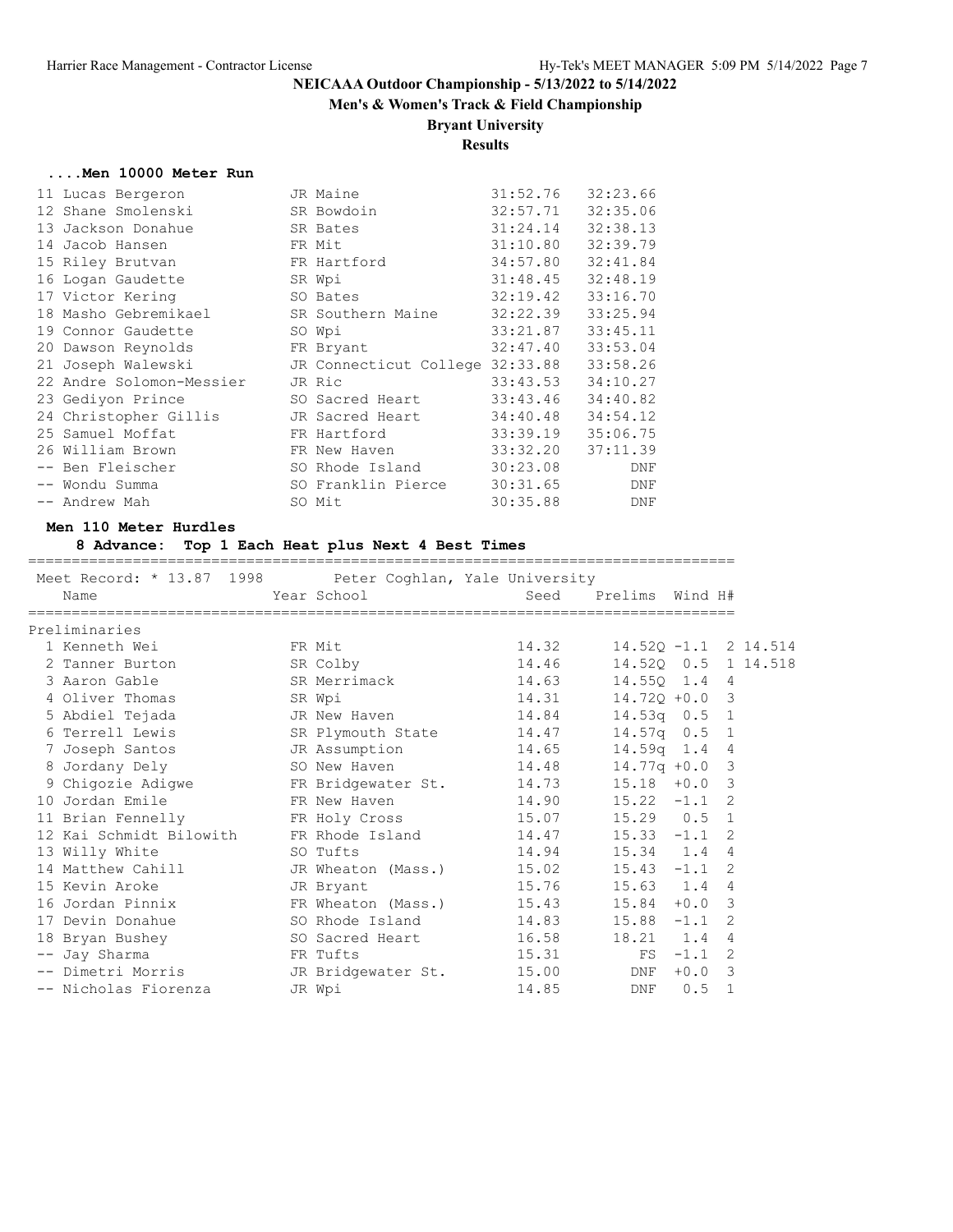**Men's & Women's Track & Field Championship**

### **Bryant University**

### **Results**

#### **Men 110 Meter Hurdles**

|        | Meet Record: * 13.87 1998 Peter Coghlan, Yale University<br>Name |                                   | ====================================== | Finals Wind Points |               |        |
|--------|------------------------------------------------------------------|-----------------------------------|----------------------------------------|--------------------|---------------|--------|
| Finals |                                                                  |                                   |                                        |                    |               |        |
|        | 1 Oliver Thomas                                                  | SR Wpi                            | 14.72   14.22   1.5   10               |                    |               |        |
|        | 2 Kenneth Wei                                                    | FR Mit                            | 14.52                                  | 14.41 1.5          | 8             |        |
|        | 3 Terrell Lewis                                                  | SR Plymouth State 14.57 14.49 1.5 |                                        |                    | 6             |        |
|        | 4 Joseph Santos                                                  | JR Assumption                     | 14.59                                  | 14.51 1.5          | 5             |        |
|        | 5 Aaron Gable                                                    | SR Merrimack                      | 14.55                                  | 14.58 1.5          | 4             |        |
|        | 6 Jordany Dely                                                   | SO New Haven 14.77 14.59 1.5      |                                        |                    | $\mathcal{S}$ |        |
|        | 7 Tanner Burton                                                  | SR Colby                          | 14.52 14.72 1.5                        |                    | 2             | 14.715 |
|        | 8 Abdiel Tejada                                                  | JR New Haven                      | 14.53                                  | 14.72 1.5          | 1             | 14.720 |
|        | Preliminaries                                                    |                                   |                                        |                    |               |        |
|        | 9 Chigozie Adigwe FR Bridgewater St. 15.18                       |                                   |                                        |                    |               |        |
|        | 10 Jordan Emile                                                  | FR New Haven                      | 15.22                                  |                    |               |        |
|        | 11 Brian Fennelly FR Holy Cross 15.29                            |                                   |                                        |                    |               |        |
|        | 12 Kai Schmidt Bilowith FR Rhode Island 15.33                    |                                   |                                        |                    |               |        |
|        | 13 Willy White                                                   | SO Tufts                          | 15.34                                  |                    |               |        |
|        | 14 Matthew Cahill                                                | JR Wheaton (Mass.) 15.43          |                                        |                    |               |        |
|        | 15 Kevin Aroke                                                   | JR Bryant                         | 15.63                                  |                    |               |        |
|        | 16 Jordan Pinnix                                                 | FR Wheaton (Mass.) 15.84          |                                        |                    |               |        |
|        | 17 Devin Donahue                                                 | SO Rhode Island 15.88             |                                        |                    |               |        |
|        | 18 Bryan Bushey                                                  | SO Sacred Heart 18.21             |                                        |                    |               |        |
|        | -- Jay Sharma                                                    | FR Tufts                          | FS                                     |                    |               |        |
|        | -- Dimetri Morris                                                | JR Bridgewater St.                | DNF                                    |                    |               |        |
|        | -- Nicholas Fiorenza                                             | JR Wpi                            | DNF                                    |                    |               |        |

### **Men 400 Meter Hurdles**

#### **8 Advance: Top 1 Each Heat plus Next 4 Best Times** ============================================================================

| Meet Record: * 50.66 1982 Bob Danville, Boston University<br>Name | Year School              | Seed  | Prelims H# |                |
|-------------------------------------------------------------------|--------------------------|-------|------------|----------------|
| ===================================                               |                          |       |            |                |
| 1 Sachin Manning                                                  | SR So. Conn. St. 52.28   |       | 52.120     | 4              |
| 2 Cameron Rodgers                                                 | FR Umass Dartmouth 53.39 |       | 52.950     | 1              |
| 3 Joseph Morrone                                                  | FR Sacred Heart          | 53.05 | 53.120 3   |                |
| 4 Ramsley Exantus                                                 | JR So. Conn. St.         | 53.18 | 53.620     | 2              |
| 5 Peter Hansen                                                    | JR Middlebury            | 53.37 | 53.47q 1   |                |
| 6 Ellis Phillips-Galucci                                          | JR Amherst               | 54.42 | $54.27q$ 4 |                |
| 7 Daniel Dubsky                                                   | SO Umass Amherst         | 54.35 | $54.63q$ 4 |                |
| 8 Kai Bailin                                                      | SO Trinity (Conn.) 54.19 |       | 54.70q     | 3              |
| 9 Jay Sharma                                                      | FR Tufts                 | 54.82 | 55.43      | 2              |
| 10 Max Russo                                                      | SO Bowdoin               | 54.61 | 55.65      | 3              |
| 11 Sean Flaherty                                                  | JR Holy Cross            | 55.29 | 55.94      | 2              |
| 12 Sean McKay                                                     | FR Umass Amherst         | 56.10 | 56.36      | 3              |
| 13 Conner Michaud                                                 | SO Maine                 | 55.68 | 56.48      | 4              |
| 14 Alex Lawes                                                     | FR Bentley               | 55.18 | 56.76      | 1              |
| 15 Samuel Hennedy                                                 | SO Keene State           | 57.34 | 56.94      | 3              |
| 16 Kyle Belmonte                                                  | JR Assumption            | 56.62 | 57.01      | 4              |
| 17 Ethan Ferraiola                                                | SO Bryant                | 57.62 | 57.16      | 1              |
| 18 Nathaniel Peters                                               | FR New Haven             | 58.23 | 57.22      | 1              |
| 19 Michael O'Clair                                                | SR Maine                 | 55.80 | 57.40      | $\overline{2}$ |
| 20 Cameron Lloyd                                                  | JR Holy Cross            | 55.34 | 57.79      | 3              |
| 21 Justin Stevens                                                 | FR Dartmouth             | 55.59 | 57.96      | 4              |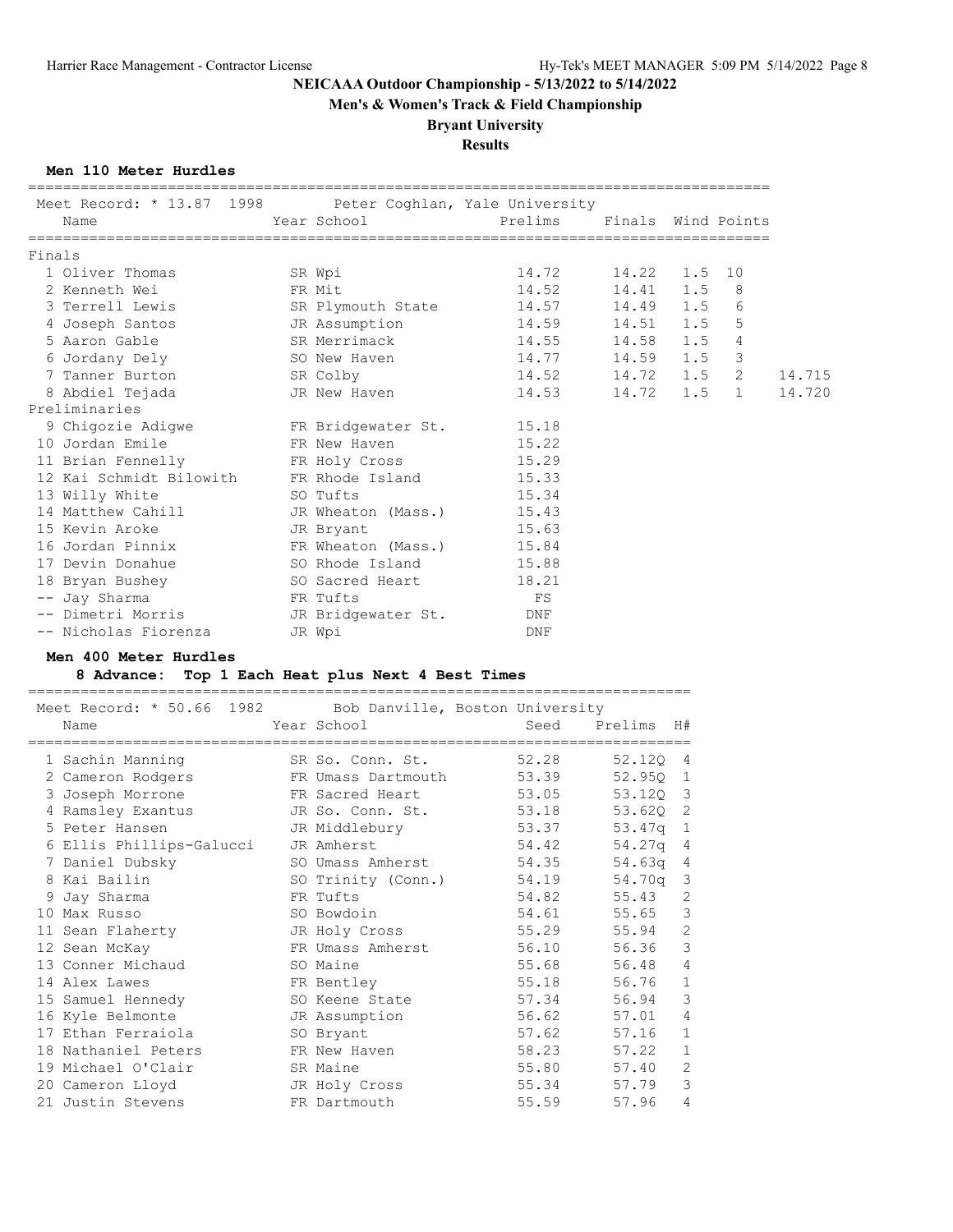**Men's & Women's Track & Field Championship**

### **Bryant University**

### **Results**

#### **....Men 400 Meter Hurdles**

| 22 Shawn Akomeah          | SO Central Connecticut          | 56.58   | 58.01   | - 4 |  |  |  |  |  |
|---------------------------|---------------------------------|---------|---------|-----|--|--|--|--|--|
| 23 Hilton Smith           | JR American Int'l               | 57.53   | 58.04   | -2  |  |  |  |  |  |
| 24 William Jacobs         | SR Wheaton (Mass.)              | 58.28   | 59.46   | - 2 |  |  |  |  |  |
| 25 Ori Slotky             | FR Brandeis                     | 1:02.11 | 1:00.60 | 4   |  |  |  |  |  |
| 26 Mark Rubin             | JR Bryant                       | 59.48   | 1:00.99 | 3   |  |  |  |  |  |
| -- Abdiel Tejada          | JR New Haven                    | 55.76   | DNF     | 3   |  |  |  |  |  |
| Men 400 Meter Hurdles     |                                 |         |         |     |  |  |  |  |  |
| Meet Record: * 50.66 1982 | Bob Danville, Boston University |         |         |     |  |  |  |  |  |

|        | Name                        | Year School            | Prelims | Finals | Points         |
|--------|-----------------------------|------------------------|---------|--------|----------------|
| Finals |                             |                        |         |        |                |
|        | 1 Sachin Manning            | SR So. Conn. St.       | 52.12   | 51.96  | 10             |
|        | 2 Joseph Morrone            | FR Sacred Heart        | 53.12   | 52.22  | 8              |
|        | 3 Ramsley Exantus           | JR So. Conn. St.       | 53.62   | 52.64  | 6              |
|        | 4 Cameron Rodgers           | FR Umass Dartmouth     | 52.95   | 53.00  | 5              |
|        | 5 Peter Hansen              | JR Middlebury          | 53.47   | 53.45  | $\overline{4}$ |
|        | 6 Daniel Dubsky             | SO Umass Amherst       | 54.63   | 53.93  | 3              |
|        | -- Ellis Phillips-Galucci   | JR Amherst             | 54.27   | FS     |                |
|        | Preliminaries               |                        |         |        |                |
|        | 8 Kai Bailin                | SO Trinity (Conn.)     | 54.70   |        |                |
|        | 9 Jay Sharma                | FR Tufts               | 55.43   |        |                |
|        | 10 Max Russo                | SO Bowdoin             | 55.65   |        |                |
|        | 11 Sean Flaherty            | JR Holy Cross          | 55.94   |        |                |
|        | 12 Sean McKay               | FR Umass Amherst       | 56.36   |        |                |
|        | 13 Conner Michaud           | SO Maine               | 56.48   |        |                |
|        | 14 Alex Lawes               | FR Bentley             | 56.76   |        |                |
|        | 15 Samuel Hennedy           | SO Keene State         | 56.94   |        |                |
|        | 16 Kyle Belmonte            | JR Assumption          | 57.01   |        |                |
|        | 17 Ethan Ferraiola          | SO Bryant              | 57.16   |        |                |
|        | 18 Nathaniel Peters         | FR New Haven           | 57.22   |        |                |
|        | 19 Michael O'Clair          | SR Maine               | 57.40   |        |                |
|        | 20 Cameron Lloyd            | JR Holy Cross          | 57.79   |        |                |
|        | 21 Justin Stevens           | FR Dartmouth           | 57.96   |        |                |
|        | 22 Shawn Akomeah            | SO Central Connecticut | 58.01   |        |                |
|        | 23 Hilton Smith             | JR American Int'l      | 58.04   |        |                |
|        | 24 William Jacobs           | SR Wheaton (Mass.)     | 59.46   |        |                |
|        | 25 Ori Slotky               | FR Brandeis            | 1:00.60 |        |                |
|        | 26 Mark Rubin               | JR Bryant              | 1:00.99 |        |                |
|        | -- Abdiel Tejada            | JR New Haven           | DNF     |        |                |
|        | Men 3000 Meter Steeplechase |                        |         |        |                |

=================================================================================== Unseeded section - Saturday at Noon Seeded section - Saturday at 3:25 Meet Record: \* 8:38.50 1979 Bruce Bickford, Northeastern University Name The Year School Seed Finals H# Points =================================================================================== Finals 1 Michael Norberg SO Umass Amherst 8:56.03 9:09.06 2 10 2 Ryan Proulx SO Tufts 9:22.34 9:17.91 2 8 3 Zach Lefever SR Umass Amherst 9:00.82 9:19.84 2 6 4 Nicholas Brancato SO Bryant 9:33.16 9:27.79 2 5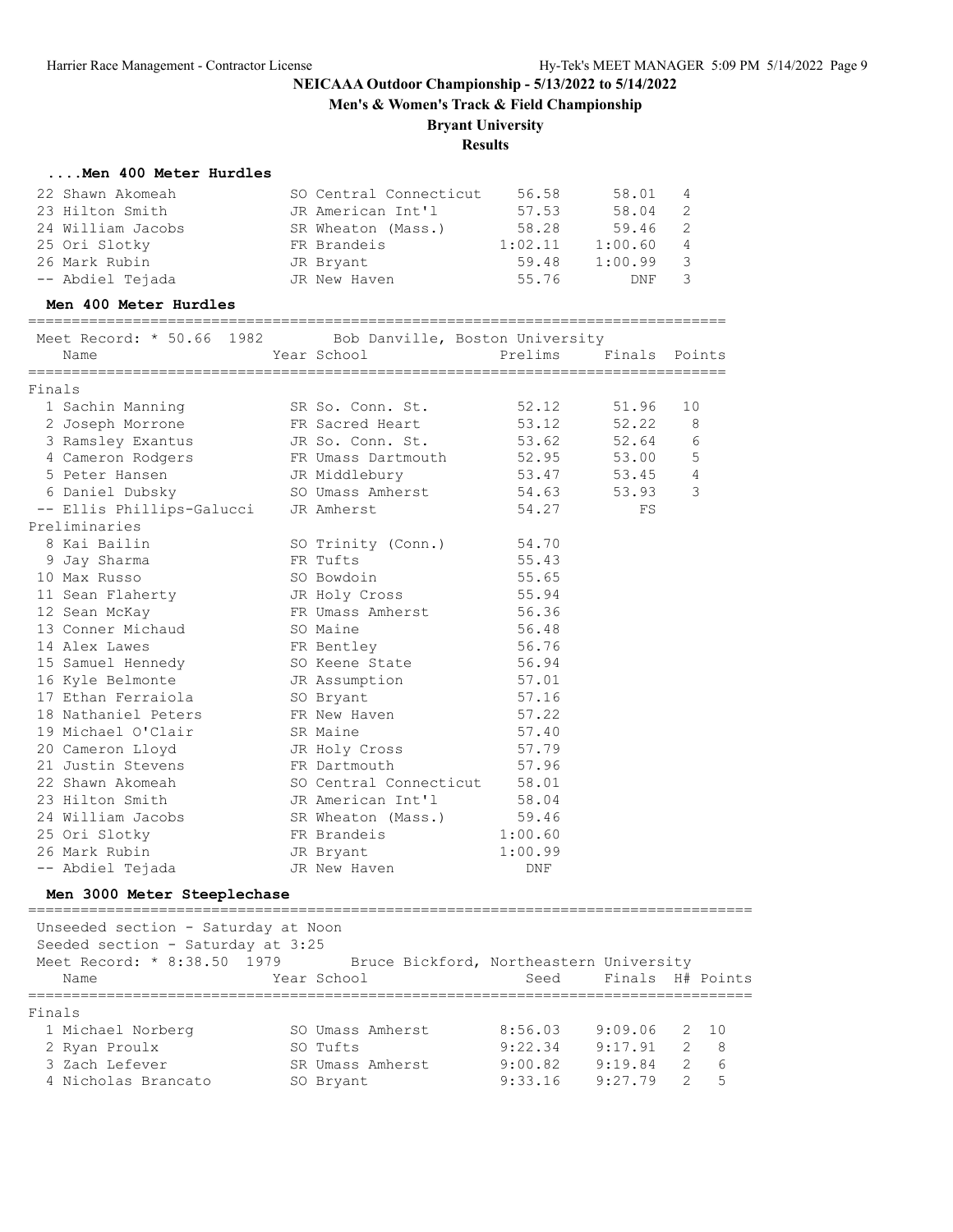**Men's & Women's Track & Field Championship**

#### **Bryant University**

**Results**

#### **....Men 3000 Meter Steeplechase**

| 5 Matthew George         | SO Umass Amherst   | 9:23.03  | 9:30.31             | 2              | $\overline{4}$ |
|--------------------------|--------------------|----------|---------------------|----------------|----------------|
| 6 Jason Norris           | SO Dartmouth       | 9:43.02  | 9:35.02             | $\mathbf{1}$   | 3              |
| 7 Zygmund Goddard        | FR Middlebury      | 9:34.45  | 9:43.10             | $\overline{2}$ | $\overline{2}$ |
| 8 Cody Tallent           | SR Franklin Pierce | 9:38.75  | 9:43.94             | $\overline{2}$ | $\mathbf{1}$   |
| 9 Ryan Watson            | JR Williams        | 9:30.99  | 9:45.35             | $\overline{2}$ |                |
| 10 Jarrett Gulden        | SO Wpi             | 9:38.86  | 9:49.48             | 2              |                |
| 11 Joe Joyce             | SR Vermont         | 9:36.85  | 9:58.28             | 2              |                |
| 12 Jack Rudnick          | SR Middlebury      |          | $9:55.44$ $9:58.69$ | $\mathbf{1}$   |                |
| 13 Timothy Walsh         | SO Merrimack       | 9:54.11  | 10:01.38            | $\mathbf{1}$   |                |
| 14 William Lavey         | FR Middlebury      | 9:40.32  | 10:01.97            | $\mathfrak{D}$ |                |
| 15 Ryan Fischer          | FR Wpi             | 9:45.29  | 10:06.49            | $\mathbf{1}$   |                |
| 16 Shawn Tobin           | JR Nichols         | 10:19.04 | 10:20.37            | $\mathbf{1}$   |                |
| 17 Justin Dorsey         | FR Ric             | 10:19.69 | 10:31.57            | $\mathbf{1}$   |                |
| 18 Janvier Ntakirutimana | SO Franklin Pierce | 10:18.12 | 10:40.90            | $\mathbf{1}$   |                |
| 19 Jack Hearn            | FR Nichols         |          | 11:34.37            |                |                |
| -- Ryan Devine           | JR Middlebury      | 9:45.14  | DNF                 | 1              |                |
| -- Andrew Yatsuhashi     | SR Wpi             | 9:39.93  | DNF                 | 2              |                |
|                          |                    |          |                     |                |                |

#### **Men 4x100 Meter Relay**

=================================================================================== Meet Record: \* 40.56 1985 , Northeastern University School Seed Finals H# Points =================================================================================== 41.09 40.57 3 10 1) Tariq Phillips FR 2) Elijah Henry JR 3) Christ N'Dabian FR 4) Nigel Green SR 2 Rhode Island 'A' 41.14 40.74 3 8 1) Abraham Tambah SO 2) Jolon O'Connor SO 3) Liam Creeley SO 4) Tristen Howard FR 3 Springfield 'A' 41.38 41.01 3 6 1) Evan Weber SO 2) Anik Dole SO 3) Michael Scott FR 4) Tyler Hansen SR 4 Stonehill 'A' 41.95 41.77 3 5 1) Nathan Skopas JR 2) Shea Drugan FR 3) Zachary Ofurum FR 4) Solomon King FR 5 Umass Amherst 'A' 41.71 41.78 3 4 1) Felipe Gonzalez SO 2) Ethan Clark FR 3) Michael Rodia SO 4) Lucas Honohan JR 6 American Int'l 'A' 42.26 41.88 2 3 1) Jean Paul Castro FR 2) Junior Pontes Da Veiga SO 3) Marvin Dure SO 64) Worlf Malivert JR 7 Merrimack 'A' 42.46 42.00 2 2 1) Zachary Fisher FR 2) Landon Crowley FR 3) Brian Smith JR 4) Franco Recto FR 8 Bridgewater St. 'A' 12.22 42.06 2 1 1) Nathan Candido FR 2) Jacob DeAndrade SR 3) Gavin Weldon FR 4) Matthew Lighten SR 9 Vermont 'A' 42.03 42.09 2 1) Henry Miller FR 2) Alex Warner JR 3) Chike Asanya SR 4) Alex Siaton SO 10 Sacred Heart 'A' 42.51 42.11 1 1) Jonathan Mahon FR 2) Corry Brinken JR 3) Matthew Zawaski FR 4) Rafael Mahario FR 11 Bryant 'A' 42.54 42.13 1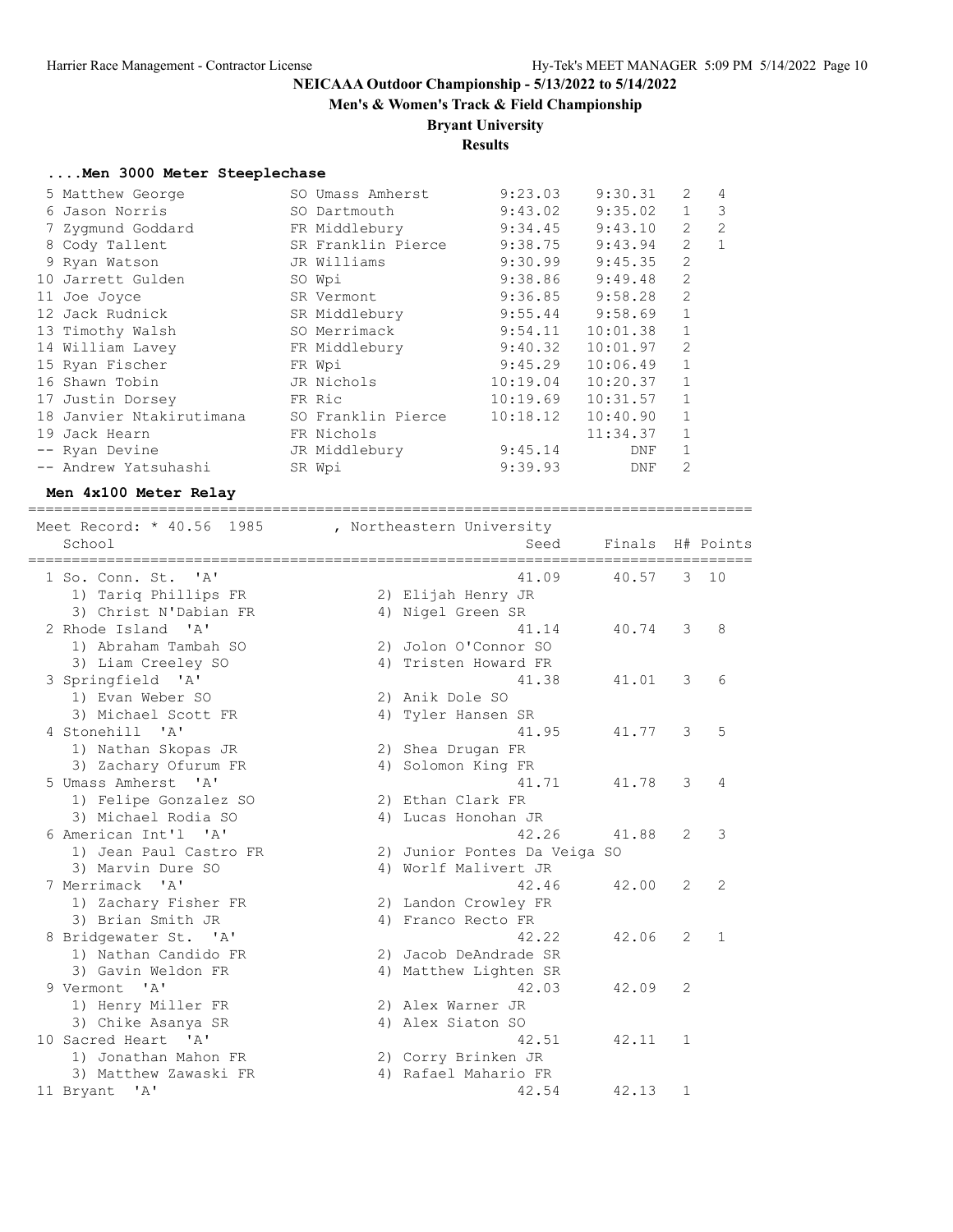**....Men 4x100 Meter Relay**

# **NEICAAA Outdoor Championship - 5/13/2022 to 5/14/2022**

# **Men's & Women's Track & Field Championship**

### **Bryant University**

### **Results**

| 1) Ethan Ferraiola SO    | 2) Aidan Smith SO            |           |                |                  |
|--------------------------|------------------------------|-----------|----------------|------------------|
| 3) Edward Cardarelli SO  | 4) John Carlo Baratta FR     |           |                |                  |
| 12 Holy Cross 'A'        | 42.40                        | $42.63$ 2 |                |                  |
| 1) Aidan Bergin FR       | 2) Joshua Exantus FR         |           |                |                  |
| 3) Christopher Barone SO | 4) Brian Fennelly FR         |           |                |                  |
| 13 Southern Maine 'A'    | 42.48                        | 42.72 2   |                |                  |
| 1) Antoine Grace SR      | 2) Michael Geary SR          |           |                |                  |
| 3) Dan Flaherty SR       | 4) Jaequan Grant SR          |           |                |                  |
| 14 Bates 'A'             | 43.09                        | 42.91     | $\overline{1}$ |                  |
| 1) Garrett Evans SR      | 2) Kevin O'Connor FR         |           |                |                  |
| 3) Truman Williams FR    | 4) Colby Stakun-Pickering JR |           |                |                  |
| 15 Brandeis 'A'          | 43.16                        | 43.03 1   |                |                  |
| 1) Danny Krigman FR      | 2) Dean Carey FR             |           |                |                  |
| 3) Dean Campbell FR      | 4) Parker Jones FR           |           |                |                  |
| 16 Mass. Maritime 'A'    | 44.37                        | 43.69 1   |                |                  |
| 1) Demetri Boozer FR     | 2) Anthony Childs JR         |           |                |                  |
| 3) Steven Westgate FR    | 4) Ja'iel Johnson JR         |           |                |                  |
| $--$ Wpi 'A'             | 42.02                        | DNF       | 3              |                  |
| 1) Andrew Whitney SR     | 2) Tristan Andrew SO         |           |                |                  |
| 3) Matthew Lacadie SO    | 4) Oliver Thomas SR          |           |                |                  |
| -- Trinity (Conn.) 'A'   | 42.49                        | DQ        | -2             | Zone 2 violation |
| 1) Terrance Bogan FR     | 2) Kai Bailin SO             |           |                |                  |
| 3) Darren Warren SO      | 4) Robert Allen JR           |           |                |                  |

### **Men 4x400 Meter Relay**

===================================================================================

| Meet Record: * 3:08.89 1998<br>School                          |    | , Univ. of New Haven<br>Seed    | Finals H# Points |                |              |
|----------------------------------------------------------------|----|---------------------------------|------------------|----------------|--------------|
| 1 So. Conn. St. 'A'<br>1) Ramsley Exantus JR                   |    | 3:10.08<br>2) Tariq Phillips FR | 3:12.25          |                | $2 \quad 10$ |
| 3) Christ N'Dabian FR                                          |    | 4) Sachin Manning SR            |                  |                |              |
| 2 Sacred Heart 'A'                                             |    | 3:14.63                         | 3:13.07          | 2              | 8            |
| 1) Jonathan Mahon FR                                           |    | 2) Matthew Zawaski FR           |                  |                |              |
| 3) Rafael Mahario FR                                           | 4) | Joseph Morrone FR               |                  |                |              |
| 3 Umass Amherst 'A'                                            |    | 3:16.10                         | 3:13.94          | 2              | 6            |
| 1) Colin Stoddard JR                                           |    | 2) Sean McKay FR                |                  |                |              |
| 3) Christopher Matthews SO                                     |    | 4) Lucas Honohan JR             |                  |                |              |
| 4 Tufts 'A'                                                    |    | 3:20.97                         | 3:14.93          | $\mathbf{1}$   | 5            |
| 1) Alex Lemieux SO                                             |    | 2) Andrii Campbell SO           |                  |                |              |
| 3) Noah Turner FR                                              |    | 4) Luke Botsford SO             |                  |                |              |
| 5 Bryant 'A'                                                   |    | 3:16.23                         | 3:15.75          | $\mathbf{1}$   | 4            |
| 1) Ethan Ferraiola SO                                          |    | 2) Andrew Canale JR             |                  |                |              |
| 3) Jacob Goodman SO                                            |    | 4) William Remkiewicz SO        |                  |                |              |
| 6 New Haven<br>$^{\prime}$ A $^{\prime}$                       |    | 3:15.82                         | 3:16.45          | 2              | 3            |
| 1) Ryan Williams SO                                            |    | 2) Blake Jandreau JR            |                  |                |              |
| 3) Jordany Dely SO                                             |    | 4) Kevin Leach-Brown JR         |                  |                |              |
| 7 American Int'l 'A'                                           |    | 3:13.99                         | 3:17.10          | $\overline{2}$ | 2            |
| 1) Bailey Murphy SO                                            |    | 2) Jean Paul Castro FR          |                  |                |              |
| 3) Junior Pontes Da Veiga SO                                   |    | 4) Marvin Dure SO               |                  |                |              |
| 8 Merrimack<br>$^{\prime}$ A <sup><math>^{\prime}</math></sup> |    | 3:18.82                         | 3:17.77          | $\mathbf{1}$   | $\mathbf{1}$ |
| 1) Jaeden Smith SO                                             |    | 2) Matthew Maio SR              |                  |                |              |
| 3) Colin Rahaman JR                                            |    | 4) Cory Couture SO              |                  |                |              |
| 9 Wheaton (Mass.) 'A'                                          |    | 3:27.81                         | 3:19.78          | $\mathbf{1}$   |              |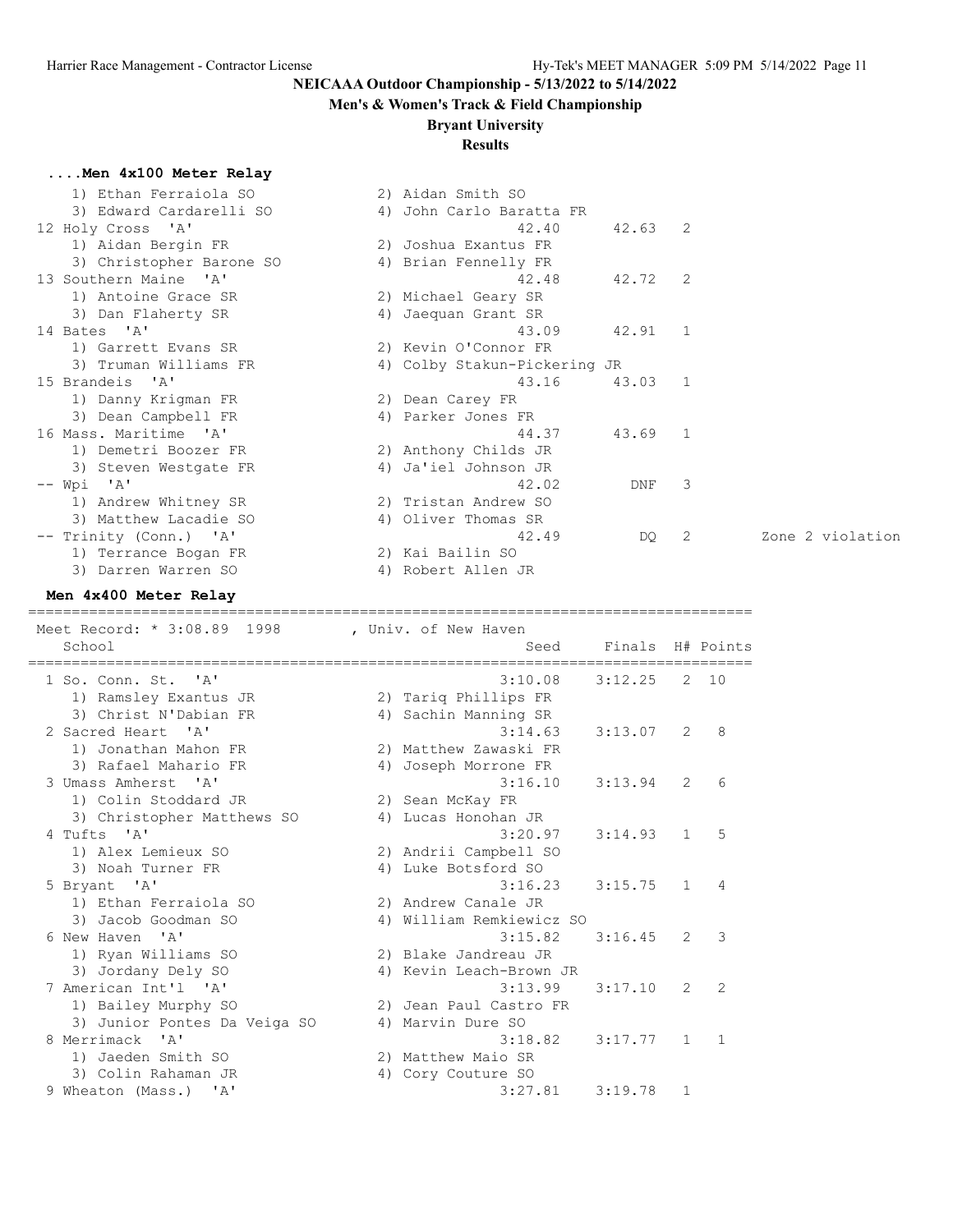#### **Men's & Women's Track & Field Championship**

**Bryant University**

#### **Results**

#### **....Men 4x400 Meter Relay**

| 1) Anthony Almas JR                                   | 2) Kevin Fischer SR   |             |                  |
|-------------------------------------------------------|-----------------------|-------------|------------------|
| 3) Kelvin Peterson FR                                 | 4) John Dowgiert FR   |             |                  |
| 10 Maine 'A'                                          | 3:24.05               | $3:23.32$ 1 |                  |
| 1) Ben Cotton SR                                      | 2) Conner Michaud SO  |             |                  |
| 3) Kyle Jacques SR                                    | 4) Michael O'Clair SR |             |                  |
| 11 Brandeis 'A'                                       | 3:23.55               | $3:25.01$ 1 |                  |
| 1) Dean Carey FR                                      | 2) Jacob Grant SO     |             |                  |
| 3) Sam Kim FR                                         | 4) Jamie O'Neil SO    |             |                  |
| 12 Bentley 'A'                                        | 3:28.97               | $3:29.64$ 1 |                  |
| 1) Hayden Pike FR                                     | 2) Evan Bean SO       |             |                  |
| 3) Alex Lawes FR                                      | 4) Devin Wendel SR    |             |                  |
| -- Trinity (Conn.) 'A'                                | 3:23.03               | DQ 1        | Out of zone - h1 |
| 1) Tim Lautenbach JR                                  | 2) Nolan McKenna FR   |             |                  |
| 3) Tobias L'Esperance-Kerckoff FR 4) Darren Warren SO |                       |             |                  |

#### **Men 4x800 Meter Relay**

================================================================================ Meet Record: \* 7:26.63 2015 New Hampshire, New Hampshir K Greene, D Piazza, C Poggi, S Souza School School School Seed Finals Points Seed Finals Points Seed Finals Points Seed Finals Points Seed Finals Points ================================================================================ 7:24.31 7:36.31 10 1) Tyler Rubush JR 2) Ianique Imboque SO 3) Eli Baker FR 4) Collin Ochs SO 2 So. Conn. St. 'A' 7:47.01 7:37.08 8 1) Marquis Whyte FR 2) Shea Kenney FR 3) Jonathan Volpe FR 4) Terrell Patterson SR 3 Merrimack 'A' 7:56.32 7:38.61 6 1) Griffin Allaire SO 2) Antonio Craveiro SO 3) Zachary Bail JR 4) Ryan Gamelin JR 4 Wpi 'A' 7:49.31 7:40.77 5 1) Benjamin Steeves SR 2) Nate Meyer SR 3) Owen Lally SR 4) Brian Brooks SR 5 American Int'l 'A' 7:49.58 7:48.38 4 1) Gavin Smith FR 2) Howard Svensson SO 3) Caleb Deane FR 4) Gabe Medina SO 6 New Hampshire 'A' 7:35.50 7:49.40 3 1) Kenney McElroy SO 2) William Curran SO 3) Aidan Shea FR 4) Zachary Plaza SO 7 Vermont 'A' 7:52.05 7:54.00 2 1) Dillon Jensen JR 2) Brennan Huff SR 3) Cameron Kirn FR 4) Kenneth Morrissey FR

- 8 Franklin Pierce 'A' 7:49.52 7:57.26 1 1) Evan McNeice SO 2) Ryan Outerbridge SO 3) Tad Darrah SO 4) Sebastien Vicary JR 9 Bentley 'A' 8:03.66 8:02.32 1) Finn Power SO 2) Brice Tolan JR 3) Derek Pittorino SR 4) Matt Chicko SO 10 New Haven 'A' 8:04.91 8:12.54 1) Daniel Barberio FR 2) Steven Campbell FR 3) Dathan Chann SO 4) Jonathan Parmelee JR 11 Sacred Heart 'A' 8:01.07 8:14.30 1) Shane Negast FR 2) Jordan Leon FR
	-
- 3) Kevin Martin SO 4) Dominic Miele FR
	-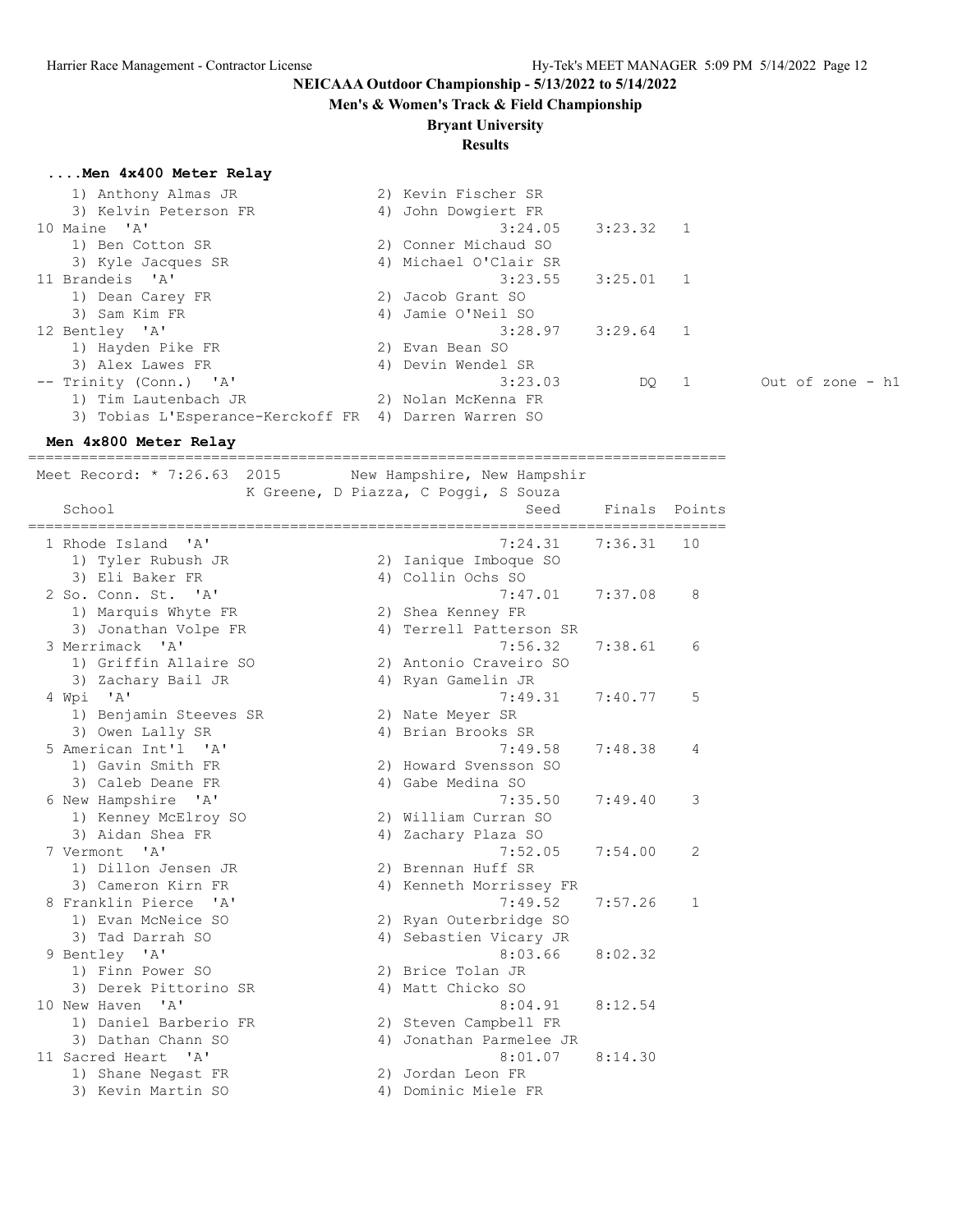**Men's & Women's Track & Field Championship**

#### **Bryant University**

#### **Results**

#### **....Men 4x800 Meter Relay**

#### 12 Assumption 'A' 8:11.97 8:15.15

 1) Aaron Pelletier FR 2) Charles Driscoll FR 3) Anthony Farago SO 4) Nik Reygadas SR

### **Men High Jump**

XXX

========================================================================================== All measurements in metrics Opening height =  $1.90$  up 5cm thru 2.05 then up 3cm Meet Record: \* 2.19m 1982 Joseph Patrone (7'2.25"), Univ. of Rhode Island Name Tear School Seed Finals Points ========================================================================================== 1 Anthony Clavette JR Hartford 2.08m 2.08m 6-09.75 10 1.90 1.95 2.00 2.05 2.08 2.11 O O O XO O XXX 2 Kasim Cisse SR Boston University 2.08m J2.08m 6-09.75 8 1.95 2.00 2.05 2.08 2.11 O XO XXO O XXX 3 Kevin McGrath SO New Hampshire 2.10m 2.05m 6-08.75 6 2.00 2.05 2.08 2.11 XO O XXP X<br>4 Jack Reichenbach 4 Jack Reichenbach JR Rhode Island 2.08m J2.05m 6-08.75 5 1.95 2.00 2.05 2.08 O XXO XXO XXX<br>5 Harry Rienecker-Found SO Tufts 2.06m 2.00m 6-06.75 4 1.90 1.95 2.00 2.05 O XXO XO XXX 6 Ryan Tona FR Rhode Island 2.05m J2.00m 6-06.75 3 1.90 1.95 2.00 2.05<br>
0 XXO XXX<br>
Nyan Gendron<br>
1.90 1.95 2.02<br>
1.90 1.95 2.02 O XXO XXO XXX 7 Ryan Gendron SO Maine 1.93m 1.95m 6-04.75 2 1.90 1.95 2.00 O XO XXX<br>8 Michael Marshall 6 FR Bryant 1.95m J1.95m 6-04.75 1 1.90 1.95 2.00 O XXO XXX 9 Jacob Jackson FR Southern Maine 1.95m J1.95m 6-04.75 1.90 1.95 2.00 XO XXO XXX 10 Michael Makiej FR Umass Lowell 2.00m 1.90m 6-02.75 1.90 1.95 O XXX 10 Kevin Mills SO Vermont 1.91m 1.90m 6-02.75 1.90 1.95 O XXX<br>12 Pierce DeBoer SO Vermont 1.91m J1.90m 6-02.75 1.90 1.95 XO XXX -- Mason Yusko SO Springfield 1.98m NH 1.90 XXX -- John Santos **FR** Rhode Island 1.99m NH 1.90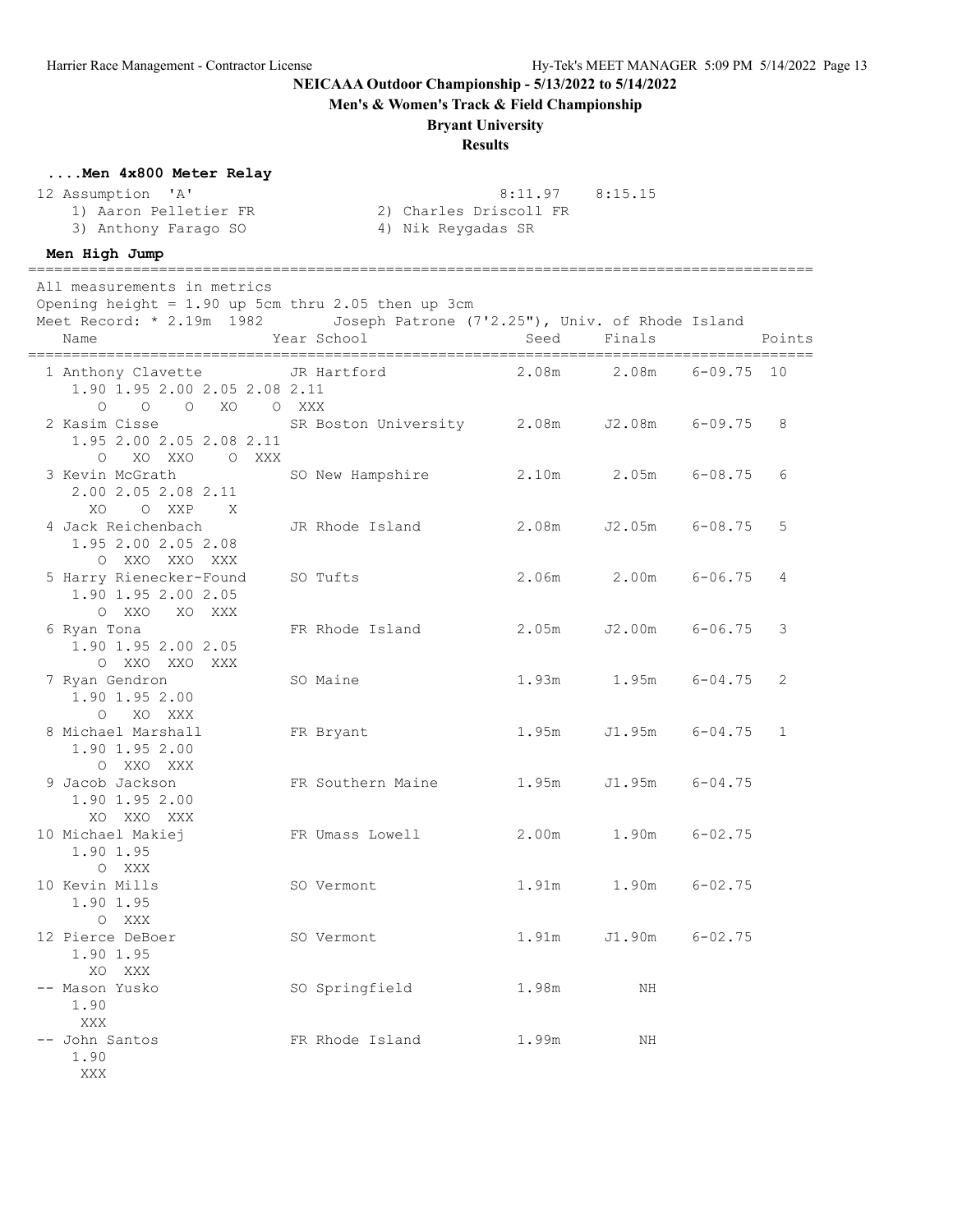**Men's & Women's Track & Field Championship**

# **Bryant University**

# **Results**

|  |  |  | Men High Jump |
|--|--|--|---------------|
|  |  |  |               |
|  |  |  |               |

| -- Trey Muraoka<br>1.90<br>XXX     | SO Bryant        | 1.91m | NΗ |
|------------------------------------|------------------|-------|----|
| -- Ethan Champlin<br>1.90<br>XXX   | FR Umass Amherst | 1.87m | NΗ |
| -- Caleb Tondora<br>1.90<br>XXX    | SO Bryant        | 1.95m | NΗ |
| -- Jordan Emile<br>1.90<br>XX      | FR New Haven     | 1.98m | NΗ |
| -- Nathaniel Peters<br>1.90<br>XXX | FR New Haven     | 1.93m | NΗ |

#### **Men Pole Vault**

| All measurements in metrics<br>Opening height = $4.30$ up 15cm thru 4.70 the +10cm<br>Meet Record: * 5.23m 1982 MarkStrawderman/JamesonWhiting(17'2.25), RhodeIsland/N.<br>Name | Year School       | Seed                        | Finals |                            | Points |
|---------------------------------------------------------------------------------------------------------------------------------------------------------------------------------|-------------------|-----------------------------|--------|----------------------------|--------|
| 1 Declan Ritzenthaler SR Boston University 5.03m 5.00m<br>4.80 5.00 5.10<br>XO XXO XXX                                                                                          |                   |                             |        | 16-04.75 10                |        |
| 2 Milan Spisek<br>4.60 4.70 4.80 4.90 5.00<br>XO O O XXO XXX                                                                                                                    | SR So. Conn. St.  | 4.90m 4.90m                 |        | 16-00.75                   | 8      |
| 3 Liam Ackerman<br>4.70 4.90<br>O XXX                                                                                                                                           | SR Mit            |                             |        | 5.00m 4.70m 15-05.00       | 6      |
| 4 Ben Drummey<br>4.60 4.70 4.80 4.90<br>XO                                                                                                                                      | SO Southern Maine | 5.12m J4.70m                |        | $15 - 05.00$               | 5      |
| P XXX<br>$\bigcirc$<br>5 Mason Brubaker<br>4.30 4.45 4.60 4.70 4.80<br>O XXO XXO XO XXX                                                                                         | FR Rhode Island   | 4.80m J4.70m                |        | $15 - 05.00$               | 4      |
| 6 Everett Brandyberry<br>4.45 4.60 4.70 4.80<br>O O XXO XXX                                                                                                                     | SR Mit            |                             |        | 4.70m J4.70m 15-05.00      | 2.50   |
| 6 Nathaniel Llanos<br>4.60 4.70 4.80<br>O XXO XXX                                                                                                                               | SO So. Conn. St.  | $4.83m$ $J4.70m$ $15-05.00$ |        |                            | 2.50   |
| 8 Ryan Durkin<br>4.30 4.45 4.60 4.70<br>XO<br>$\Omega$<br>O XXX                                                                                                                 | SR Bowdoin        |                             |        | $4.75m$ $4.60m$ $15-01.00$ | 0.50   |
| 8 Timothy (Tj) Duggan<br>4.30 4.45 4.60 4.70<br>0 XO O XXX                                                                                                                      | SR Holy Cross     | 4.58m 4.60m                 |        | $15 - 01.00$               | 0.50   |
| 10 Riley Peterson<br>4.45 4.60 4.70<br>O XXO XXX                                                                                                                                | SR Southern Maine |                             |        | 4.81m J4.60m 15-01.00      |        |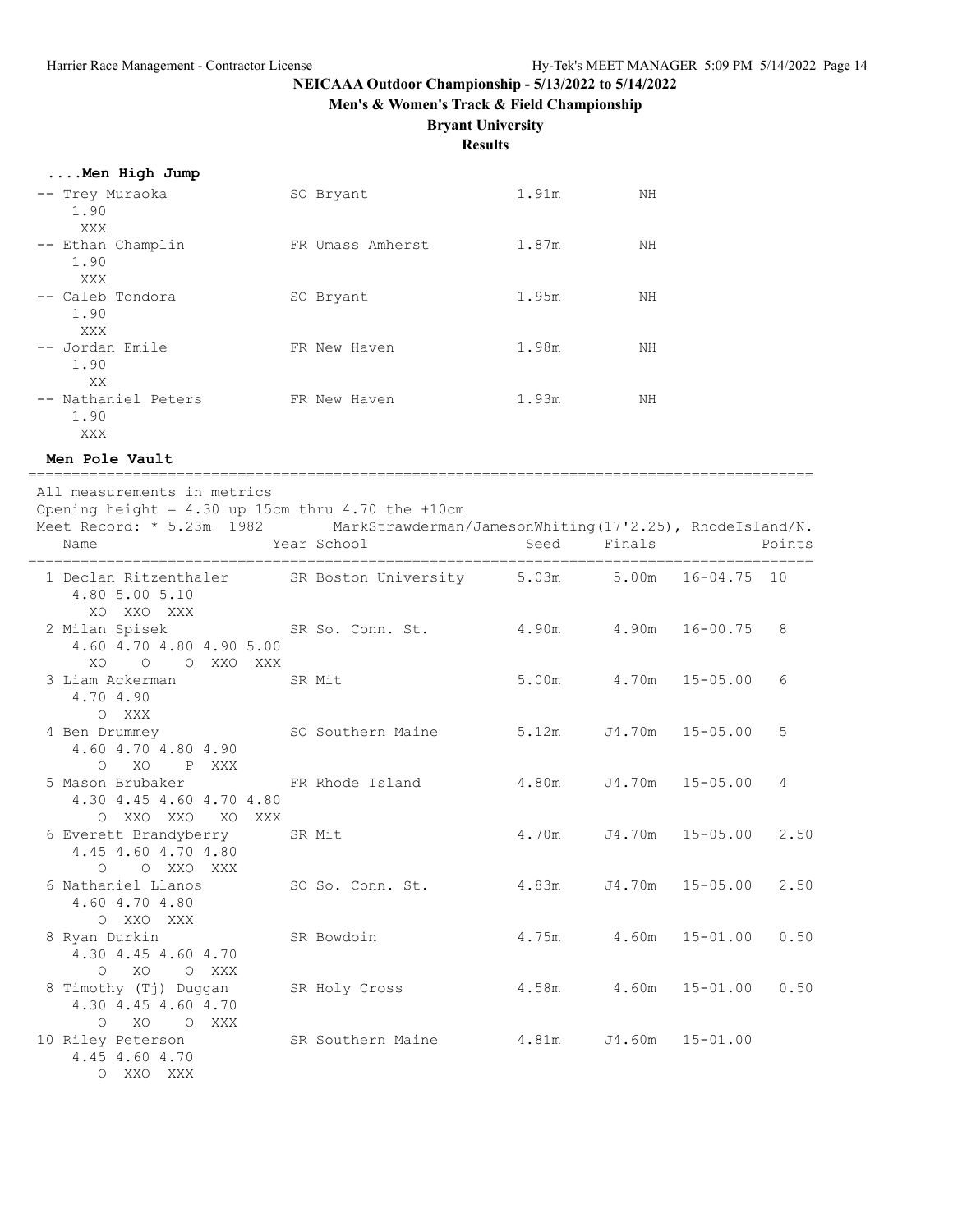**Men's & Women's Track & Field Championship**

# **Bryant University**

**Results**

| Men Pole Vault                                                                                                                                                                           |                                                                                                                                                                                            |             |                                                        |              |
|------------------------------------------------------------------------------------------------------------------------------------------------------------------------------------------|--------------------------------------------------------------------------------------------------------------------------------------------------------------------------------------------|-------------|--------------------------------------------------------|--------------|
| 11 Luka Srsic<br>4.45 4.60 4.70<br>XO XXO XXX                                                                                                                                            | FR Mit                                                                                                                                                                                     |             | 4.82m J4.60m                                           | $15 - 01.00$ |
| 11 Oliver Hayes<br>4.30 4.45 4.60 4.70                                                                                                                                                   | SO So. Conn. St. 4.55m                                                                                                                                                                     |             | J4.60m                                                 | $15 - 01.00$ |
| XO O XXO XXX<br>13 Daniel DiGangi<br>4.30 4.45 4.60 4.70                                                                                                                                 | SO Sacred Heart                                                                                                                                                                            | 4.37m       | J4.60m                                                 | $15 - 01.00$ |
| XO XO XXO XXX<br>14 Isaiah Powers<br>4.30 4.45 4.60                                                                                                                                      | SO Rhode Island                                                                                                                                                                            |             | $4.67m$ $4.45m$                                        | $14 - 07.25$ |
| XO O XXX<br>15 Neil Waldhausen<br>4.30 4.45 4.60                                                                                                                                         | FR Rhode Island                                                                                                                                                                            | 4.52m       | J4.45m                                                 | $14 - 07.25$ |
| XXO OXXX<br>16 Mason Jones<br>4.30 4.45 4.60                                                                                                                                             | SO Bryant                                                                                                                                                                                  | 4.45m       | J4.45m                                                 | $14 - 07.25$ |
| XO XO XXX<br>17 Nick Sibiryakov<br>4.30 4.45 4.60                                                                                                                                        | FR Bowdoin                                                                                                                                                                                 | 4.45m       | J4.45m                                                 | $14 - 07.25$ |
| XO XXO XXX<br>18 Maxim Lussier<br>4.30 4.45                                                                                                                                              | FR Merrimack                                                                                                                                                                               |             | 4.45m 4.30m                                            | $14 - 01.25$ |
| O XXX<br>18 Zach Burleigh JR So. Conn. St.<br>4.30 4.45<br>O XXX                                                                                                                         |                                                                                                                                                                                            |             | 4.31m 4.30m                                            | $14 - 01.25$ |
| 20 Charlie Hansen<br>4.30 4.45<br>XO XXX                                                                                                                                                 | SR Bates                                                                                                                                                                                   | 4.45m       | J4.30m                                                 | $14 - 01.25$ |
| 21 Christopher Koskinen<br>4.30 4.45<br>XXO XXX                                                                                                                                          | SO Connecticut College 4.75m                                                                                                                                                               |             | J4.30m                                                 | $14 - 01.25$ |
| -- Peter Martel<br>4.45<br>XXX                                                                                                                                                           | FR Colby                                                                                                                                                                                   | 4.67m       | ΝH                                                     |              |
| -- Drew Gardner<br>4.30<br>XXX                                                                                                                                                           | SR Merrimack                                                                                                                                                                               | 4.40m       | ΝH                                                     |              |
| Men Long Jump                                                                                                                                                                            |                                                                                                                                                                                            |             |                                                        |              |
| -----------------------<br>Two Flights - best in last flight - random placement<br>All measurements in metrics<br>Nine (9) to Finals<br>Meet Record: * 7.92m 1985<br>Year School<br>Name | Fred Salle (26'0"), Boston University<br>Seed                                                                                                                                              | Finals Wind |                                                        | H# Points    |
| 1 Kenneth Wei<br>FR Mit<br>2 Evans Oduro                                                                                                                                                 | 7.44m<br>7.11m (0.3) $6.77m(-0.2)$ 7.02m (-0.3) PASS $6.91m(+0.0)$ 7.52m (-0.8)<br>SO Umass Lowell<br>7.10m                                                                                |             | $7.52m -0.8$ 24-08.25 2 10<br>$7.05m - 1.3$ 23-01.75 2 | 8            |
| 3 Antony Chen                                                                                                                                                                            | $6.71m(1.2)$ FOUL $(-0.5)$ FOUL $(0.1)$ $6.91m(-0.9)$ $7.05m(-1.3)$ FOUL $(0.4)$<br>SO Williams<br>6.99m<br>$7.00m(-1.4)$ 6.76m (+0.0) 6.41m (+0.0) 6.84m (-0.7) 6.63m (+0.0) 6.82m (+0.0) |             | 7.00m -1.4 22-11.75 1                                  | 6            |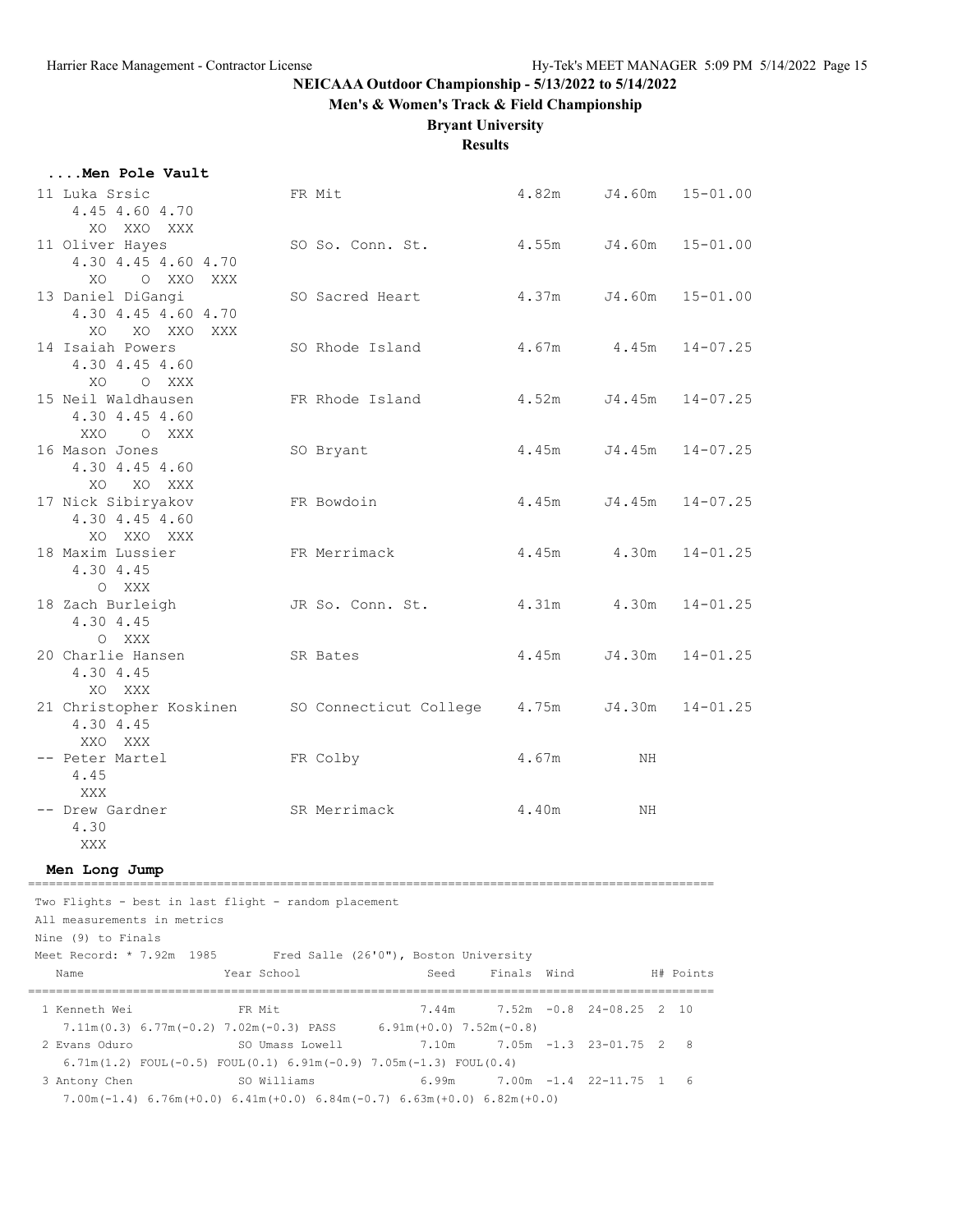**Men's & Women's Track & Field Championship**

#### **Bryant University**

#### **Results**

#### **....Men Long Jump**

| 4 Jaylynn Ellerbe-Cundiff JR So. Conn. St.      |                                                                                                                   | 7.51m |               | $6.97m - 1.1$ 22-10.50 2   | 5              |
|-------------------------------------------------|-------------------------------------------------------------------------------------------------------------------|-------|---------------|----------------------------|----------------|
|                                                 | $6.84$ m $(+0.0)$ FOUL $(-0.5)$ FOUL $(-0.6)$ $6.97$ m $(-1.1)$ $6.75$ m $(+0.0)$ $6.85$ m $(+0.0)$               |       |               |                            |                |
| 5 Jack Reichenbach                              | JR Rhode Island                                                                                                   | 7.25m |               | $6.92m - 0.5$ 22-08.50 2   | $\overline{4}$ |
|                                                 | $6.70$ m( $-0.9$ ) $6.48$ m( $+0.0$ ) $6.92$ m( $-0.5$ ) $6.84$ m( $-0.5$ ) $6.92$ m( $-0.6$ ) $6.89$ m( $-0.3$ ) |       |               |                            |                |
| 6 Cheng Xing                                    | JR Bowdoin                                                                                                        | 7.31m |               | $6.86m - 0.9$ 22-06.25 2   | 3              |
|                                                 | $6.68$ m $(-0.4)$ $6.64$ m $(-1.5)$ $6.86$ m $(-0.9)$ $6.42$ m $(+0.0)$ $6.64$ m $(-0.8)$ $6.48$ m $(-0.4)$       |       |               |                            |                |
| 7 Scott McDonough                               | FR Umass Dartmouth 6.93m                                                                                          |       | $6.85m - 0.5$ | $22 - 05.75$ 1             | $\mathcal{L}$  |
|                                                 | $4.69m (+0.0)$ $6.59m (-0.7)$ $6.71m (+0.0)$ $6.66m (-0.2)$ $6.85m (-0.5)$ $6.58m (+0.0)$                         |       |               |                            |                |
| 8 Rahul Batlanki                                | FR Dartmouth                                                                                                      | 7.22m |               | $6.80m + 0.0$ 22-03.75 2   | $\mathbf{1}$   |
|                                                 | $6.80m (+0.0)$ $6.72m (+0.0)$ $6.34m (0.1)$ $6.50m (-0.4)$ $6.66m (-0.3)$ $6.39m (0.2)$                           |       |               |                            |                |
| 9 Joron Harrell                                 | JR Merrimack                                                                                                      | 6.90m |               | $6.70m - 0.8$ 21-11.75 1   |                |
|                                                 | $6.70$ m $(-0.8)$ $6.50$ m $(+0.0)$ $6.49$ m $(+0.0)$ $6.13$ m $(+0.0)$ $FOUL(0.4)$ $6.43$ m $(+0.0)$             |       |               |                            |                |
| 10 Colby Wilson                                 | JR Springfield                                                                                                    | 6.92m |               | $6.67m - 2.1$ $21-10.75$ 1 |                |
| $6.67m(-2.1) 6.32m(-0.3) 6.37m(+0.0)$           |                                                                                                                   |       |               |                            |                |
| 11 Kyle Jacques                                 | SR Maine                                                                                                          | 7.19m |               | $6.66m - 0.4$ 21-10.25 2   |                |
| $6.66m(-0.4)$ FOUL<br>FOUL                      |                                                                                                                   |       |               |                            |                |
| 12 Davon Tate                                   | FR Rhode Island                                                                                                   | 7.03m |               | $6.63m -1.2$ 21-09.00 1    |                |
| $6.63m(-1.2) 6.38m(-0.3)$ FOUL                  |                                                                                                                   |       |               |                            |                |
| 13 Ben Cotton<br><b>Example 18 SR Maine</b>     |                                                                                                                   | 7.04m |               | $6.61m + 0.0 21 - 08.25 1$ |                |
| $6.61m (+0.0) 6.47m (0.2) 6.58m (+0.0)$         |                                                                                                                   |       |               |                            |                |
| 14 Justin O'Neil-Riley FR Trinity (Conn.) 7.06m |                                                                                                                   |       |               | $6.57m - 1.7$ 21-06.75 2   |                |
| $6.36m (+0.0)$ FOUL $(-1.4)$ $6.57m (-1.7)$     |                                                                                                                   |       |               |                            |                |
| 15 Ryan Tona                                    | FR Rhode Island                                                                                                   | 6.89m |               | $6.54m - 0.5$ 21-05.50 1   |                |
| $6.54m(-0.5)$ $5.70m(+0.0)$ $6.23m(-0.4)$       |                                                                                                                   |       |               |                            |                |
| 16 Tyler Glendon                                | SO Umass Amherst                                                                                                  | 6.90m |               | $6.53m -2.4$ 21-05.25 1    |                |
| $6.53m(-2.4) 6.30m(-0.7) 6.51m(+0.0)$           |                                                                                                                   |       |               |                            |                |
| 17 Joshua Lanzieri                              | FR So. Conn. St.                                                                                                  | 7.04m |               | $6.46m - 0.7$ 21-02.50 1   |                |
| $5.76m(-1.4) 6.03m(-2.8) 6.46m(-0.7)$           |                                                                                                                   |       |               |                            |                |
| 18 Garrett Robinson                             | JR Rhode Island                                                                                                   | 7.26m |               | $6.45m + 0.0 21 - 02.00 2$ |                |
| $6.45m (+0.0)$ FOUL $(0.4)$ FOUL $(-1.2)$       |                                                                                                                   |       |               |                            |                |
| 19 Jacky Marescot                               | JR New Haven                                                                                                      | 6.95m |               | $6.40m -1.3 21-00.00 1$    |                |
| $6.40m(-1.3)$ PASS PASS                         |                                                                                                                   |       |               |                            |                |
| 20 Riley Bjornberg                              | FR So. Conn. St.                                                                                                  | 7.08m |               | $6.38m + 0.0 20 - 11.25 2$ |                |
| $6.38m (+0.0)$ FOUL<br>FOUL                     |                                                                                                                   |       |               |                            |                |
| 21 Michael Agard                                | SO Babson                                                                                                         | 6.88m |               | $6.37m - 1.5$ 20-10.75 1   |                |
| $6.37m(-1.5) 6.21m(+0.0) 6.10m(-0.1)$           |                                                                                                                   |       |               |                            |                |
| 22 Devin Donahue                                | SO Rhode Island                                                                                                   | 7.02m |               | $5.99m - 1.1$ 19-08.00 1   |                |
| $5.99m(-1.1) 5.86m(+0.0)$ FOUL                  |                                                                                                                   |       |               |                            |                |
| 23 Cole Parker                                  | FR New Haven                                                                                                      | 6.88m |               | $5.93m -1.2$ 19-05.50 1    |                |
| $5.93m(-1.2)$ FOUL                              | FOUL.                                                                                                             |       |               |                            |                |

# **Men Triple Jump**

================================================================================================== Two Flights - best in last flight - random placement All measurements in metrics Nine (9) to Finals Meet Record: \* 16.10m 1985 Duane Carlisle (52'10"), Boston University Name Year School Seed Finals Wind H# Points ================================================================================================== 1 Sebastian Pereira FR Harvard 14.94m 15.03m -0.4 49-03.75 2 10 14.73m(-2.9) 14.95m(-2.2) 14.83m(-3.3) FOUL(-0.4) 15.03m(-0.4) 12.69m(-0.9) 2 Kinnard Hughes JR Trinity (Conn.) 14.58m 14.78m -1.6 48-06.00 2 8 FOUL(-2.5) 14.18m(-0.6) 14.54m(-1.3) 13.86m(-0.8) 13.93m(-0.6) 14.78m(-1.6)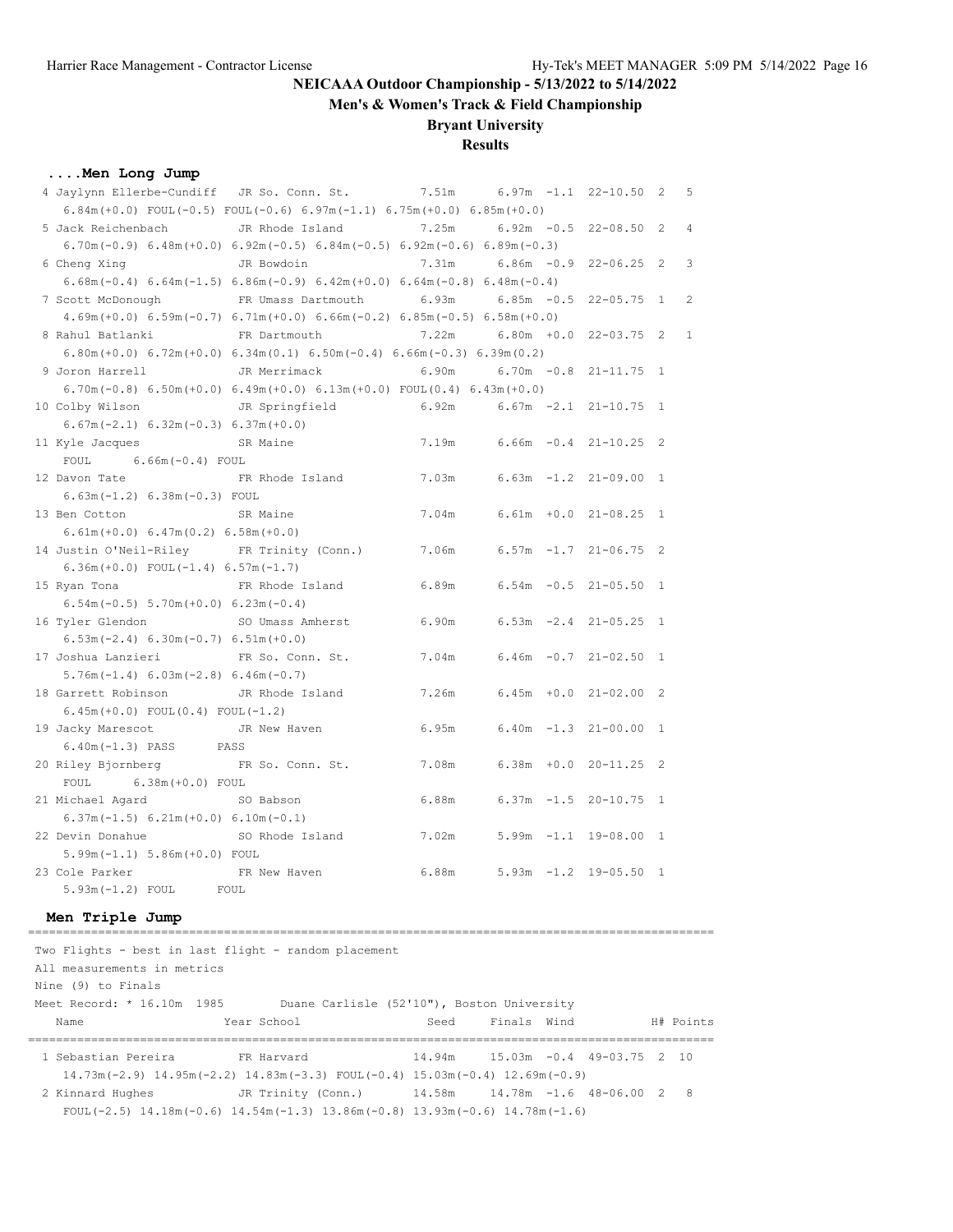**Men's & Women's Track & Field Championship**

### **Bryant University**

### **Results**

### **....Men Triple Jump**

| 3 Joshua Silvester SR Springfield 14.97m 14.75m 0.9 48-04.75 2 6       |                                                                                                       |                                       |  |  |                |
|------------------------------------------------------------------------|-------------------------------------------------------------------------------------------------------|---------------------------------------|--|--|----------------|
|                                                                        | FOUL $(-0.7)$ 14.54m $(+0.0)$ PASS FOUL $(-2.2)$ 14.72m $(-0.9)$ 14.75m $(0.9)$                       |                                       |  |  |                |
| 4 Jonathan Cineus                                                      | JR New Haven<br>$14.60m$ $14.72m$ $-3.3$ $48-03.50$ 2 5                                               |                                       |  |  |                |
|                                                                        | $14.17m(-2.3)$ FOUL $(-2.6)$ $13.68m(1.1)$ $13.72m(-1.1)$ $14.32m(-1.4)$ $14.72m(-3.3)$               |                                       |  |  |                |
| 5 Worlf Malivert                                                       | JR American Int'l 14.64m 14.69m -1.5 48-02.50 2                                                       |                                       |  |  | $\overline{4}$ |
|                                                                        | FOUL $(-2.2)$ FOUL $(-2.0)$ 14.69m $(-1.5)$ 14.41m $(-0.2)$ FOUL $(-1.2)$ PASS                        |                                       |  |  |                |
| 6 Joron Harrell Comparent JR Merrimack 14.78m 14.54m -2.8 47-08.50 2 3 |                                                                                                       |                                       |  |  |                |
|                                                                        | $14.46m (+0.0)$ $14.29m (-2.6)$ $13.95m (-1.5)$ $FOUL (-2.0)$ $13.99m (-1.8)$ $14.54m (-2.8)$         |                                       |  |  |                |
|                                                                        | $14.40m$ $14.41m$ $-1.2$ $47-03.50$ 2 2                                                               |                                       |  |  |                |
|                                                                        | $14.12m(-2.0)$ $14.24m(1.2)$ FOUL $(-1.9)$ $13.86m(+0.0)$ FOUL $(-2.9)$ $14.41m(-1.2)$                |                                       |  |  |                |
| 8 Orion Joyner 50 Rhode Island 14.76m 14.38m -1.1 47-02.25 2 1         |                                                                                                       |                                       |  |  |                |
|                                                                        | $14.09$ m (-2.4) $14.18$ m (-1.8) $14.38$ m (-1.1) $14.33$ m (-0.8) $14.12$ m (-1.1) $14.26$ m (-2.2) |                                       |  |  |                |
| 9 John Santos                                                          | FR Rhode Island 13.42m 14.32m 0.5 46-11.75 1                                                          |                                       |  |  |                |
|                                                                        | $13.06m(-0.4)$ $13.07m(-0.5)$ $14.32m(0.5)$ FOUL $(-0.7)$ $13.83m(-2.2)$ $13.53m(-2.6)$               |                                       |  |  |                |
| 10 Jeremy Bertolet 50 Williams 14.16m 13.65m -1.3 44-09.50 1           |                                                                                                       |                                       |  |  |                |
| 13.65m (-1.3) FOUL FOUL                                                |                                                                                                       |                                       |  |  |                |
| 11 Edward Garafolo JR Ric                                              |                                                                                                       | 13.42m  13.48m -1.0  44-02.75  1      |  |  |                |
| $13.09m(-0.3)$ FOUL $(-1.4)$ $13.48m(-1.0)$                            |                                                                                                       |                                       |  |  |                |
| 12 Kenneth Holland SO New Haven                                        |                                                                                                       | $14.32m$ $13.47m$ $-1.3$ $44-02.50$ 2 |  |  |                |
| $13.47m(-1.3)$ $13.38m(-1.4)$ FOUL(-2.2)                               |                                                                                                       |                                       |  |  |                |
| 13 Kevin Lee SO Springfield                                            |                                                                                                       | $13.89m$ $13.45m$ $-2.4$ $44-01.50$ 1 |  |  |                |
| $FOUL(-1.9)$ 13.08m $(-1.4)$ 13.45m $(-2.4)$                           |                                                                                                       |                                       |  |  |                |
| 14 Justin Whitney FR Bowdoin                                           |                                                                                                       | 13.83m   13.42m   +0.0   44-00.50   1 |  |  |                |
| $13.25m(-0.5)$ $13.42m(+0.0)$                                          |                                                                                                       |                                       |  |  |                |
| 15 Jacob Jackson FR Southern Maine 13.32m 13.25m -1.0 43-05.75 1       |                                                                                                       |                                       |  |  |                |
| $12.89m(-1.0)$ $13.25m(-1.0)$ $13.04m(-1.3)$                           |                                                                                                       |                                       |  |  |                |
| 16 Davon Tate The Stand ER Rhode Island                                |                                                                                                       |                                       |  |  |                |
| FOUL $(-2.2)$ 12.32m $(-1.0)$ 12.35m $(0.9)$                           |                                                                                                       |                                       |  |  |                |

#### **Men Shot Put**

| Two Flights - best in last flight - random placement<br>All measurements in metrics<br>Nine (9) to Finals<br>Meet Record: * 19.52m 1984 Art McDermott (64'0.75"), Boston University |        |                                    |                   |                |
|-------------------------------------------------------------------------------------------------------------------------------------------------------------------------------------|--------|------------------------------------|-------------------|----------------|
| <b>Example 2018</b> Year School<br>Name                                                                                                                                             | Seed   | Finals                             | H# Points         |                |
| 1 Turner Kelly<br>SR So. Conn. St.<br>18.56m  19.12m  19.67m  17.96m  18.57m  FOUL                                                                                                  |        | $18.72m$ $19.67m*$ $64-06.50$ 2 10 |                   |                |
| 2 Alexander Kolesnikoff FR Harvard<br>18.65m 19.02m FOUL 18.36m 18.54m 18.42m                                                                                                       |        | 19.19m  19.02m  62-05.00  2        |                   | 8              |
| 3 Bernardo Mbaya<br>JR So. Conn. St.<br>17.41m FOUL FOUL FOUL FOUL FOUL                                                                                                             |        | 16.85m  17.41m  57-01.50  2        |                   | 6              |
| 4 Cameron Belton TR So. Conn. St.<br>16.32m 16.41m 16.80m 16.25m 17.33m 17.38m                                                                                                      |        | 17.68m  17.38m  57-00.25  2        |                   | 5              |
| 5 Derek Jacobs SR Rhode Island<br>16.30m 16.89m FOUL 16.28m 16.59m 16.83m                                                                                                           |        | 17.49m 16.89m 55-05.00 2           |                   | $\overline{4}$ |
| 6 Christopher Tavarone SO Rhode Island<br>15.55m FOUL 15.42m FOUL 16.72m FOUL                                                                                                       | 15.87m |                                    | 16.72m 54-10.25 1 | 3              |
| 7 Sebastian Osborne SR Maine<br>FOUL 16.13m 15.28m 15.48m 15.28m FOUL                                                                                                               |        |                                    |                   | $\mathcal{L}$  |
| 8 Natanael Barbosa Torres FR So. Conn. St.<br>13.88m 15.17m 16.05m FOUL FOUL FOUL                                                                                                   |        | 16.21m 16.05m 52-08.00 2           |                   | $\overline{1}$ |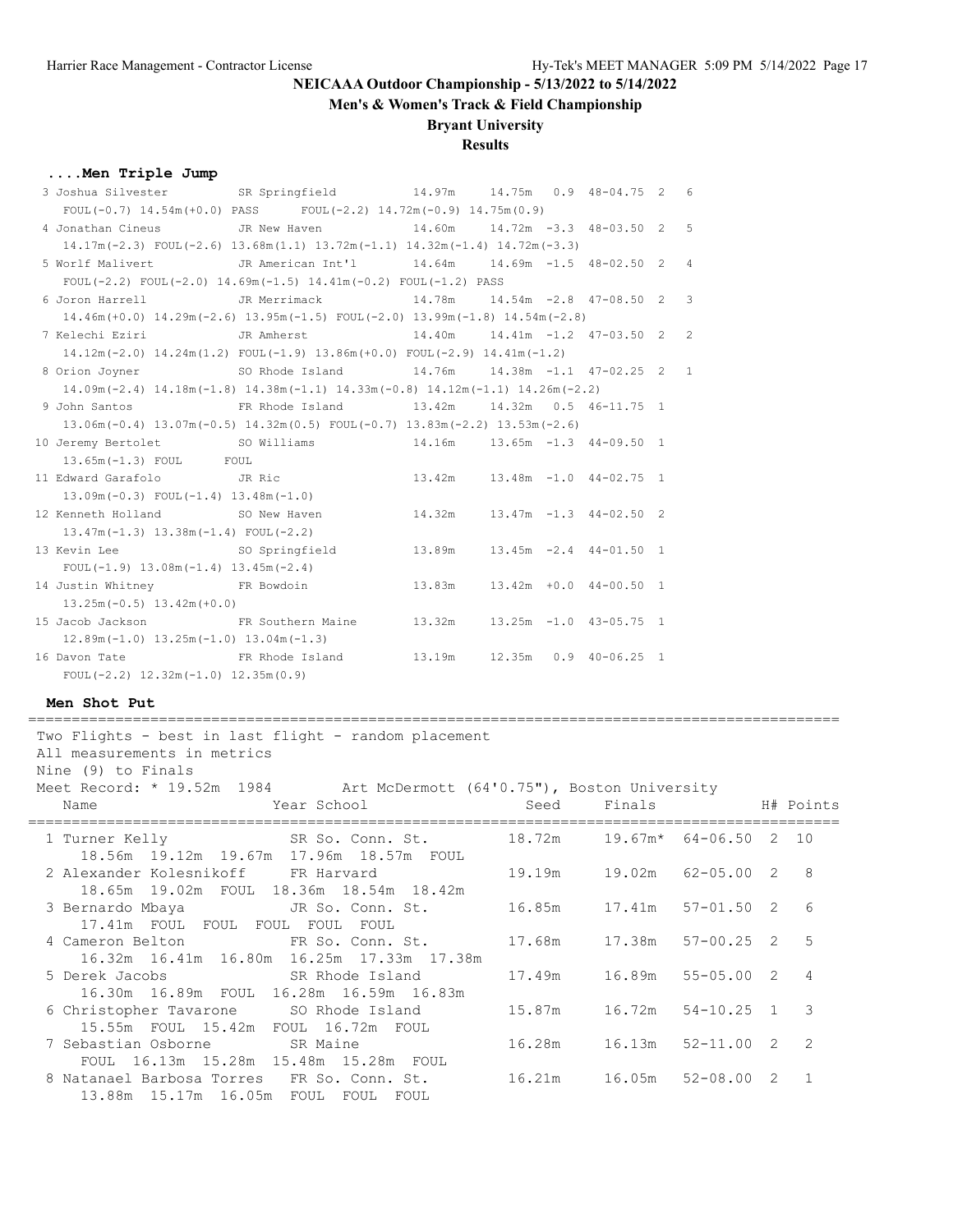**Men's & Women's Track & Field Championship**

#### **Bryant University**

**Results**

#### **....Men Shot Put**

| 9 Jonathan Prell                        | JR Maine                             |        | 15.76m  15.85m  52-00.00  1 |                     |              |
|-----------------------------------------|--------------------------------------|--------|-----------------------------|---------------------|--------------|
| 14.33m 15.85m 15.04m FOUL 14.86m 15.14m |                                      |        |                             |                     |              |
| 10 Jacob Meadows                        | JR So. Conn. St. 15.88m 15.41m       |        |                             | $50 - 06.75$ 1      |              |
| 14.91m  14.89m  15.41m                  |                                      |        |                             |                     |              |
| 11 Andrew Swallow                       | SO Umass Dartmouth 16.48m            |        | 15.35m                      | $50 - 04.50$ 2      |              |
| 14.78m FOUL 15.35m                      |                                      |        |                             |                     |              |
| 12 Ethan Wilkie                         | FR Trinity (Conn.) 15.89m            |        | 14.90m                      | $48 - 10.75$ 1      |              |
| 14.35m 13.85m 14.90m                    |                                      |        |                             |                     |              |
| 13 Nick Morse                           | SO Rhode Island 16.20m               |        | 14.80m                      | $48 - 06.75$ 2      |              |
| 14.18m  14.70m  14.80m                  |                                      |        |                             |                     |              |
| 14 Michael Neary                        | SR Brown                             |        |                             | $48 - 05.50$ 2      |              |
| 14.45m  14.64m  14.77m                  |                                      |        |                             |                     |              |
| 15 Connor Everidge                      | SO Franklin Pierce 15.57m J14.77m    |        |                             | $48 - 05.50$ 1      |              |
| 14.16m  14.58m  14.77m                  |                                      |        |                             |                     |              |
| 16 Nathan Basinger                      | JR Mit                               |        | 15.63m  14.73m  48-04.00  1 |                     |              |
| 14.73m  13.92m  13.88m                  |                                      |        |                             |                     |              |
| 17 John Bruder National School          | $15.49m$ $14.67m$<br>FR Bryant       |        |                             | $48 - 01.75$ 1      |              |
| 12.82m  14.67m  FOUL                    |                                      |        |                             |                     |              |
| 18 Patrick Pang                         | SR Umass Lowell                      | 15.29m | 14.56m                      | $47 - 09.25$ 1      |              |
| 14.28m  14.56m  FOUL                    |                                      |        |                             |                     |              |
| 19 William Woltmann                     | SO Mit                               |        |                             | $47 - 06.25$ 1      |              |
| 14.48m FOUL FOUL                        |                                      |        |                             |                     |              |
| 20 Ed Radzion                           | JR Central Connecticut 15.35m 14.41m |        |                             | $47 - 03.50$ 1      |              |
| FOUL FOUL 14.41m                        |                                      |        |                             |                     |              |
| 21 Sam Engebretson                      | FR Mit                               | 15.53m | 14.36m                      | $47 - 01.50$ 1      |              |
| 13.63m  14.36m  FOUL                    |                                      |        |                             |                     |              |
| 22 Coston O'Brien                       | SR Umass Amherst 16.09m              |        |                             | 14.16m  46-05.50  2 |              |
| FOUL 14.16m FOUL                        |                                      |        |                             |                     |              |
| -- Tyrone Mack                          | FR Central Connecticut 15.18m FOUL   |        |                             |                     | $\mathbf{1}$ |
| FOUL FOUL FOUL                          |                                      |        |                             |                     |              |
| -- Brett Cloutier                       | SR Bryant                            | 16.04m | FOUL                        |                     | 2            |
| FOUL FOUL FOUL                          |                                      |        |                             |                     |              |

**Men Discus Throw**

Two Flights - best in last flight - random placement All measurements in metrics Nine (9) to Finals Meet Record: \* 59.30m 1984 Art McDermott (194'7"), Boston University Name  $Year School$  Seed Finals H# Points ============================================================================================= 1 Joshua Hoffman SO New Hampshire 54.59m 56.47m 185-03 2 10 51.15m 52.48m 51.60m 48.25m 51.02m 56.47m 2 Andrew McCarthy JR Central Connecticut 48.73m 51.97m 170-06 2 8 FOUL 47.86m FOUL FOUL 50.08m 51.97m 3 Derek Jacobs SR Rhode Island 51.62m 50.59m 166-00 2 6 FOUL 44.61m 47.11m 50.59m 45.29m 45.24m 4 Turner Kelly SR So. Conn. St. 48.83m 50.46m 165-07 2 5

=============================================================================================

| 46.78m  48.33m  FOUL  48.49m  50.46m  49.52m           |  |  |                                           |        |        |            |  |
|--------------------------------------------------------|--|--|-------------------------------------------|--------|--------|------------|--|
| 5 Liam Byrne by JR Bates                               |  |  |                                           | 47.43m | 50.34m | 165-02 2 4 |  |
|                                                        |  |  | 44.97m 46.88m 48.67m 46.80m 47.18m 50.34m |        |        |            |  |
| 6 Joseph Duggan                       FR Umass Amherst |  |  |                                           | 47.20m | 49.97m | 163-11 2 3 |  |
| 41.57m 48.22m FOUL 49.97m 46.86m 48.64m                |  |  |                                           |        |        |            |  |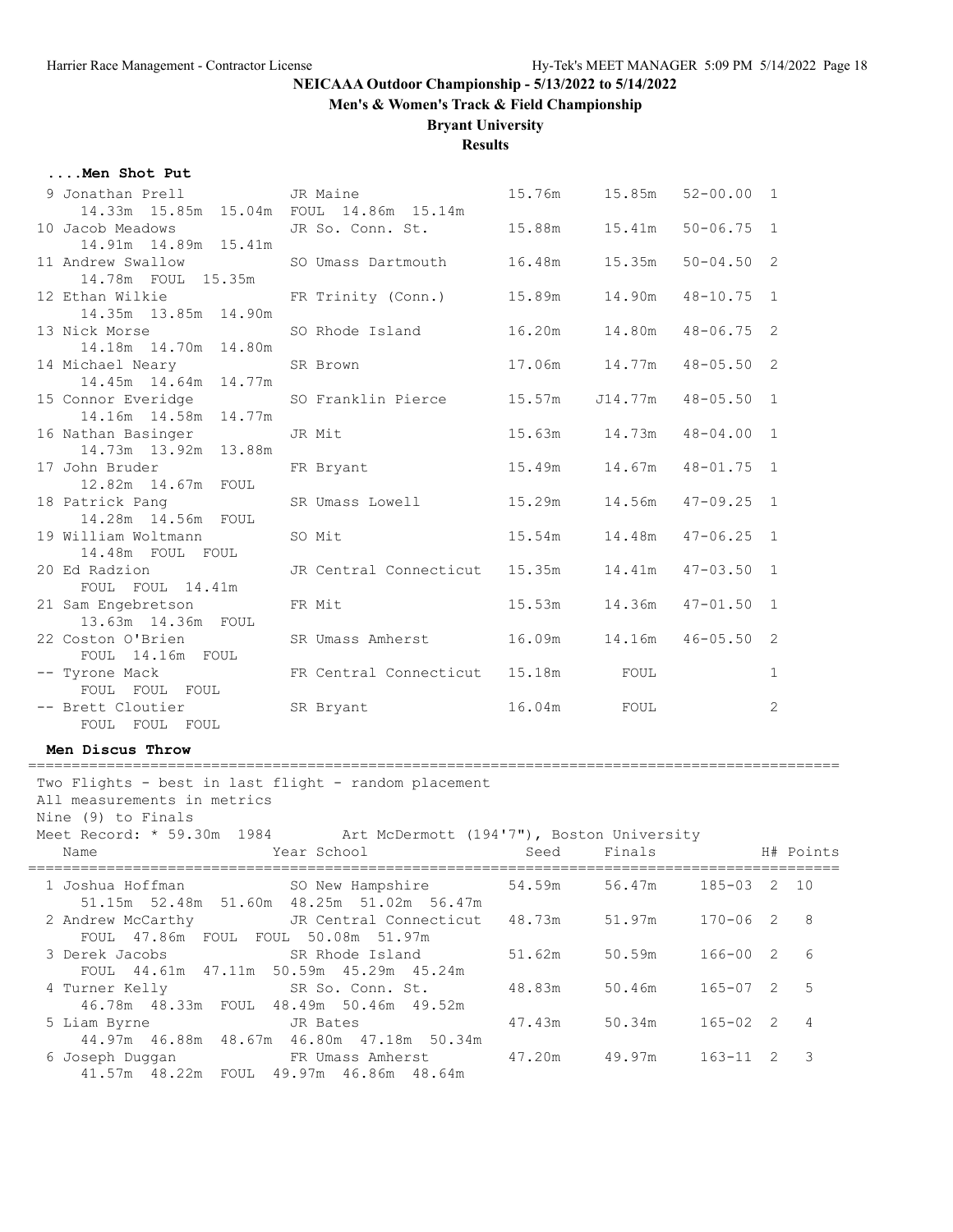**Men's & Women's Track & Field Championship**

#### **Bryant University**

#### **Results**

#### **....Men Discus Throw**

| 7 Nathan Holst-Grubbe JR Maine                            |                                                | 46.95m 49.83m     | $163 - 06$ 1 2 |              |              |
|-----------------------------------------------------------|------------------------------------------------|-------------------|----------------|--------------|--------------|
|                                                           | 44.70m  47.80m  42.50m  44.00m  46.30m  49.83m |                   |                |              |              |
| 8 Sam Engebretson FR Mit                                  |                                                | 50.24m 49.46m     | $162 - 03$ 2   |              | $\mathbf{1}$ |
| FOUL $46.65m$ $48.48m$ $48.13m$ FOUL $49.46m$             |                                                |                   |                |              |              |
| 9 Bernardo Mbaya JR So. Conn. St. 48.04m 48.53m           |                                                |                   | $159 - 03$ 2   |              |              |
|                                                           | 45.67m  46.27m  46.89m  45.87m  44.65m  48.53m |                   |                |              |              |
| 10 Hayden Dillow JR Umass Lowell 47.65m 46.47m            |                                                |                   | $152 - 05$ 2   |              |              |
| 45.50m  44.32m  46.47m                                    |                                                |                   |                |              |              |
| 11 Nathan Quaye JR Merrimack<br>43.41m 46.23m 45.07m      |                                                | $45.89m$ $46.23m$ | $151 - 08$ 1   |              |              |
|                                                           |                                                |                   |                |              |              |
| 12 Nathan Basinger JR Mit                                 |                                                | 47.14m  45.28m    | $148 - 07$ 2   |              |              |
| 42.43m  45.28m  44.82m                                    |                                                |                   |                |              |              |
| 13 Sebastian Osborne SR Maine 144.52m 45.00m              |                                                |                   | $147 - 08$ 1   |              |              |
| 45.00m  44.86m  FOUL                                      |                                                |                   |                |              |              |
| 14 Nick Morse 50 Rhode Island 46.33m 44.86m 42.99m 40.69m |                                                |                   | $147 - 02$ 1   |              |              |
|                                                           |                                                |                   |                |              |              |
| 15 Cameron Hughes FR Maine 48.11m 44.69m                  |                                                |                   | $146 - 07$ 2   |              |              |
| 44.37m 44.69m 41.41m                                      |                                                |                   |                |              |              |
| 16 Ryker Brown <b>ER Maine</b> 6 and 43.96m 44.06m        |                                                |                   | $144 - 07$ 1   |              |              |
| FOUL 44.06m 43.76m                                        |                                                |                   |                |              |              |
| 17 Coston O'Brien SR Umass Amherst 46.47m 43.57m          |                                                |                   | $142 - 11$ 1   |              |              |
| 43.57m FOUL 41.21m                                        |                                                |                   |                |              |              |
| 18 Jared Pierce The Mentworth 544.64m 43.34m              |                                                |                   | $142 - 02$ 1   |              |              |
| FOUL 39.10m 43.34m                                        |                                                |                   |                |              |              |
| 19 Tevin Early SO Umass Amherst 47.37m 40.92m             |                                                |                   | $134 - 03$ 2   |              |              |
| FOUL 40.92m 37.29m                                        |                                                |                   |                |              |              |
| 20 Andrew Swallow                                         | SO Umass Dartmouth 46.95m 40.91m               |                   | $134 - 03$ 1   |              |              |
| 40.91m 37.97m FOUL                                        |                                                |                   |                |              |              |
| -- Christopher Tavarone SO Rhode Island 46.03m FOUL       |                                                |                   |                | $\mathbf{1}$ |              |
| FOUL FOUL FOUL                                            |                                                |                   |                |              |              |
| -- Tyrone Mack FR Central Connecticut 44.40m FOUL         |                                                |                   |                | $\mathbf{1}$ |              |
| FOUL FOUL FOUL                                            |                                                |                   |                |              |              |

**Men Hammer Throw**

Two Flights - best in last flight - random placement All measurements in metrics Nine (9) to Finals Meet Record: \* 71.78m 1983 Declan Hegarty (235'6"), Boston University Name 1988 Mear School Seed Finals H# Points ============================================================================================= 1 Turner Kelly 60.88m 59.91m 56.83m 55.58m FOUL FOUL 2 Jake Dalton FR Dartmouth 62.27m 60.37m 198-01 2 8 59.40m 60.37m 59.82m 58.33m FOUL 58.88m 3 Myles Schreck SO Dartmouth 61.72m 59.39m 194-10 2 6 57.72m 56.90m 57.17m 59.39m 58.11m 58.39m 4 Lewis Roebuck JR Maine 56.54m 59.26m 194-05 2 5 FOUL 57.94m 59.26m 57.25m 56.21m FOUL 5 Johnathan Buchanan JR Rhode Island 57.86m 58.89m 193-02 2 4 56.63m 57.14m 58.89m 54.75m 57.95m 57.20m SO Rhode Island 59.71m 58.28m 191-02 2 3 58.28m FOUL FOUL 57.43m 57.83m FOUL

=============================================================================================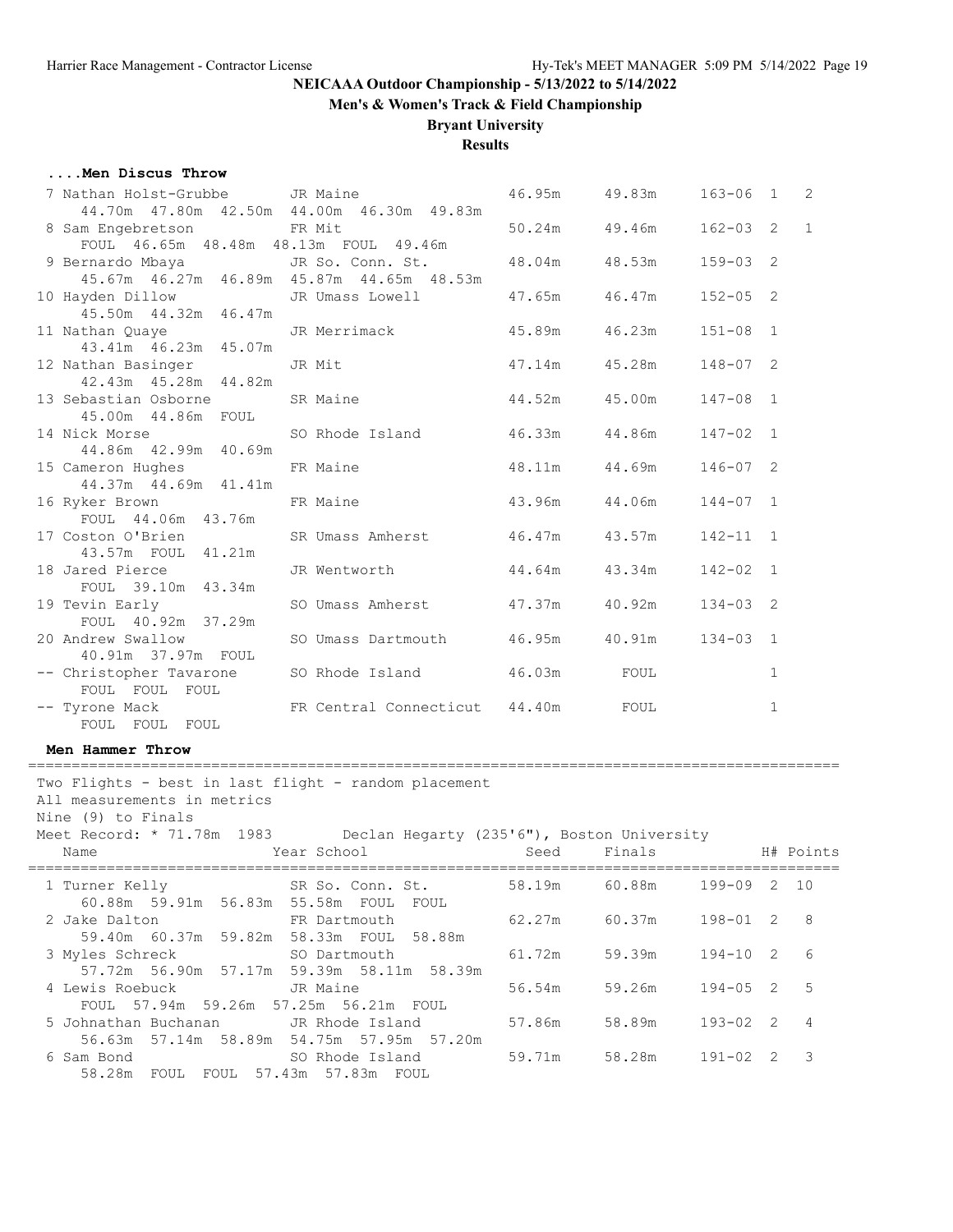**Men's & Women's Track & Field Championship**

### **Bryant University**

**Results**

#### **....Men Hammer Throw**

| 7 Jide Akinjisola                                                 | JR Rhode Island                           | 57.71m | 57.97m | $190 - 02$ 2 |              | 2            |
|-------------------------------------------------------------------|-------------------------------------------|--------|--------|--------------|--------------|--------------|
| 56.68m 57.97m FOUL FOUL 57.24m FOUL<br>8 Nicholas Pisciotta       | FR Northeastern                           | 61.35m | 57.75m | $189 - 06$ 2 |              | $\mathbf{1}$ |
| 57.61m FOUL FOUL 55.02m 57.67m 57.75m                             |                                           |        |        |              |              |              |
| 9 Andrew Fleming                                                  | SO New Hampshire                          | 54.59m | 56.02m | $183 - 09$ 1 |              |              |
|                                                                   | 53.01m 56.02m 54.20m 53.99m 54.24m 51.27m |        |        |              |              |              |
| 10 Cameron Croce                                                  | JR Sacred Heart                           | 58.16m | 55.91m | $183 - 05$ 2 |              |              |
| FOUL 55.91m FOUL                                                  |                                           |        |        |              |              |              |
| 11 Nathan Holst-Grubbe                                            | JR Maine                                  | 55.76m | 54.65m | $179 - 03$ 2 |              |              |
| 54.65m FOUL FOUL                                                  |                                           |        |        |              |              |              |
| 12 Liam Byrne                                                     | JR Bates                                  | 55.71m | 53.33m | $175 - 00$ 2 |              |              |
| 49.86m 53.33m FOUL                                                |                                           |        |        |              |              |              |
| 13 Patrick Pang                                                   | SR Umass Lowell                           | 59.95m | 53.14m | $174 - 04$ 2 |              |              |
| FOUL 53.14m FOUL                                                  |                                           |        |        |              |              |              |
| 14 Tremain Robinson                                               | FR Northeastern                           | 51.03m | 52.97m | $173 - 09$ 1 |              |              |
| FOUL 52.97m 49.13m<br>15 Michael Balestra                         | SO Suffolk                                | 54.28m | 52.07m | $170 - 10$ 1 |              |              |
| 50.10m 51.89m 52.07m                                              |                                           |        |        |              |              |              |
| 16 John Buchert                                                   | SR Coast Guard                            | 52.89m | 50.92m | $167 - 01$ 1 |              |              |
| 50.92m FOUL FOUL                                                  |                                           |        |        |              |              |              |
| 17 Coston O'Brien                                                 | SR Umass Amherst                          | 54.77m | 50.71m | $166 - 04$ 1 |              |              |
| 47.93m 50.71m FOUL                                                |                                           |        |        |              |              |              |
| 18 William Dion                                                   | SO Umass Amherst                          | 52.32m | 50.52m | $165 - 09$ 1 |              |              |
| 49.98m 50.52m 49.76m                                              |                                           |        |        |              |              |              |
| 19 Nathan Basinger                                                | JR Mit                                    | 53.69m | 50.26m | $164 - 11$ 1 |              |              |
| 50.26m FOUL FOUL                                                  |                                           |        |        |              |              |              |
| 20 Adelino Daveiga                                                | SO So. Conn. St.                          | 47.85m | 46.92m | $153 - 11$ 1 |              |              |
| 46.92m FOUL 45.50m                                                |                                           |        |        |              |              |              |
| 21 John Everett                                                   | SR Bates                                  | 48.02m | 45.39m | $148 - 11$ 1 |              |              |
| 42.04m  40.81m  45.39m                                            |                                           |        |        |              |              |              |
| 22 Gary Robinson Jr                                               | FR So. Conn. St.                          | 48.77m | 45.29m | $148 - 07$ 1 |              |              |
| FOUL 45.29m 44.36m                                                |                                           |        |        |              |              |              |
| -- Jacob Rigoli<br>FOUL FOUL FOUL                                 | JR Plymouth State                         | 55.12m | FOUL   |              | $\mathbf{1}$ |              |
|                                                                   |                                           |        |        |              |              |              |
| Men Javelin Throw                                                 |                                           |        |        |              |              |              |
| Two Flights - best in last flight - random placement              |                                           |        |        |              |              |              |
| All measurements in metrics                                       |                                           |        |        |              |              |              |
| Nine (9) to Finals                                                |                                           |        |        |              |              |              |
| Meet Record: * 71.34m 1993 John Taylor (234'1"), Brown University |                                           |        |        |              |              |              |
| Name                                                              | Year School<br><u>seed Seed</u>           |        | Finals |              |              | H# Points    |

| Name                 | Year School                                                                           | Seed   | Finals                |                | H# Points |
|----------------------|---------------------------------------------------------------------------------------|--------|-----------------------|----------------|-----------|
| 1 Jordan Davis       | FR So. Conn. St.<br>FOUL 66.28m FOUL 68.71m 66.84m 71.83m                             | 70.05m | $71.83m*$ 235-08 2 10 |                |           |
| 2 Lucas Frost        | SO Rhode Island<br>FOUL 67.59m 65.52m 64.59m 68.12m 66.92m                            | 67.64m | 68.12m                | $223 - 06$ 2 8 |           |
|                      | 3 Corey Stalters SO Bridgewater St. 63.19m<br>59.24m 57.23m 59.68m 66.74m 56.11m PASS |        | 66.74m                | $218 - 11$ 2 6 |           |
| 4 Isaiah Allen       | SR Maine<br>57.80m 58.40m 59.26m 59.57m 61.05m 61.65m                                 | 61.98m | 61.65m                | $202 - 03$ 2 5 |           |
| 53.30m 56.18m 54.52m | 5 Daniel Labbadia 6 SR So. Conn. St.<br>60.04m 59.38m 58.00m                          | 59.41m | 60.04m                | $197 - 00$ 2 4 |           |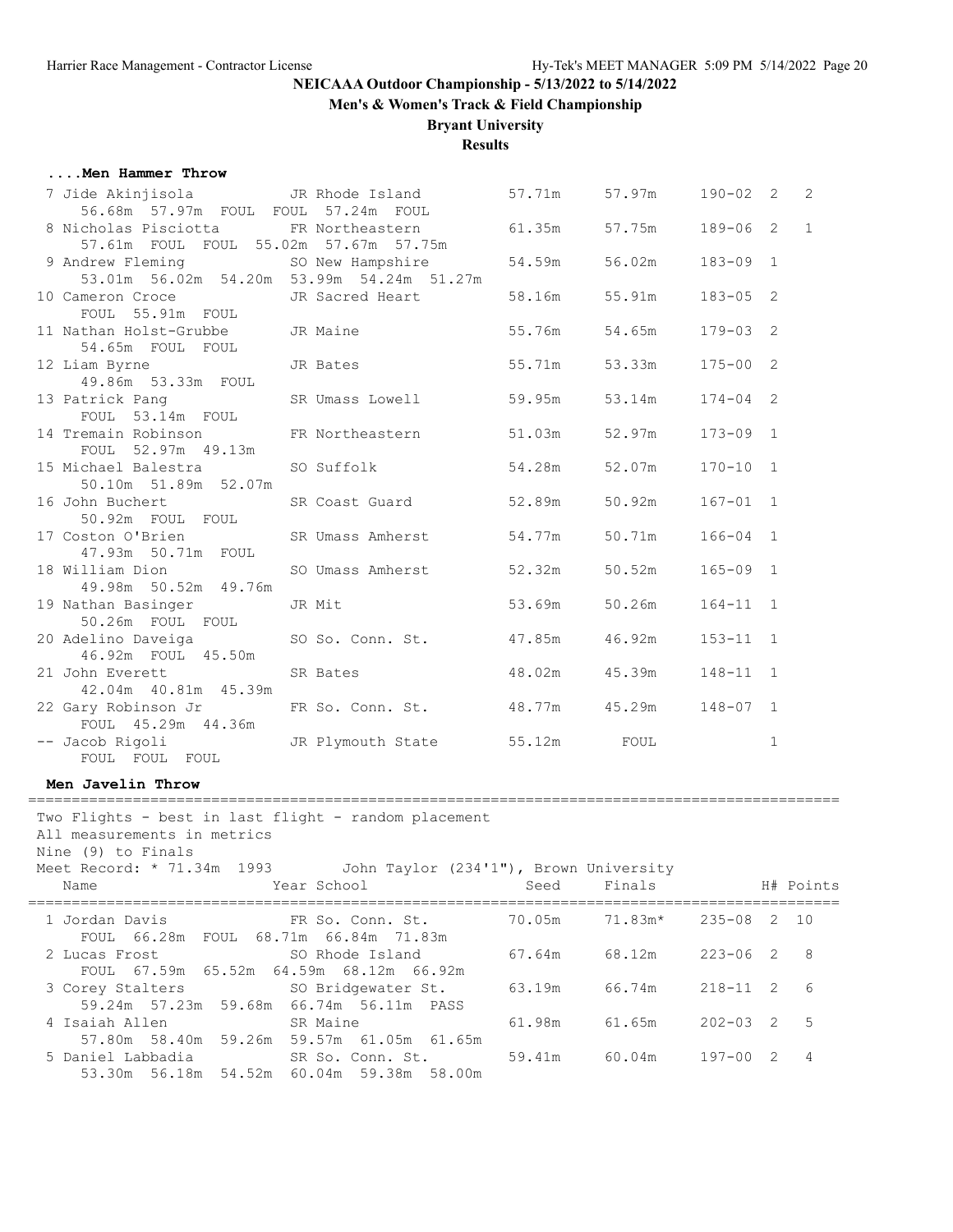**Men's & Women's Track & Field Championship**

### **Bryant University**

### **Results**

#### **....Men Javelin Throw**

| 6 John King                           JR New Hampshire |                                           | 60.35m | 59.72m | $195 - 11$ 2 |              | 3              |
|--------------------------------------------------------|-------------------------------------------|--------|--------|--------------|--------------|----------------|
| 55.06m 57.84m 59.72m 58.50m 59.56m 58.12m              |                                           |        |        |              |              |                |
| 7 Zachary Cardoso 50 Umass Lowell                      |                                           | 59.18m | 59.56m | $195 - 05$ 1 |              | $\overline{c}$ |
| 51.13m 57.19m FOUL 57.73m 59.56m FOUL                  |                                           |        |        |              |              |                |
| 8 Seth Cordeiro                                        | SO Rhode Island                           | 59.97m | 58.34m | $191 - 05$ 2 |              | $\mathbf{1}$   |
| 58.34m 55.93m FOUL 56.93m 56.97m 52.67m                |                                           |        |        |              |              |                |
| 9 Nikolaj Freschlin                                    | SO Rhode Island                           | 59.47m | 57.90m | 189-11 2     |              |                |
|                                                        | 52.20m 56.73m 56.27m 55.26m 54.59m 57.90m |        |        |              |              |                |
| 10 Zanthius Collins                                    | SO Fitchburg St.                          | 56.54m | 55.95m | $183 - 07$ 1 |              |                |
| 52.19m 55.95m FOUL                                     |                                           |        |        |              |              |                |
| 11 Shane Clark                                         | SR Westfield State                        | 56.85m | 55.85m | $183 - 03$ 1 |              |                |
| 55.85m  47.29m  54.77m                                 |                                           |        |        |              |              |                |
| 12 Brogan Bonsaint                                     | SO Franklin Pierce                        | 59.60m | 55.50m | $182 - 01$ 2 |              |                |
| 52.75m 52.72m 55.50m                                   |                                           |        |        |              |              |                |
| 13 Nicholas Alessandro                                 | SR Bryant                                 | 62.62m | 55.32m | $181 - 06$ 2 |              |                |
| 51.00m 55.32m 51.99m                                   |                                           |        |        |              |              |                |
| 14 Logan Ratcliff                                      | SO Central Connecticut 60.81m             |        | 54.75m | $179 - 07$ 2 |              |                |
| 54.75m PASS PASS                                       |                                           |        |        |              |              |                |
| 15 Thomas Mason FR New Hampshire                       |                                           | 57.20m | 53.88m | $176 - 09$ 1 |              |                |
| 53.09m 53.88m 53.20m                                   |                                           |        |        |              |              |                |
| 16 Nevan Burke                                         | FR So. Conn. St.                          | 58.06m | 52.80m | $173 - 03$ 1 |              |                |
| 52.80m FOUL 49.50m                                     |                                           |        |        |              |              |                |
| 17 Mike Volkmann                                       | JR Umass Dartmouth                        | 55.68m | 52.75m | $173 - 01$ 1 |              |                |
| FOUL 52.75m FOUL                                       |                                           |        |        |              |              |                |
| 18 Joseph Manchester                                   | JR Umass Amherst 61.14m                   |        | 52.37m | $171 - 10$ 2 |              |                |
| 52.37m 51.42m 47.41m                                   |                                           |        |        |              |              |                |
| 19 Tyler Klockars                                      | SO Wentworth                              | 54.20m | 52.24m | $171 - 05$ 1 |              |                |
| 48.14m 50.72m 52.24m                                   |                                           |        |        |              |              |                |
| 20 Diego Sanabria                                      | FR Northeastern                           | 57.99m | 50.65m | $166 - 02$ 1 |              |                |
| FOUL FOUL 50.65m                                       |                                           |        |        |              |              |                |
| 21 Colin Brennan                                       | SR Worcester State                        | 53.74m | 49.20m | $161 - 05$ 1 |              |                |
| 49.20m  46.00m  44.48m                                 |                                           |        |        |              |              |                |
| 22 Lucas Stage                                         | JR Rhode Island                           | 53.56m | 48.20m | $158 - 02$ 1 |              |                |
| 48.20m FOUL FOUL                                       |                                           |        |        |              |              |                |
| -- Connor Richard TR Umass Dartmouth                   |                                           | 53.91m | FOUL   |              | $\mathbf{1}$ |                |
| FOUL FOUL FOUL                                         |                                           |        |        |              |              |                |

### **Decathlon: #1 Men 100 Meter Dash Decathlon**

| Name               | Year School       | Finals Wind H# Points |     |               |     |
|--------------------|-------------------|-----------------------|-----|---------------|-----|
| 1 Jackson Anderson | FR Williams       | 10.90                 | 0.9 | -2            | 883 |
| 2 Charles Moody    | SR Southern Maine | 11.09                 | 0.9 | -2            | 841 |
| 3 Zachary Beaton   | SR Maine          | 11.42                 | 0.9 | $\mathcal{P}$ | 769 |
| 4 Brian Genet      | JR New Hampshire  | 11.54                 | 0.9 | $\mathcal{P}$ | 744 |
| 5 DJ Snide         | SR Vermont        | 11.59                 | 0.9 | -2            | 734 |
| 6 Shane Smith      | SR So. Conn. St.  | 11.61                 | 0.9 |               | 730 |
| Stephen Cirella    | SR Rhode Island   | 11.67                 | 0.9 |               | 717 |
| 8 Liam Evans       | SR Bates          | 11.70                 | 0.9 |               | 711 |
| 9 Ben Stein        | JR Tufts          | 11.80                 | n 9 |               | 691 |
|                    |                   |                       |     |               |     |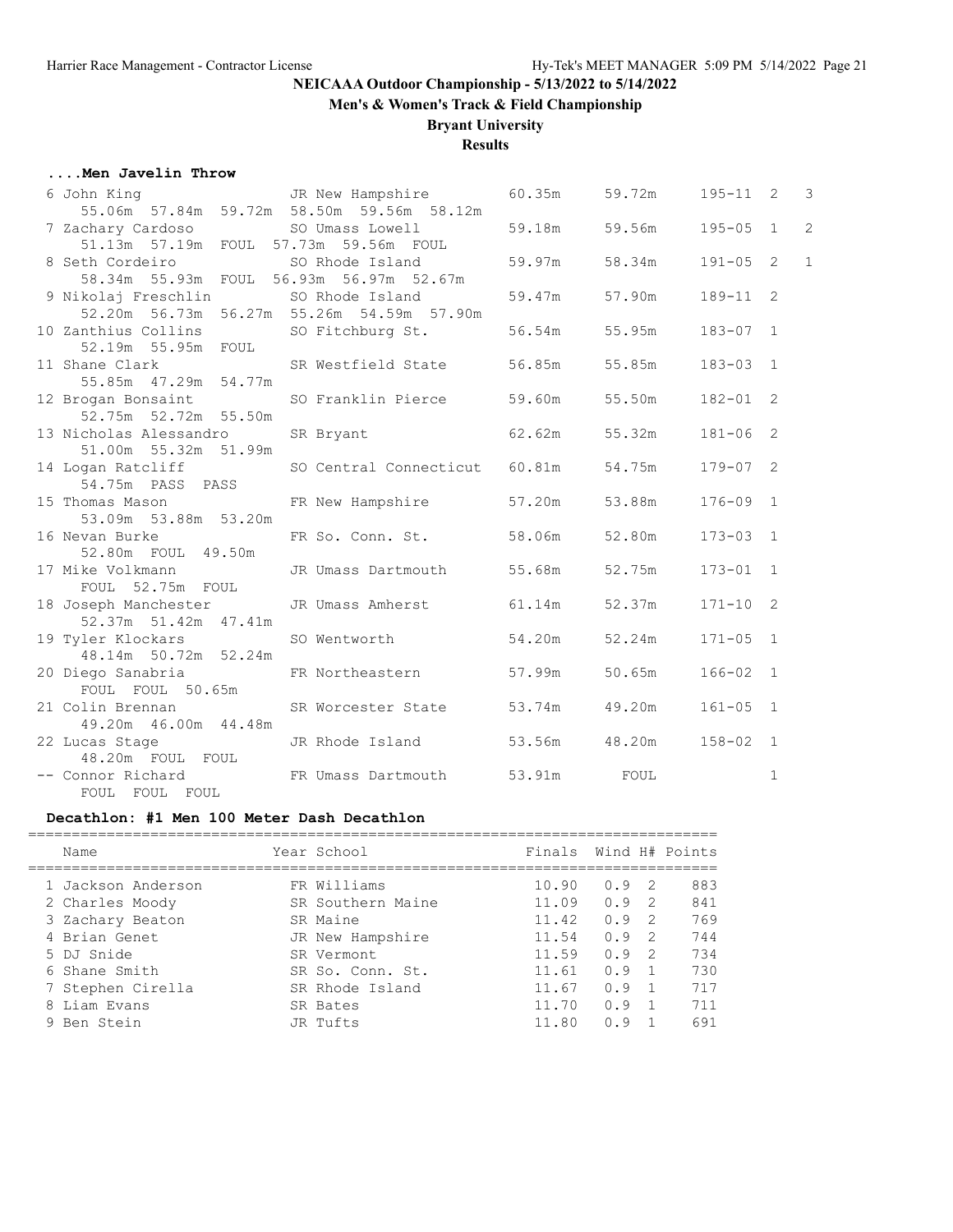**Men's & Women's Track & Field Championship**

# **Bryant University**

**Results**

#### **Decathlon: #5 Men 400 Meter Dash Decathlon**

|  | Name               | Year School       | Finals H# Points |               |     |
|--|--------------------|-------------------|------------------|---------------|-----|
|  | 1 Jackson Anderson | FR Williams       | 50.71            | 2             | 782 |
|  | 2 Shane Smith      | SR So. Conn. St.  | 51.42            | $\mathcal{L}$ | 750 |
|  | 3 Brian Genet      | JR New Hampshire  | 52.80            |               | 690 |
|  | 4 Zachary Beaton   | SR Maine          | 52.90            | $\mathcal{L}$ | 686 |
|  | 5 Liam Evans       | SR Bates          | 52.91            |               | 685 |
|  | 6 Charles Moody    | SR Southern Maine | 53.07            | $\mathcal{P}$ | 679 |
|  | 7 Ben Stein        | JR Tufts          | 53.22            |               | 672 |
|  | 8 DJ Snide         | SR Vermont        | 55.14            | $\mathcal{L}$ | 593 |
|  | 9 Stephen Cirella  | SR Rhode Island   | 55.16            |               | 592 |
|  |                    |                   |                  |               |     |

#### **Decathlon: #10 Men 1500 Meter Run Decathlon**

| Name               | Year School      | Finals  | Points |
|--------------------|------------------|---------|--------|
| 1 Shane Smith      | SR So. Conn. St. | 4:26.42 | 768    |
| 2 Ben Stein        | JR Tufts         | 4:26.57 | 767    |
| 3 Jackson Anderson | FR Williams      | 4:39.14 | 686    |
| 4 Liam Evans       | SR Bates         | 4:45.37 | 647    |
| 5 Zachary Beaton   | SR Maine         | 4:57.18 | 576    |
| 6 Brian Genet      | JR New Hampshire | 5:02.20 | 547    |
| 7 Stephen Cirella  | SR Rhode Island  | 5:18.54 | 458    |
|                    |                  |         |        |

#### **Decathlon: #6 Men 110 Meter Hurdles Decathlon**

| Name               | Year School       | Finals |             |               | Wind H# Points |
|--------------------|-------------------|--------|-------------|---------------|----------------|
| 1 Jackson Anderson | FR Williams       | 15.13  | 1.1         | -3            | 834            |
| 2 Stephen Cirella  | SR Rhode Island   | 15.71  | 1.0         | -2            | 766            |
| 3 Zachary Beaton   | SR Maine          | 15.77  | $1 \quad 1$ | $\mathcal{S}$ | 759            |
| 4 DJ Snide         | SR Vermont        | 15.85  | 1.1         |               | 750            |
| 5 Charles Moody    | SR Southern Maine | 16.03  | 1.0         | -2            | 729            |
| 6 Brian Genet      | JR New Hampshire  | 16.15  | 1.0         | - 2           | 716            |
| 7 Shane Smith      | SR So. Conn. St.  | 16.50  | 0.5         |               | 677            |
| 8 Ben Stein        | JR Tufts          | 16.82  | 0.5         |               | 643            |
| 9 Liam Evans       | SR Bates          | 18.05  | 0.5         |               | 519            |
|                    |                   |        |             |               |                |

### **Decathlon: #4 Men High Jump Decathlon**

| Name                                                                                                                        | Year School                        | Finals | Points             |
|-----------------------------------------------------------------------------------------------------------------------------|------------------------------------|--------|--------------------|
| 1 Stephen Cirella<br>1.78 1.81 1.84 1.87 1.90 1.93 1.96<br>$\bigcirc$<br>$\bigcirc$<br>$\bigcirc$<br>$\bigcirc$<br>$\Omega$ | SR Rhode Island<br>XXX<br>$\Omega$ | 1.93m  | 740<br>$6 - 04.00$ |
| 1 Zachary Beaton<br>1.72 1.75 1.78 1.81 1.84 1.87 1.90 1.93 1.96<br>P<br>XO<br>XO.<br>XO.<br>XO.                            | SR Maine<br>XO XXO<br>XXO<br>XXX   | 1.93m  | $6 - 04.00$<br>740 |
| 3 Jackson Anderson<br>1.69 1.72 1.75 1.78 1.81 1.84 1.87<br>P<br>$\bigcirc$<br>XO.<br>∩<br>$\cap$                           | FR Williams<br>XXX<br>$\Omega$     | 1.84m  | $6 - 00.50$<br>661 |
| 4 Brian Genet<br>1.63 1.66 1.69 1.72 1.75 1.78 1.81 1.84<br>∩<br>P<br>P<br>Ρ<br>∩                                           | JR New Hampshire<br>∩<br>XXX       | 1.81m  | 636<br>$5 - 11.25$ |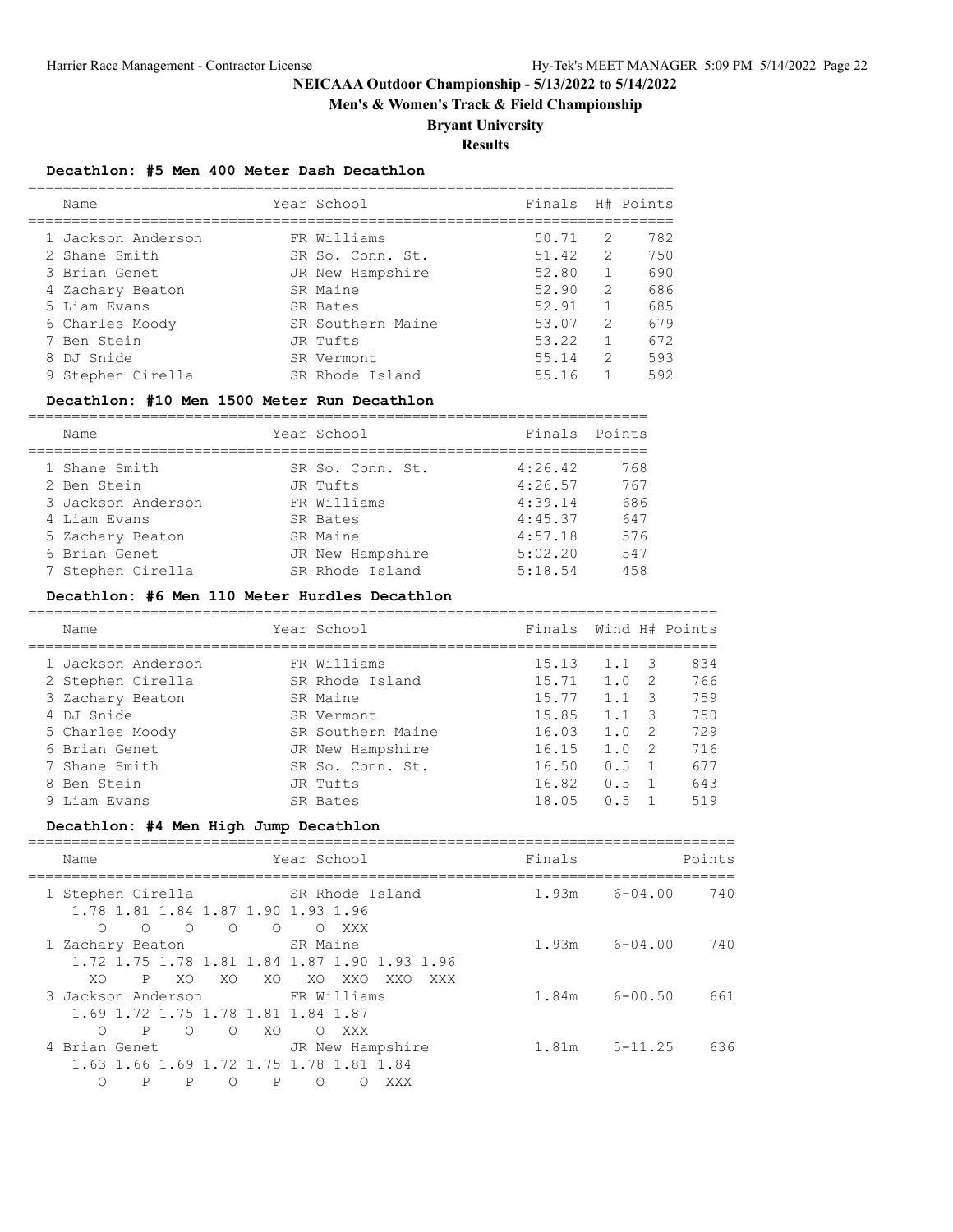**Men's & Women's Track & Field Championship**

### **Bryant University**

**Results**

| Decathlon: #4 Men High Jump Decathlon   |                   |                   |             |     |
|-----------------------------------------|-------------------|-------------------|-------------|-----|
| 4 Charles Moody                         | SR Southern Maine | 1.81m             | $5 - 11.25$ | 636 |
| 1.75 1.78 1.81 1.84                     |                   |                   |             |     |
| $\Omega$<br>O XXX<br>$\circ$            |                   |                   |             |     |
| 4 Ben Stein                             | JR Tufts          | $1.81m$ $5-11.25$ |             | 636 |
| 1.72 1.75 1.78 1.81 1.84                |                   |                   |             |     |
| $\circ$<br>O XXO<br>O XXX               |                   |                   |             |     |
| 7 Shane Smith                           | SR So. Conn. St.  | 1.75m             | $5 - 08.75$ | 585 |
| 1.66 1.69 1.72 1.75 1.78                |                   |                   |             |     |
| XO<br>XXO<br>$\circ$<br>XXX<br>$\Omega$ |                   |                   |             |     |
| 8 DJ Snide                              | SR Vermont        | 1.66m             | $5 - 05.25$ | 512 |
| 1.63 1.66 1.69 1.72                     |                   |                   |             |     |
| P XXX<br>XXO XXO                        |                   |                   |             |     |
| 9 Liam Evans                            | SR Bates          | 1.63m             | $5 - 04.25$ | 488 |
| 1.60 1.63 1.66                          |                   |                   |             |     |
| XXX<br>$\circ$<br>$\Omega$              |                   |                   |             |     |

#### **Decathlon: #7 Men Pole Vault Decathlon**

| Name                                                               |       |                                              |     | Year School                                                               | Finals                   |                        | Points |
|--------------------------------------------------------------------|-------|----------------------------------------------|-----|---------------------------------------------------------------------------|--------------------------|------------------------|--------|
| 3.80 4.00 4.20 4.30 4.40 4.50                                      |       |                                              |     | 1 Stephen Cirella SR Rhode Island                                         | 4.40m 14-05.25 731       |                        |        |
| $\circ$ $\circ$<br>2 Liam Evans SR Bates                           |       | O XXO XO XXX                                 |     | 3.80 3.90 4.00 4.10 4.20 4.30 4.40                                        |                          | 4.30m 14-01.25 702     |        |
| $\circ$ $\circ$<br>3.40 3.60 3.80 3.90 4.00 4.10                   |       | $\begin{matrix} 0 & 0 \\ 0 & 0 \end{matrix}$ |     | $\circ$<br>O XXX<br>3 Jackson Anderson FR Williams                        |                          | 4.00m 13-01.50 617     |        |
| O OXXO XO OXXX<br>3.60 3.70 3.80 3.90 4.00 4.10                    |       |                                              |     | 3 Shane Smith SR So. Conn. St.                                            | 4.00m 13-01.50 617       |                        |        |
| 0 P O O XO XXX<br>5 Ben Stein JR Tufts<br>3.50 3.70 3.80 3.90 4.00 |       |                                              |     |                                                                           |                          | $3.90m$ $12-09.50$ 590 |        |
| O XXO<br>6 Zachary Beaton SR Maine<br>3.00 3.30 3.50 3.60 3.70     |       | O OXXX                                       |     |                                                                           |                          | $3.60m$ $11-09.75$     | 509    |
| O O XXO                                                            |       | O XXX                                        |     | 7 Brian Genet TR New Hampshire<br>2.90 3.00 3.10 3.20 3.30 3.40 3.50 3.60 | $3.30m$ $10-10.00$ $431$ |                        |        |
| $\circ$                                                            | P XXO | $\mathbb{P}$                                 | XXO | P<br>P<br>XXX                                                             |                          |                        |        |

### **Decathlon: #2 Men Long Jump Decathlon**

| Name                                                           | Year School       | Finals Wind |                            | Points |
|----------------------------------------------------------------|-------------------|-------------|----------------------------|--------|
| 1 Charles Moody<br>$6.51m(-0.5) 6.65m(+0.0) 6.69m(+0.0)$       | SR Southern Maine |             | $6.69m + 0.0$ $21-11.50$   | 741    |
| 2 Zachary Beaton<br>$6.52m(-1.7) 6.44m(-1.2) 6.30m(-0.1)$      | SR Maine          |             | $6.52m -1.7$ 21-04.75      | 702    |
| 3 Jackson Anderson<br>$6.25m (+0.0) 6.50m (+0.0) 6.27m (0.3)$  | FR Williams       |             | $6.50m + 0.0$ $21-04.00$   | 697    |
| 4 Ben Stein<br>$6.49$ m $(-1.4)$ 6.23m $(+0.0)$ 6.20m $(+0.0)$ | JR Tufts          |             | $6.49m - 1.4$ $21 - 03.50$ | 695    |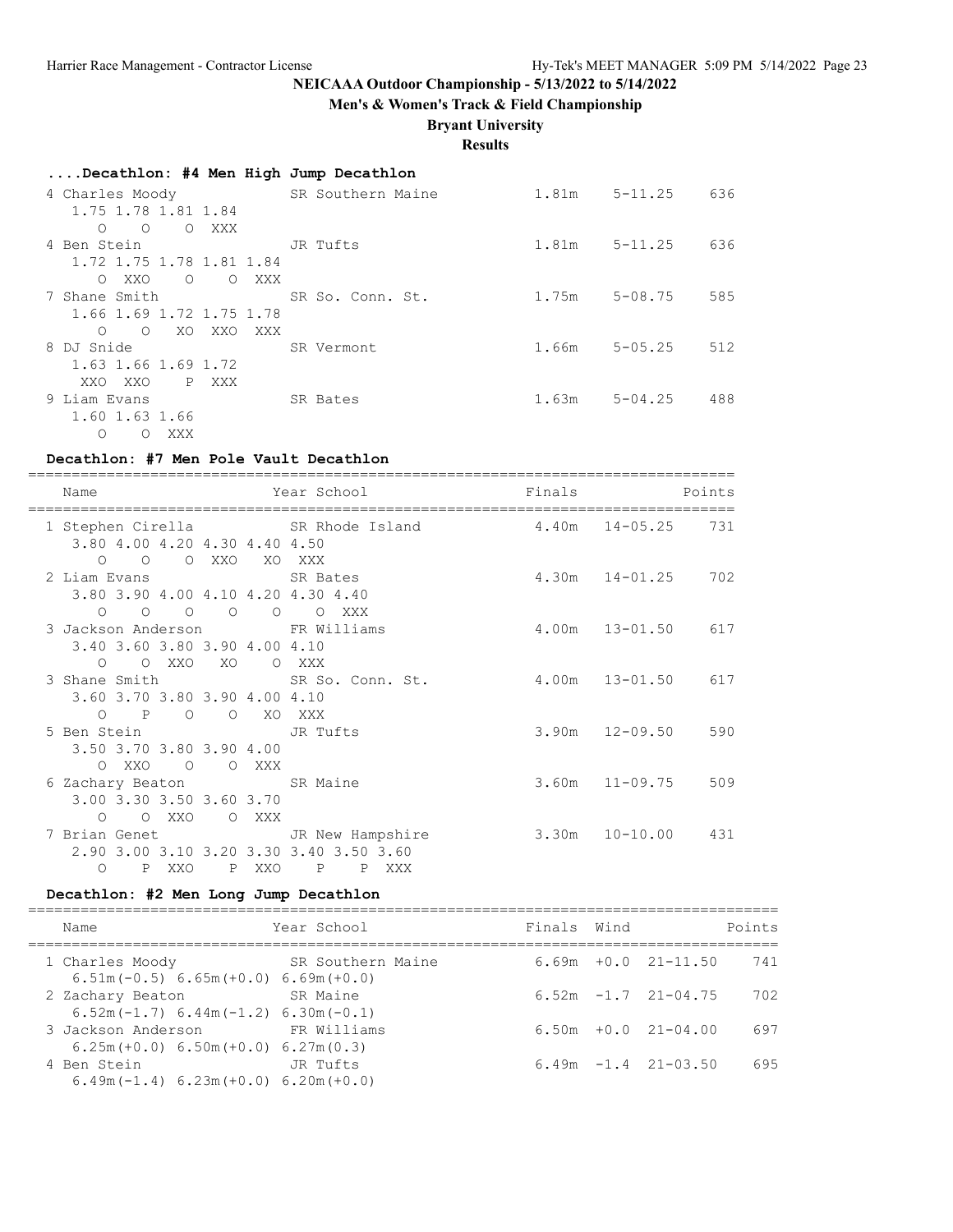**Men's & Women's Track & Field Championship**

# **Bryant University**

**Results**

| Decathlon: #2 Men Long Jump Decathlon |  |  |  |  |
|---------------------------------------|--|--|--|--|
|---------------------------------------|--|--|--|--|

| 5 Brian Genet 6 JR New Hampshire            |            |  | $6.47m - 0.7$ 21-02.75   | 691 |
|---------------------------------------------|------------|--|--------------------------|-----|
| $6.47m(-0.7) 6.23m(+0.0) 6.12m(+0.0)$       |            |  |                          |     |
| 6 Shane Smith SR So. Conn. St.              |            |  | $6.32m -0.1$ 20-09.00    | 657 |
| $6.13m(-0.6) 6.32m(-0.1) PASS$              |            |  |                          |     |
| 7 Stephen Cirella SR Rhode Island           |            |  | $6.24m + 0.0$ 20-05.75   | 639 |
| $6.24m (+0.0) 6.23m (-0.1) F0UL (-2.0)$     |            |  |                          |     |
| 8 DJ Snide                                  | SR Vermont |  | $5.94m + 0.0 19 - 06.00$ | 574 |
| $5.94m (+0.0)$ FOUL $(-0.7)$ 5.64m $(-1.7)$ |            |  |                          |     |
| 9 Liam Evans                                | SR Bates   |  | $5.77m - 1.8$ 18-11.25   | 537 |
| $5.32m (+0.0) 5.74m (-0.5) 5.77m (-1.8)$    |            |  |                          |     |

#### **Decathlon: #3 Men Shot Put Decathlon**

| Name                                                      | Year School      | Finals          | Points                     |
|-----------------------------------------------------------|------------------|-----------------|----------------------------|
| 1 Stephen Cirella                                         | SR Rhode Island  |                 | 15.96m 52-04.50 849        |
| 15.96m 14.75m 15.87m<br>2 Charles Moody SR Southern Maine |                  | 11.65m 38-02.75 | 585                        |
| 11.49m 11.57m 11.65m                                      |                  |                 |                            |
| 3 DJ Snide                                                | SR Vermont       |                 | 582<br>11.59m 38-00.25     |
| 11.59m 11.39m 11.50m                                      |                  |                 |                            |
| 4 Shane Smith 1988<br>10.44m 11.34m 11.31m                | SR So. Conn. St. |                 | $11.34m$ $37-02.50$<br>566 |
| 5 Liam Evans                                              | SR Bates         |                 | 505<br>$10.32m$ $33-10.25$ |
| $9.47m$ 10.32m $9.89m$                                    |                  |                 |                            |
| 6 Brian Genet                                             | JR New Hampshire |                 | $9.81m$ $32-02.25$<br>474  |
| 9.81m 8.99m 9.73m<br>7 Jackson Anderson FR Williams       |                  |                 | $9.57m$ $31-04.75$<br>460  |
| $9.57m$ 9.30m 9.37m                                       |                  |                 |                            |
| 8 Zachary Beaton                                          | SR Maine         |                 | $9.46m$ $31-00.50$<br>453  |
| 8.99m 9.18m 9.46m                                         |                  |                 |                            |
| 9 Ben Stein                                               | JR Tufts         |                 | $9.26m$ $30-04.75$ $441$   |
| $9.17m$ $9.14m$ $9.26m$                                   |                  |                 |                            |

#### **Decathlon: #8 Men Discus Throw Decathlon**

| Name                              | Year School       | Finals        | Points            |
|-----------------------------------|-------------------|---------------|-------------------|
| 1 Stephen Cirella SR Rhode Island |                   | 48.15m 158-00 | 832               |
| 36.05m 44.55m 48.15m              |                   |               |                   |
| 2 DJ Snide                        | SR Vermont        | 31.80m 104-04 | 500               |
| 29.73m 25.10m 31.80m              |                   |               |                   |
| 3 Liam Evans                      | SR Bates          | 31.22m        | 488<br>102-05     |
| 31.22m 28.53m 27.83m              |                   |               |                   |
| 4 Jackson Anderson                | FR Williams       | 30.76m        | $100 - 11$<br>479 |
| 27.42m FOUL 30.76m                |                   |               |                   |
| 5 Brian Genet 5 JR New Hampshire  |                   | 30.70m        | $100 - 09$<br>478 |
| 30.70m 27.13m FOUL                |                   |               |                   |
| 6 Zachary Beaton SR Maine         |                   | 29.26m        | 450<br>$96 - 00$  |
| 25.36m 27.43m 29.26m              |                   |               |                   |
| 7 Charles Moody Theory            | SR Southern Maine | 29.01m        | $95 - 02$<br>445  |
| 27.91m 27.05m 29.01m              |                   |               |                   |
| 8 Shane Smith                     | SR So. Conn. St.  | 28.93m        | 94-11<br>443      |
| 28.93m FOUL 26.54m                |                   |               |                   |
|                                   |                   |               |                   |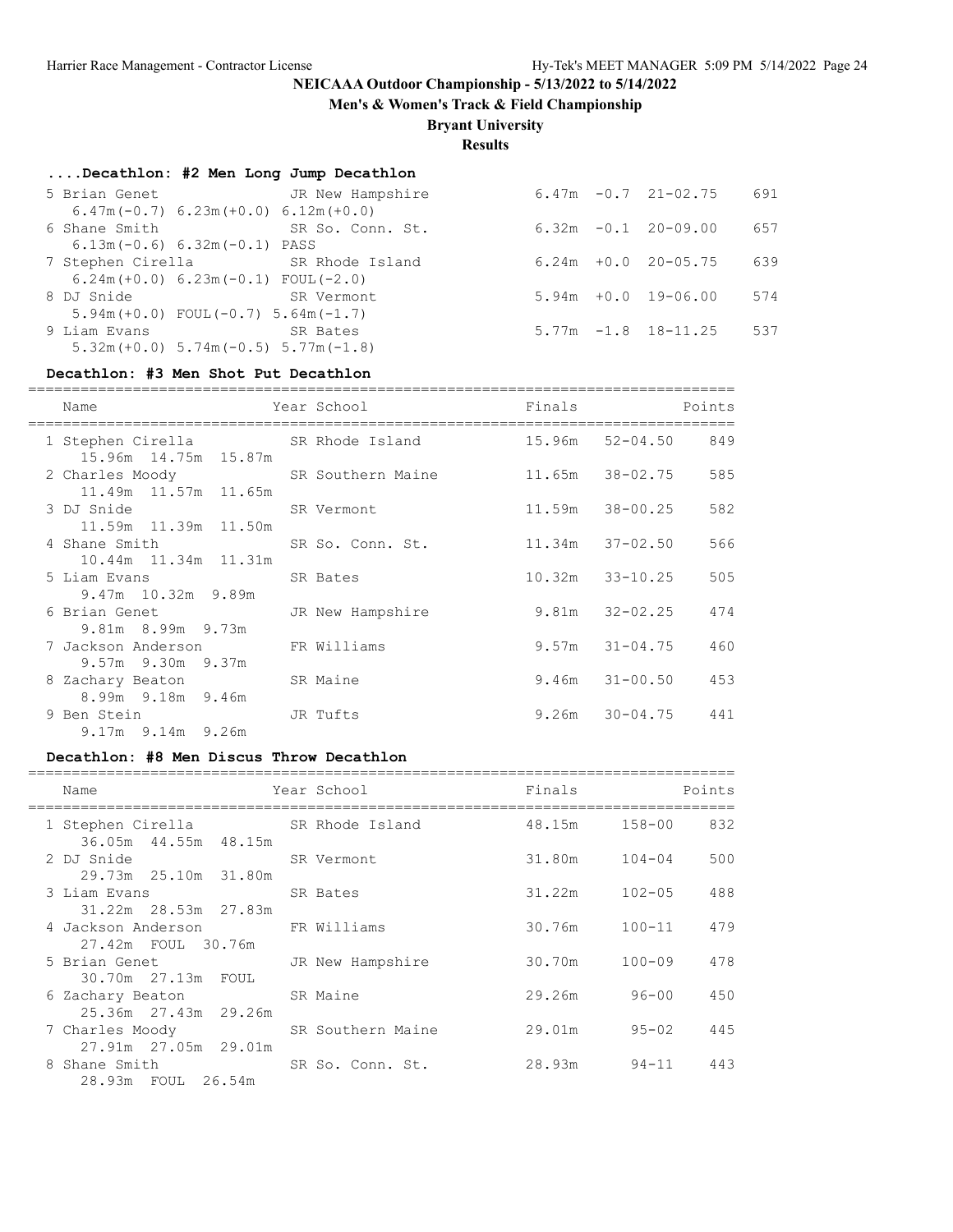**Men's & Women's Track & Field Championship**

### **Bryant University**

**Results**

#### **....Decathlon: #8 Men Discus Throw Decathlon**

 9 Ben Stein JR Tufts 27.30m 89-07 412 23.30m 24.53m 27.30m

#### **Decathlon: #9 Men Javelin Throw Decathlon**

| Name                                       | Year School      | Finals | Points            |
|--------------------------------------------|------------------|--------|-------------------|
| 1 Stephen Cirella<br>47.66m 42.76m 51.02m  | SR Rhode Island  | 51.02m | 167-05<br>604     |
| 2 Liam Evans<br>50.42m 41.56m 50.47m       | SR Bates         | 50.47m | $165 - 07$<br>596 |
| 3 Shane Smith                              | SR So. Conn. St. | 42.69m | 140-01<br>481     |
| 39.44m 42.63m 42.69m<br>4 Brian Genet      | JR New Hampshire | 42.54m | $139 - 07$<br>479 |
| 36.62m 42.54m 39.61m<br>5 Jackson Anderson | FR Williams      | 39.65m | $130 - 01$<br>437 |
| 37.75m 39.65m 30.26m                       |                  |        |                   |
| 6 Zachary Beaton<br>39.36m 38.24m 39.06m   | SR Maine         | 39.36m | $129 - 02$<br>433 |
| 7 Ben Stein<br>36.80m 39.16m 37.40m        | JR Tufts         | 39.16m | $128 - 06$<br>430 |

#### **Men Decathlon**

=================================================================================== Meet Record:  $\star$  7417 2017 Kristopher Horn, UMass Amherst

| MICCL INCLUIT<br>/ ∟ ∪ ⊥ / ⊥ ⊥ /<br>Name | KIISCOPHEI HOIH, OMASS AMMEISC<br>Year School | Seed |      | Finals H# Points |
|------------------------------------------|-----------------------------------------------|------|------|------------------|
| 1 Stephen Cirella                        | SR Rhode Island                               | 6731 | 6928 | 10               |
| 2 Jackson Anderson                       | FR Williams                                   | 6136 | 6536 | 8                |
| 3 Shane Smith                            | SR So. Conn. St.                              | 6369 | 6274 | 6                |
| 4 Zachary Beaton                         | SR Maine                                      | 6126 | 6077 | 5                |
| 5 Ben Stein                              | JR Tufts                                      | 5653 | 5977 | 4                |
| 6 Brian Genet                            | JR New Hampshire                              | 5709 | 5886 | 3                |
| 7 Liam Evans                             | SR Bates                                      | 6167 | 5878 |                  |

#### ========================================================================================= Men - Team Rankings - 22 Events Scored

|     | 1) So. Conn. St.    | 170.50 |    | 2) Rhode Island         | 114   |
|-----|---------------------|--------|----|-------------------------|-------|
| 3)  | UMass Amherst       | 52     | 4) | MIT                     | 35.50 |
| 5)  | Williams            | 32     | 6) | Dartmouth               | 29    |
| 6)  | New Hampshire       | 29     | 8) | WPI                     | 27    |
| 9)  | Tufts               | 26     |    | 10) Boston University   | 24    |
|     | 10) Bridgewater St. | 24     |    | 12) Maine               | 23    |
|     | 13) Bryant          | 22     |    | 13) American Int'l      | 22    |
|     | 15) Middlebury      | 21     |    | 15) Merrimack           | 21    |
| 17) | Harvard             | 18     |    | 18) Sacred Heart        | 16    |
|     | 19) Assumption      | 15     |    | 20) New Haven           | 12    |
|     | 20) Springfield     | 12     |    | 20) UMass Lowell        | 12    |
|     | 23) Bowdoin         | 11.50  |    | 24) UMass Dartmouth     | 11    |
|     | 25) Hartford        | 10     |    | 26) Connecticut College | 9     |
|     | 27) Trinity (Conn.) | 8      |    | 27) Central Connecticut | 8     |
|     | 29) Bates           | 6      |    | 29) Plymouth State      | 6     |
|     | 31) Southern Maine  | 5      |    | 31) Stonehill           | 5     |
|     | 33) Suffolk         | 4      |    | 34) Vermont             |       |